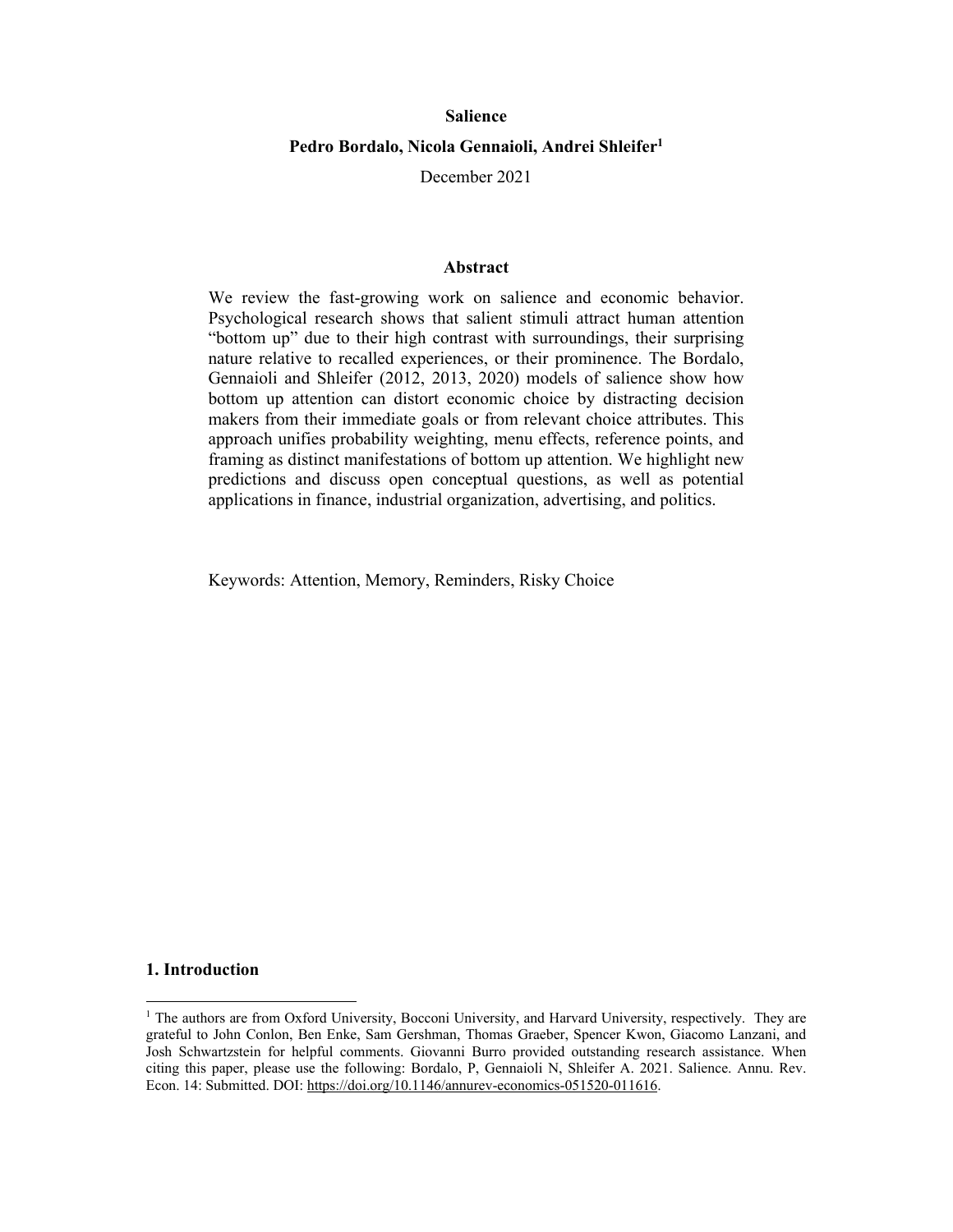In psychology, a stimulus is salient when it attracts the decision maker's attention "bottom up," automatically and involuntarily. Automatic attention to salient stimuli has fundamental survival benefits, such as noticing and avoiding a barking dog. However, because the salience of a stimulus may differ from its current decision value, it can distract us from our goals and distort decisions. In standard economics, attention is either unlimited or, if costly, optimally deployed "top down" given current goals and expectations. This approach is useful, but does not recognize that goals often compete against bottom up stimulus-driven attention. Sometimes goals lose, even in important decisions.

Bottom up attention is crucial because markets abound with salient stimuli. The creative design of a Prada handbag contrasts with that of normal handbags, the high price of bottled water on a first visit to an airport is surprising, and the joy of driving a convertible on a sunny day is highly prominent. Salient stimuli attract the consumer's attention, possibly at the expense of his original goals. The design of the Prada bag draws attention away from its price, causing the consumer to spend more than originally planned on the bag. The surprisingly high price of water at the airport draws attention away from the benefit of drinking, causing the consumer to stay thirsty. The pleasure of driving a convertible on a sunny day leads the consumer to neglect driving in the snow, and to buy the car anyhow.

Salience can be strategically manipulated by firms or politicians. Salient ads or messages increase the prominence of some attributes while distracting consumers or voters from others. One example is the use of Twitter by former U.S. President Donald Trump. As Lewandowsky et al. (2020) show, in response to bad news in the Mueller investigation of Russia's interference in the Presidential election, Trump would immediately send provocative tweets on unrelated topics, such as China, jobs, or immigration. These "red herring" tweets would successfully capture the attention of even centrist and left-leaning news outlets, such as ABC News and the New York Times, distracting them from Muller's findings.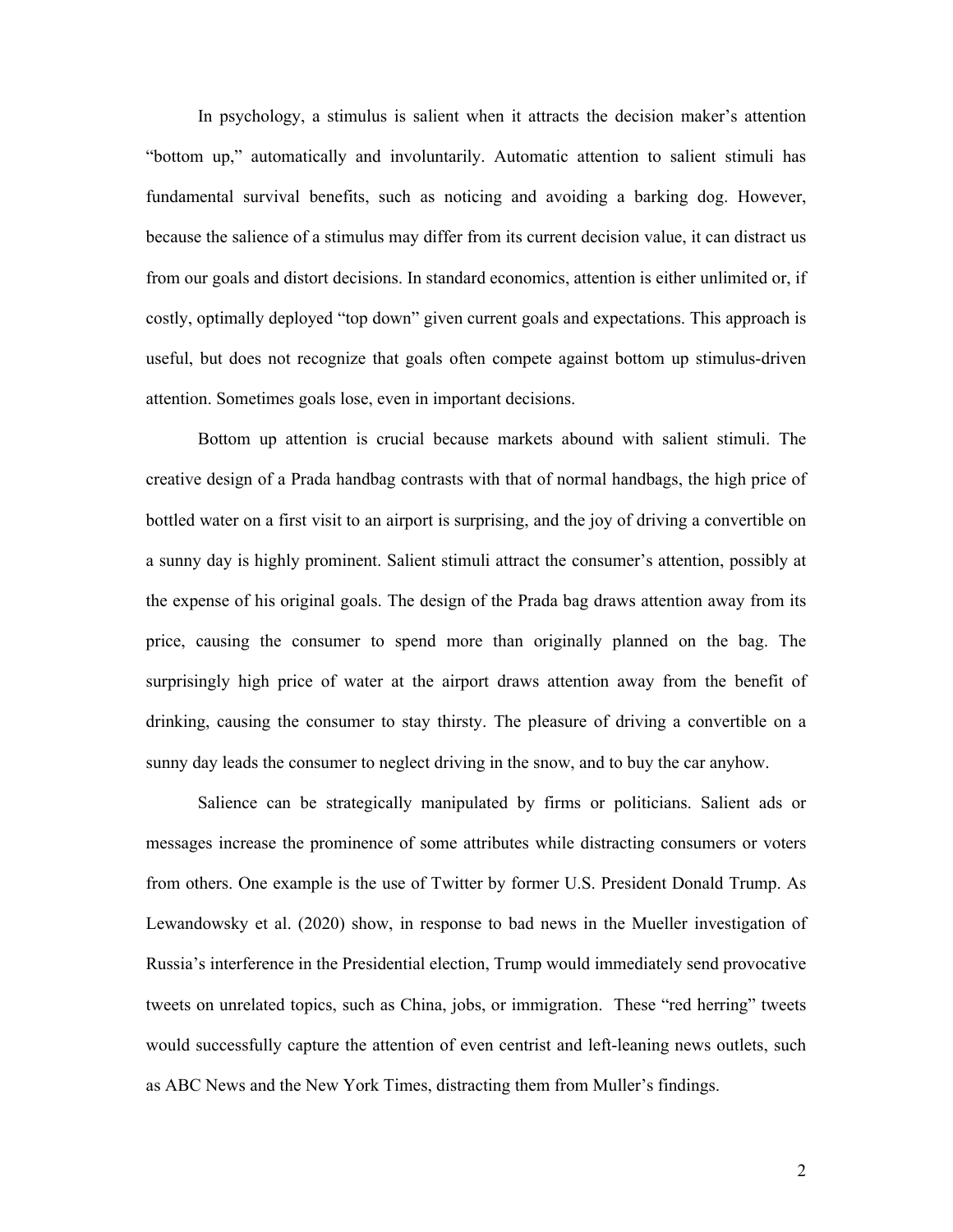In recent years a growing literature has studied the role of salience in economic choice, both empirically and theoretically. We review this literature, including theory, experiments, and field evidence. We have three goals.

First, we describe the psychology of attention. Bottom up attention is automatically driven to stimuli that are contrasting, surprising, or prominent. Stimulus salience can then distract the decision maker, hindering his performance on various tasks. We show that this perspective brings common ground to economic analysis, which has used the term salience in different, often confusing, ways.

Second, we describe formal models of bottom up attention to contrasting, surprising, and prominent stimuli proposed by Bordalo, Gennaioli and Shleifer (2012, 2013, 2020), and show how they offer a way to unify many choice instabilities. Consider some examples.

Bottom up attention to lottery payoffs with high contrast generates overpricing of small stakes insurance and of right skewed stocks; attention to a good's attributes that are in stark contrast to those of other, even inferior, goods can account for the decoy effect.

Attention to surprising asset returns implies time varying risk attitudes in financial markets; attention to surprising prices can explain pricing strategies such as misleading sales.

Bottom up attention to prominent events can explain risk avoidance after hurricanes or earthquakes, but also risk taking as the memory of these events recedes. Bottom up attention to prominent product attributes can explain why consumers buy convertibles on sunny days, invest in financial products when their high returns (but not risk) are advertised, and neglect hidden attributes such as taxes or maintenance costs. Prominence can also account for framing effects. Describing purchases in terms of add-on pricing or in isolation, public health policies in terms of lives saved or lives lost, or the dictator game in terms of giving or taking, alter the salience of different features of the choice options, and hence their valuation.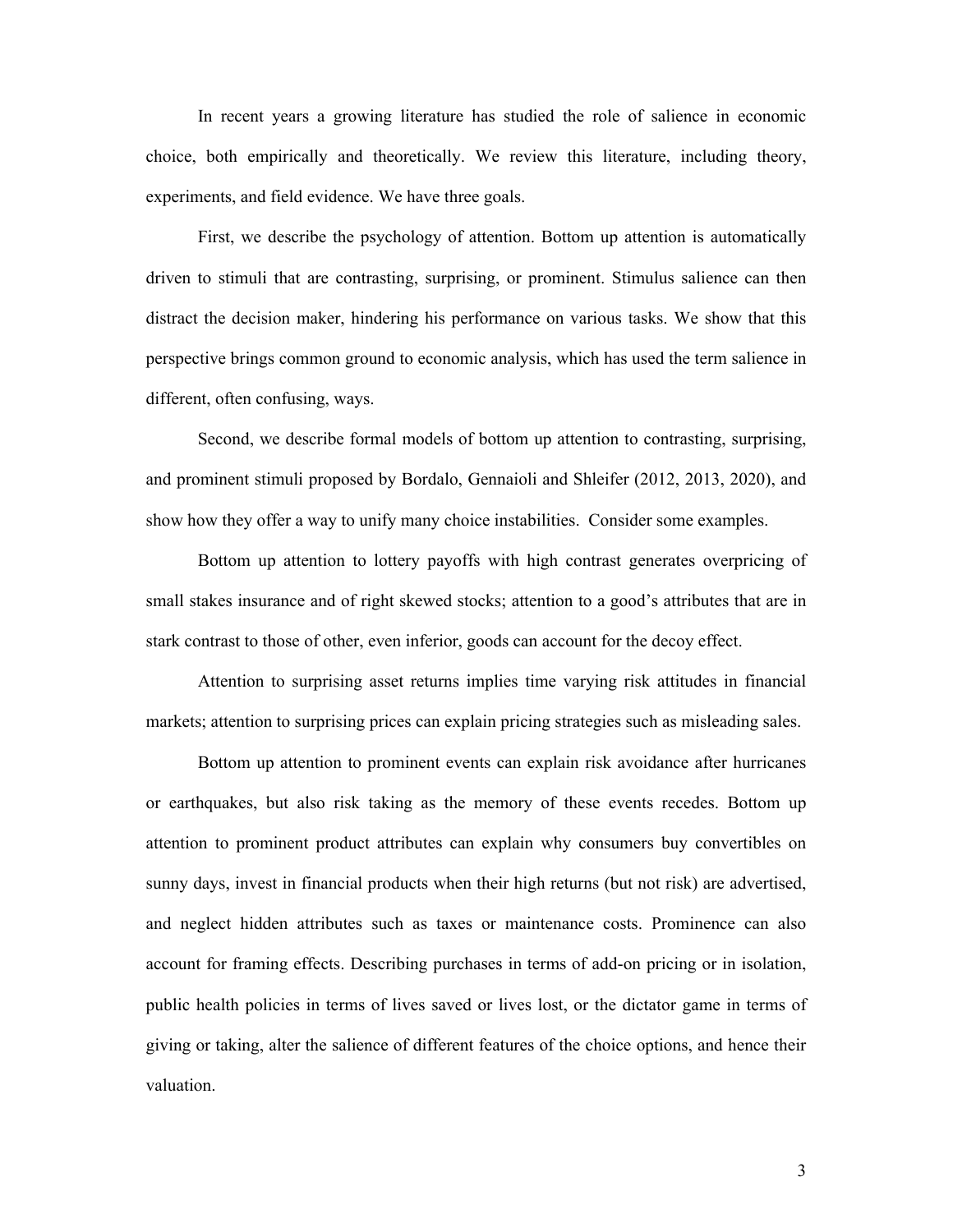In sum, many choice instabilities typically explained using a smorgasbord of ingredients such as probability weighting, reference points, menu effects, and exotic preferences can be viewed as the product of a well-documented and fundamental psychological force: bottom up attention to contrasting, surprising, and prominent stimuli.

Our third goal is to connect bottom up attention to research on reminders, nudges, and policy interventions. This work presumes that priming consumers with desirable goals or providing information improves choices by relaxing attentional or informational constraints. Bottom up attention highlights the limits of such designs. Priming, reminding, and informing consumers makes some aspects of their choice salient, and can have an excessive impact. A salesman truthfully informing a buyer that a smartphone can break, and selling him overpriced insurance, makes the buyer worse off. A Trump tweet, even if truthful, distracts voters from staying informed. An accurate statement that a stock looks like an early Google promotes bad investment. Much advertising provides true facts about some aspects of choice and distracts from others. As such, it can easily make the consumer worse off.

The paper is organized as follows. In section 2, we summarize the psychology of bottom up attention. In section 3, we present our approach to modeling it in economics. In section 4, we show how bottom up attention can account for a range of puzzling evidence in choice under risk. Section 5 presents some of the findings in consumer choice. Section 6 discusses research on reminders. Section 7 concludes and discusses avenues for future work.

# **2. The Psychology of Bottom Up Attention**

William James (1890) famously described attention as "taking possession by the mind, in clear and vivid form, of one out of what seem several simultaneously possible objects or trains of thought. Focalization, concentration, of consciousness are of its essence". This quote identifies two key aspects of attention, which remain center stage in current neuro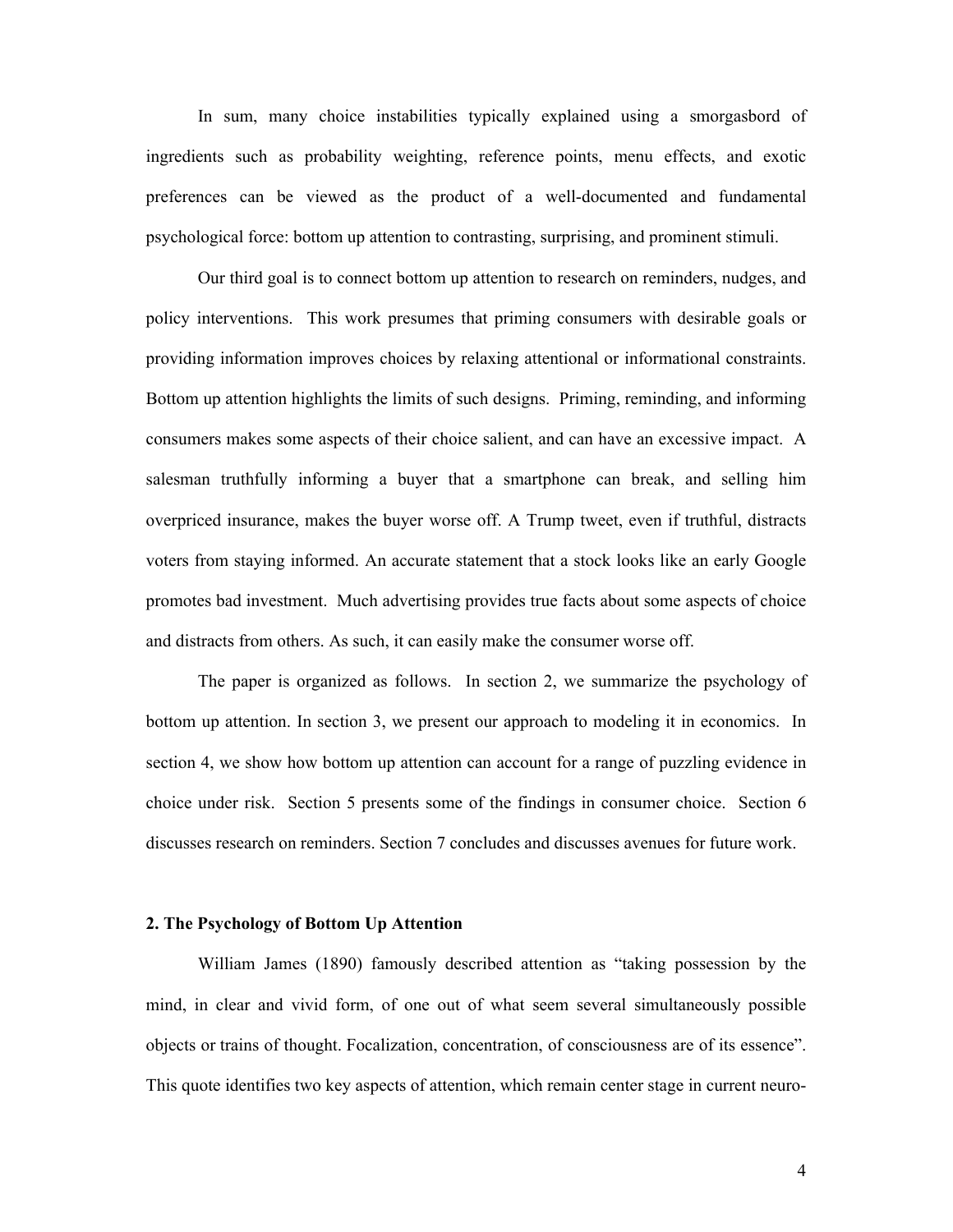scientific work (Nobre and Mesulam 2014). First, attention pertains to conscious experience of sensory perception *and* thought. We may attend to a stain on the wall or to memories of a vacation from last year. Second, we cannot consciously process all stimuli that reach our senses nor all information stored in memory. Attention is limited and therefore selective: the mind selects what we focus on, and downplays the rest.

Psychologists describe two broad selection mechanisms: top down and bottom up (also called voluntary and involuntary, or endogenous and exogenous, respectively). Top down mechanisms reflect higher level processes and in particular motivational factors such as the goals of the decision maker. We exhibit a remarkable ability to focus on the most taskrelevant stimuli: we deliberately search for our car keys in a messy drawer, or keep track of our own kids in a crowded playground, shutting out other stimuli with lower perceived relevance. Models of rational inattention (Sims 2003; Woodford 2012, 2020; Khaw et al., 2021) and its cousin sparsity (Gabaix 2014) formalize this mechanism in economic decisionmaking. Attention may be allocated using incorrect beliefs, and as such distort decisions (Hanna et al., 2014; Schwartzstein 2014, Gagnon-Bartsch, Rabin, and Schwartzstein 2018), but it is still optimized given these beliefs ex-ante.

Yet current goals, while important, are not the only drivers. Attention is also automatically drawn to stimuli that are salient in a given context. While reaching for a drink at a cocktail party, a red jacket among black tuxedos spontaneously attracts attention "bottom up", distracting us from our immediate goal. To quickly spot the red jacked, our brain must engage in some pre-attentive parallel processing of all jackets, and have an unconscious selection mechanism for the red one. In fact, our brain routinely engages in such pre-attentive parallel processing (Shiffrin and Gardner 1972) and is endowed with a system of "bottom up"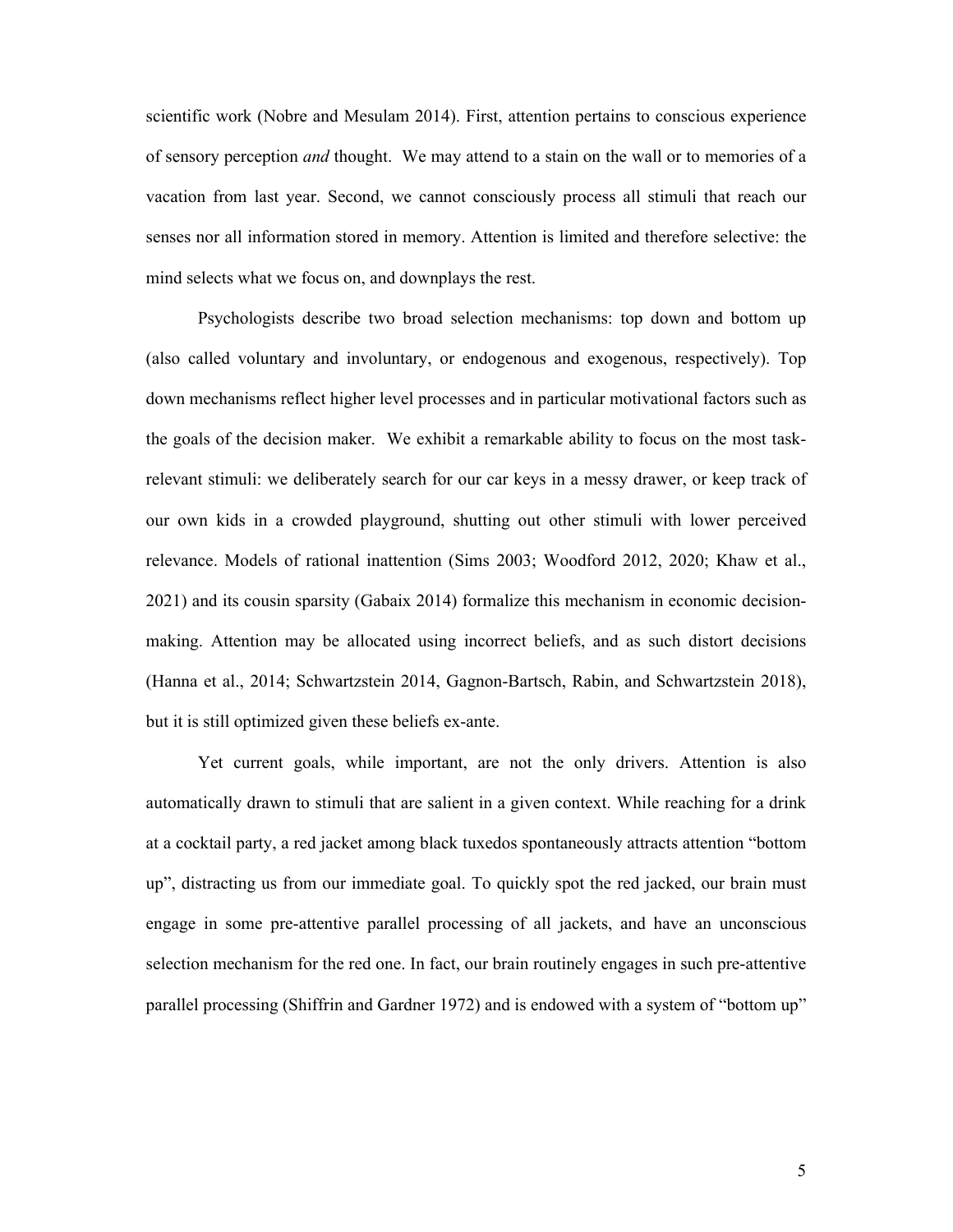filters for salient stimuli that compete with goals in directing our attention (Treisman and Gelade 1980).<sup>2</sup> Salience is the property of a stimulus that draws attention bottom up.

Recent work in neuroscience explores the neural architecture of top down and bottom up attention (Rao and Ballard 1999, Nobre and Mesulam 2014). Here we focus on two questions of more immediate interest to economics: What makes a stimulus salient? And how does salience affect behavior?

On the first question, experimental evidence points to three factors that materially (though not exclusively) shape salience: i) contrast with surroundings, ii) surprise, and iii) prominence. These factors have been studied for sensorial (visual and auditory) stimuli, but a stimulus may be salient also due to its emotional properties (Pashler 1998).

In a striking example of contrast, Treisman and Gelade (1980) show that subjects very quickly identify a red T target among blue L distractors, and that speed does not significantly decline as the number of distractors is raised. When a stimulus has high contrast with its surroundings, in this example in terms of color *and* shape, it quickly attracts attention, as if there is flawless parallel processing of all stimuli. When no stimulus is especially contrasting, such as when the same red T target occurs among blue T and red L distractors, attention is deployed serially, guided by goals, and identification takes time. Computational neuroscientists (Itti, Koch, and Niebur 1998) have built saliency maps for predicting the location of spontaneous human gaze in a visual scene, absent any goals. They successfully predict that gaze is directed to areas that display high contrast in one or more visual features such as color, shape, or orientation.

<sup>&</sup>lt;sup>2</sup> Starting from the 1950s there has been debate between "Early Selection" theories (Broadbent 1958), according to which processing is serial, and "Late Selection" theories (Deutsch and Deutsch 1963) according to which there is full pre-attentive parallel processing of stimuli, so that selection occurs during conscious awareness. The evidence indicates that pre-attentive parallel processing, while not full (Kahneman and Chajczyk 1983), is substantial (Pashler 1998). Desimone and Duncan (1995) offer an influential theory of visual stimulus selection in which multiple stimuli are recorded by neurons and compete for identification. Attention then biases such competition in favor of the stimuli that are bottom up more prominent or more goal relevant.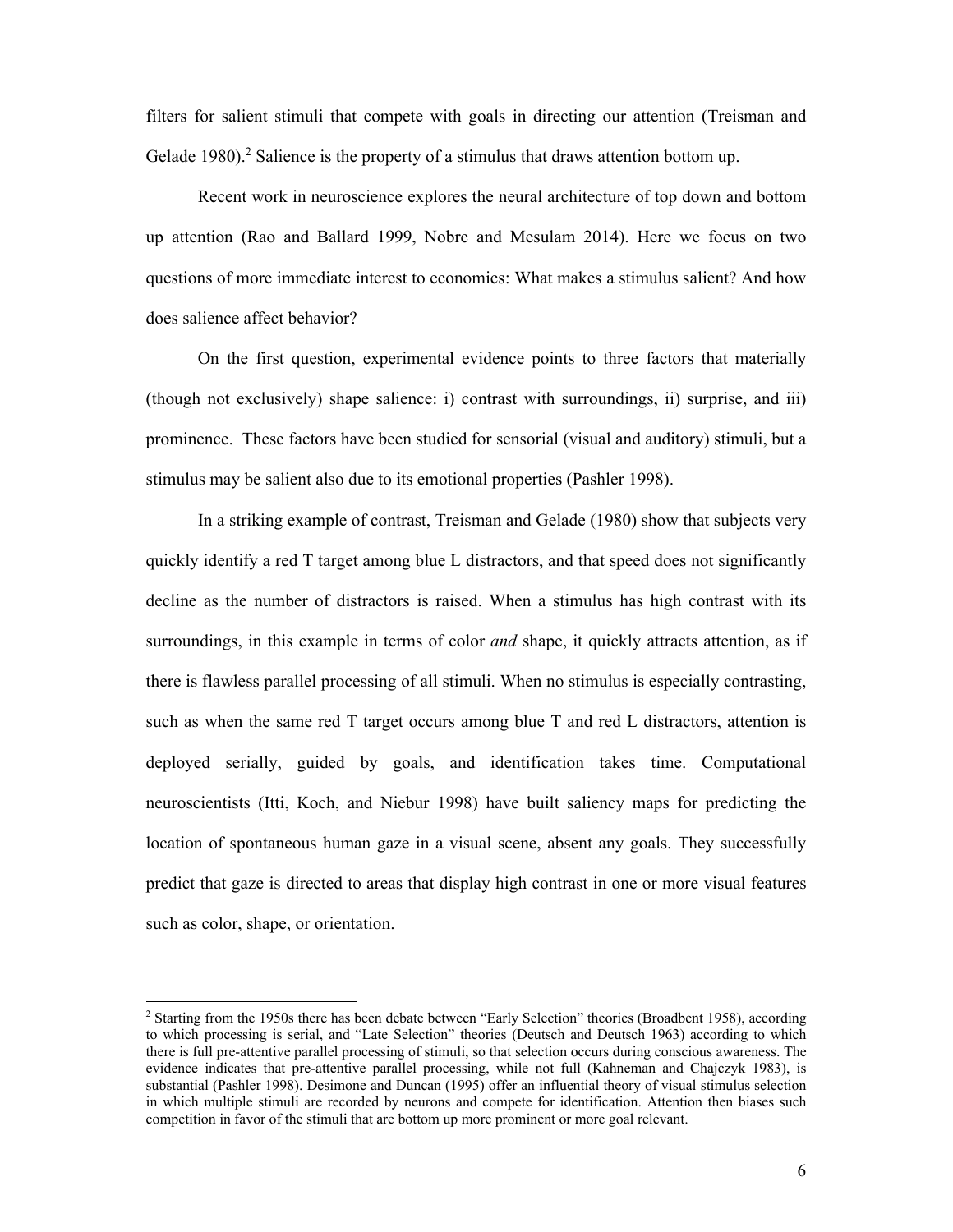Consider surprise next. We are highly sensitive to changes in sensory inputs, such as sudden changes in a visual scene (Liesefeld et al. 2017). Surprises relative to expectations or norms attract attention (Kahneman and Miller 1986): when opening a door, our attention is suddenly drawn to the doorknob if it is colder than usual (Hawkins and Blakeslee 2004, Clark 2013). The role of surprise underscores a point that we stress throughout: memory plays a key role in bottom up attention. In fact, surprise can be viewed as the contrast between a stimulus and the memories it evokes. Itti and Baldi (2009) enrich the visual saliency map with surprise relative to previous experiences (which they refer to as Bayesian surprise), and show that it also helps predict human gaze.

Finally, prominence refers to the idea that stimuli highly available to our senses or in memory are more salient. In visual perception, stimuli that are centrally located in the visual field are more easily detected (Peters and Itti 2007). Stimuli or locations that have recently attracted attention continue to do so, even if they are no longer task relevant (Remington, Johnston and Yantis 1992): after discussing whether families are having fewer children, we notice many babies on the street. Unlike contrast or surprise, which come from the comparison of stimuli, prominence comes from factors exogenous to the stimulus itself. An extensively advertised product is prominent in the consumer's mind, attracting attention bottom up. Visually prominent product attributes can play a key role in economic decisions.

Salience affects behavior because salient stimuli are overweighed while non-salient stimuli are underweighted (Taylor and Thompson 1982). This is often desirable: it enables us to react swiftly when conditions change, and to monitor potentially relevant information for goals that are not yet explicit but may become so, such as sensing approaching danger. But when stimulus salience and goal relevance are not aligned, as when surprise or suspense are used to direct our attention to an advertised product, bottom up attention interferes with our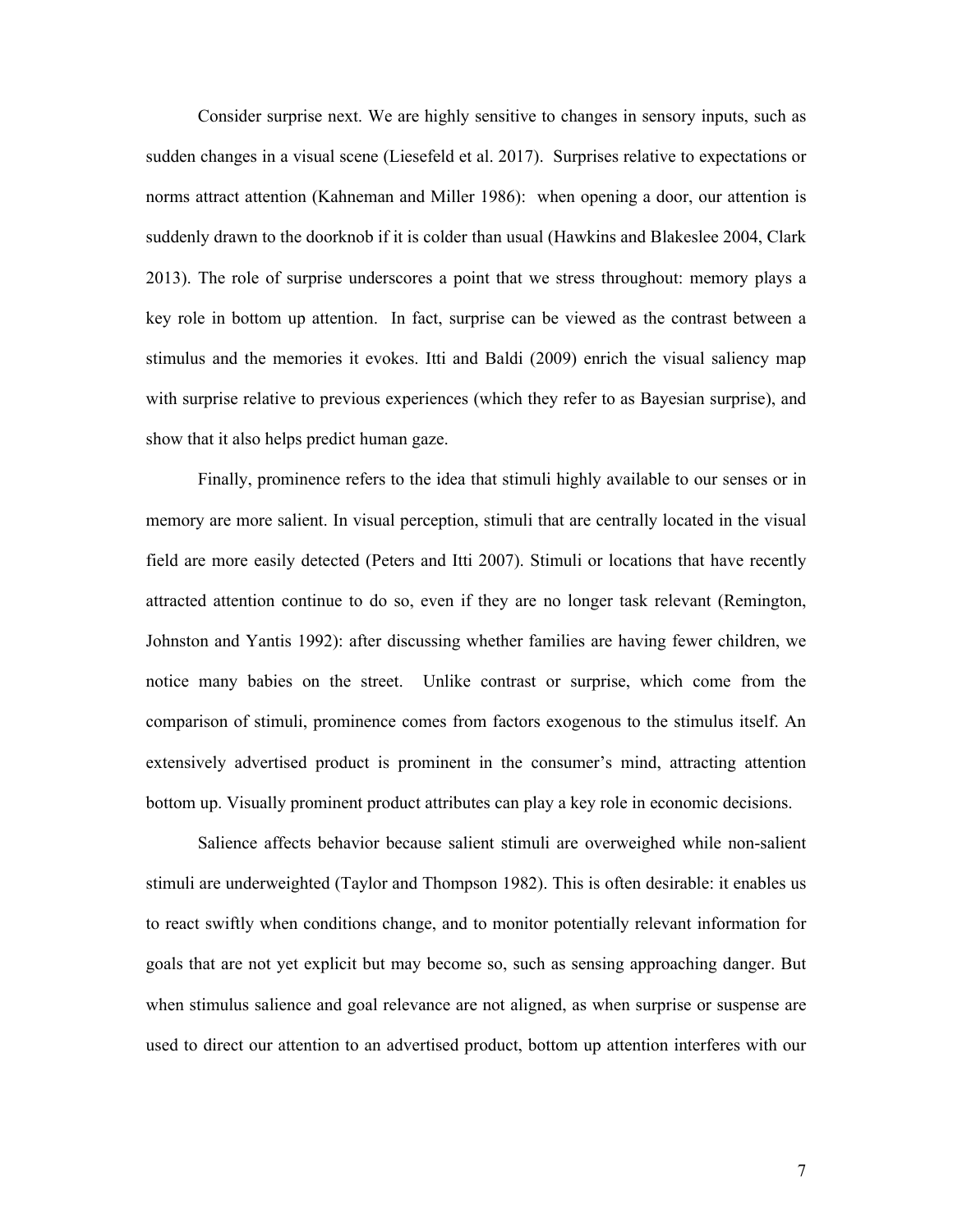goals and causes suboptimal decisions.<sup>3</sup> This crucial implication is supported by a wide range of evidence. For example, performance in visual search tasks (measured by detection rates of targets or response times) deteriorates when a salient distractor, such as a red object against a field of green objects, is added to the image (Pashler 1988), or when a flicker occurs in a position away from the targets prior to display (Remington, Johnston and Yantis 1992).

Effects like these can also be created by surprise. We can focus on our reading despite background construction noise, but a sudden rise in noise levels distracts us from the book. For sensory prominence, Kahneman (2011) discusses many choice anomalies due to the "what you see is all there is" (WYSIATI) principle (Enke 2020). The features of a problem that are prominent or explicit receive a large weight in decisions, and cause underweighting or neglect of aspects not mentioned. These examples share a powerful thread: salient stimuli attract attention bottom up, interfering with a balanced weighting of our goals or interests.<sup>4</sup>

In sum, psychology highlights two important points. First, attention is often spontaneously allocated bottom up to contrasting, surprising, or prominent stimuli. Second, stimulus salience competes with goal relevance to capture our attention and sometimes wins, causing us to underweight or neglect initial goals.

#### **3. Salience and Economic Choice**

Bordalo, Gennaioli, and Shleifer (2012, 2013, 2020, henceforth BGS) present models of salience and bottom up attention in economic choice. The three papers consider different

<sup>&</sup>lt;sup>3</sup> Another way to say this is that bottom up attention is a general purpose tool that has evolved to achieve critical goals such as survival. However, it need not maximize utility in all decisions, including many important ones. The resource rationality approach (e.g. Lieder and Griffiths 2020) seeks to offer evolutionary foundations for "heuristics", which are viewed as maximizing long run utility subject to the brain's computational constraints. For instance, Lieder, Hsu and Grifiths (2014) argue that the high availability of extreme events can be justified by the brain's recourse to importance sampling. It remains to be seen whether this or other approaches can offer a foundation for the joint role of contrast, surprise and prominence in attention and decisions.

<sup>4</sup> The distracting role of bottom up factors can be reduced through learning. For instance, a person abruptly appearing on a sidewalk usually does not distract an experienced driver from his task. In other settings, the task is so engrossing that it interferes with stimuli that are potentially salient, as in the case of experimental subjects not noticing a gorilla when they count ball throws (Simons and Chabris 1999).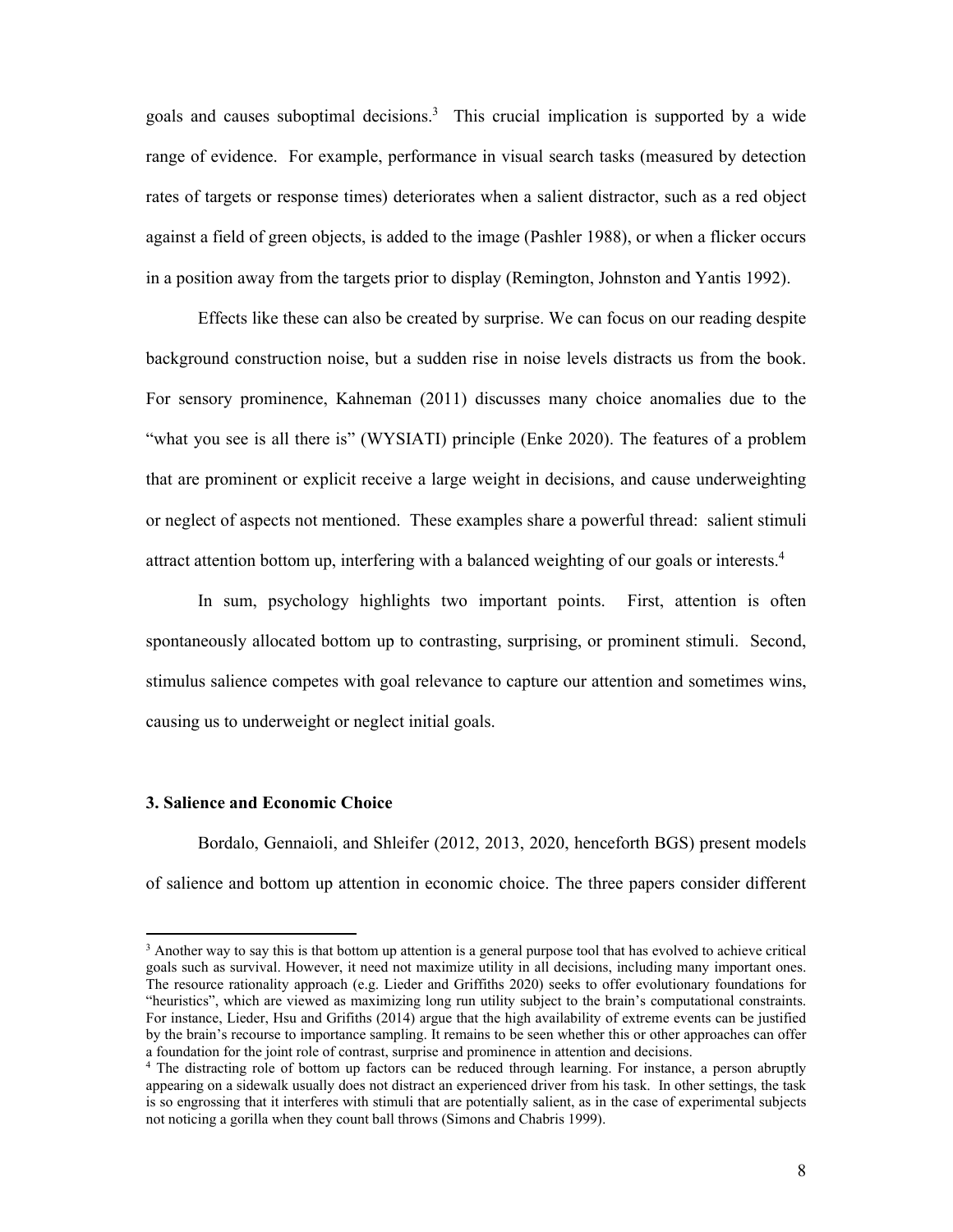settings, but share a broad approach. When decision makers (DMs) choose, the attributes of choice options act as stimuli that trigger selective recall of normal attribute values from memory. The attributes of an option are then differentially salient based on: i) their contrast with the attributes of the other options, ii) the extent to which they are surprising compared to retrieved normal values, and iii) the prominence with which they are displayed or retrieved. The DM's attention is allocated bottom up to salient attributes, which are then overweighed, while non salient attributes are underweighted. Such underweighting reflects distraction.

This approach formalizes the three channels of bottom up attention and their impact on choice. It explains how valuation may depend not just on objective payoffs, but also on how the problem is presented or described. As we show in Sections 4, 5 and 6, this approach unifies many hitherto unrelated forms of choice instability.

We adapt the original models in BGS (2012, 2013 and 2020) to illustrate the three salience channels in the same setup. A good consists of  $K > 1$  attributes  $(a_1, ..., a_K)$ , where  $a_k \ge 0$  is the hedonic value of attribute  $k = 1, ..., K$ . The intrinsic valuation of the good is:

$$
V = \sum_{k} \pi_{k} a_{k}, \qquad (1)
$$

where  $\pi_k$  is the decision weight attached to attribute  $k$ .

In riskless choice, such as buying a known bottle of wine, one can think of  $K = 2$ attributes, quality  $a_1$  and price  $a_2$ , with price carrying a negative weight  $\pi_2 = -1$  and quality (measured in dollars) a positive weight  $\pi_1 > 0$ . For a risky lottery, the attributes  $a_i$  are the absolute payoff values received in the possible states of the world and each payoff is weighted by its probability (with a negative sign if the payoff is negative). There are also hybrid cases like financial products, which have both stochastic (returns) and deterministic (fees) attributes. One could think of  $\pi_i$  as the optimal weights based on top down factors such as the DM's preferences or objective probabilities. If attribute  $k$  is salient, it draws attention and gets overweighed, distorting its decision weights into  $\hat{\pi}_k > \pi_k$ . If k is non-salient, the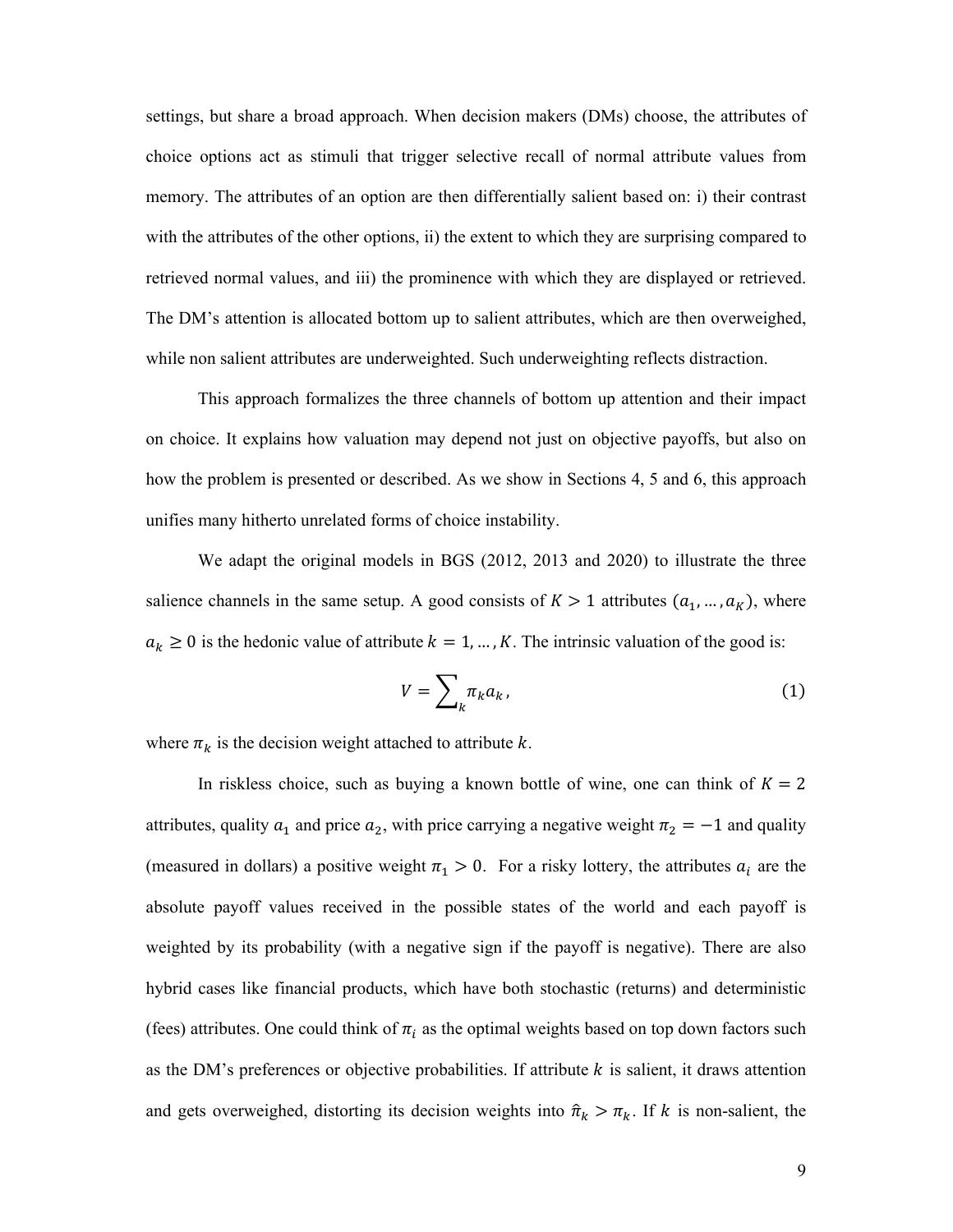consumer is distracted and underweights it,  $\hat{\pi}_k < \pi_k$ . Contrast, surprise, and prominence entail different mechanisms for distorting the weights, which apply in different situations.

To illustrate, consider a consumer choosing between two laptops, M and O. In the simplest case, the consumer sees all the relevant attributes (e.g., prices, processors, design of the laptops), and these attributes take the same values as they did in the past. In this case, attribute salience affects  $\hat{\pi}_k$  and choice through *contrast* only. In a more complex situation, the consumer sees all attributes but the values of some, say price, differ from what the consumer has experienced in the past. In this case, attributes salience affects  $\hat{\pi}_k$  and choice also through *surprise*. In a yet more complex case, the consumer sees some attributes such as design, processors, and prices, but does not see others such as taxes or maintenance costs. In this case, attribute salience can affect  $\hat{\pi}_k$  and choice also via *prominence*. We describe these mechanisms one at a time, starting with the simplest of the three.

#### **3.1 Contrast**

Contrast captures the idea that a specific attribute of a good may "stand out" when the good is compared to alternatives. For instance, the more expensive laptop M may have a much more attractive design than O. Just as contrasting visual features attract gaze, the contrasting design attracts the consumer's attention. Design is an objectively desirable attribute but, because it draws bottom up attention, it distracts the consumer from paying enough attention to other attributes such as price, biasing choice in favor of M.

To model contrast, BGS (2012) introduce a real valued, symmetric and bounded salience function  $\sigma(a_k, \overline{a}_k) \ge 0$  measuring the contrast of the good's attribute  $a_k$  relative to the average value  $\overline{a}_k$  of the same attribute for all goods in the choice set C. If the choice set C varies across situations, the salience of  $a_k$  for the good would also vary. Bottom up salience is context dependent. The salience function is characterized as follows.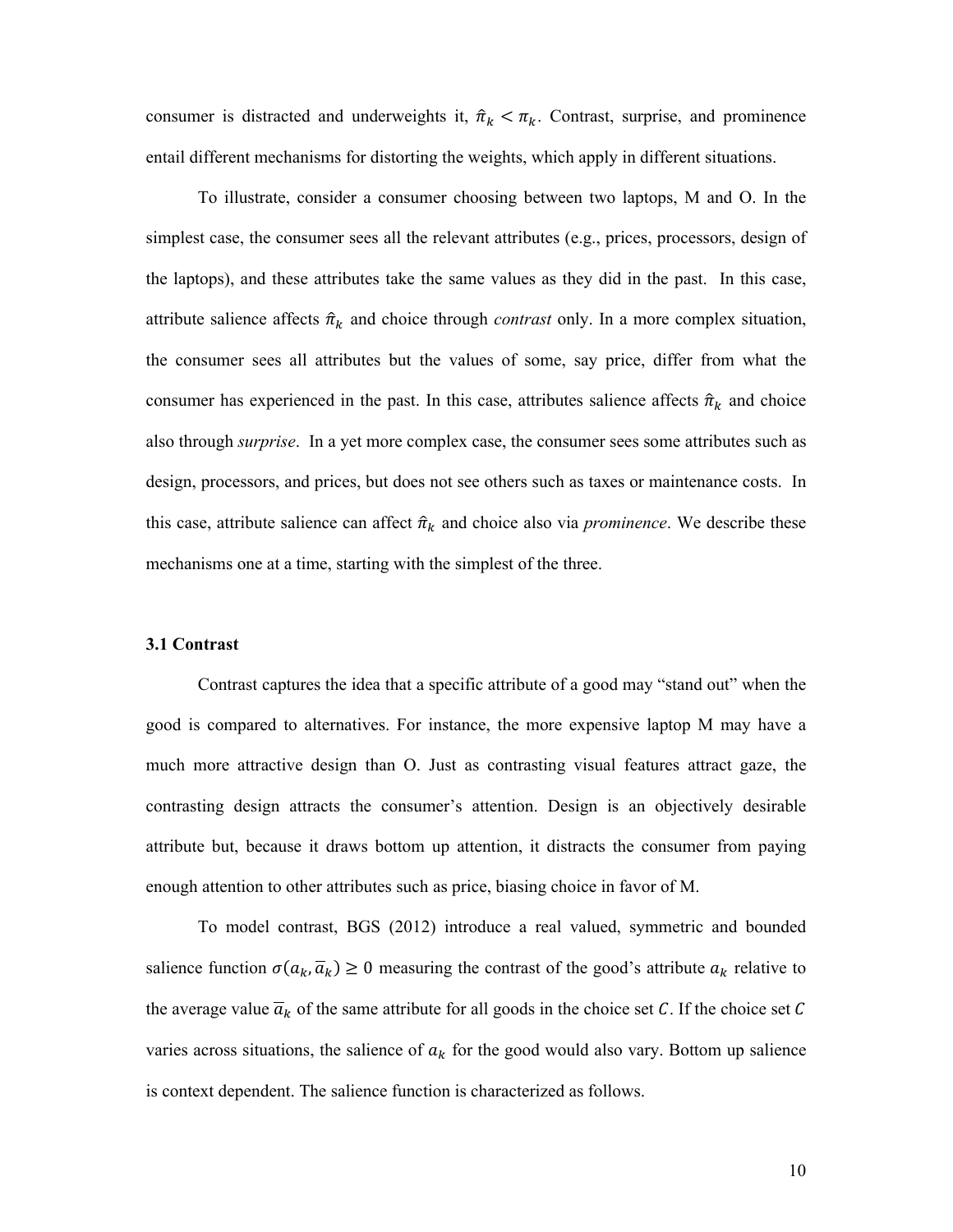**Definition 1**. *The salience of attribute for a good in a choice set is measured by a bounded function*  $\sigma(.,.) \geq 0$  *that satisfies:* 

*i*) *Ordering:*  $\sigma(a_k + \mu \epsilon, \overline{a}_k - \mu \epsilon') > \sigma(a_k, \overline{a}_k)$  *for*  $\mu = \text{sgn}(a_k - \overline{a}_k)$ ,  $\epsilon, \epsilon' > 0$ 

*ii*) *Diminishing Sensitivity:*  $\sigma(a_k, \overline{a}_k) > \sigma(a_k + \epsilon, \overline{a}_k + \epsilon)$  for  $\epsilon > 0$ .

According to ordering, attribute  $k$  is more salient for a good when its value  $a_k$  for that good is more different from the average value  $\overline{a}_k$  in the choice set. Just as a red dot is salient in a field of green dots but not in a field of identical red dots, the \$1000 price of laptop M is more salient if the price of laptop O is \$500 than if it is \$1000. Ordering generates an attentional externality: one good's attribute draws more attention if the same attribute in other goods becomes more different.

Diminishing sensitivity reflects the Weber-Fechner law of sensory perception: a given attribute difference is more salient at lower attribute values. Just as we perceive better a given increase in luminance against a dark background (stars are visible only at night), a \$100 price difference is more salient if the price level is \$400 than if it is \$1000. The diminishing sensitivity property of salience reflects a link between perception and attention: easier perception of payoff differences directs attention toward them. Itti and Koch (2001) incorporate diminishing sensitivity through stimulus normalization in their saliency map.

Ordering and diminishing sensitivity can pull in different directions, and specific salience functions pin down this balance. The homogeneous of degree zero function  $\sigma(a,\bar{a}) = \frac{|a-\bar{a}|}{|a+\bar{a}|}$ , which measures proportional differences between attributes, is a particular example that BGS often use for tractability. The key implications of salience hold more generally, and future work may find ways to measure the salience function.

Given a salience function, the intrinsic valuation (1) is distorted according to:

$$
\hat{V} = \sum_{k} w_k \pi_k a_k,\tag{2}
$$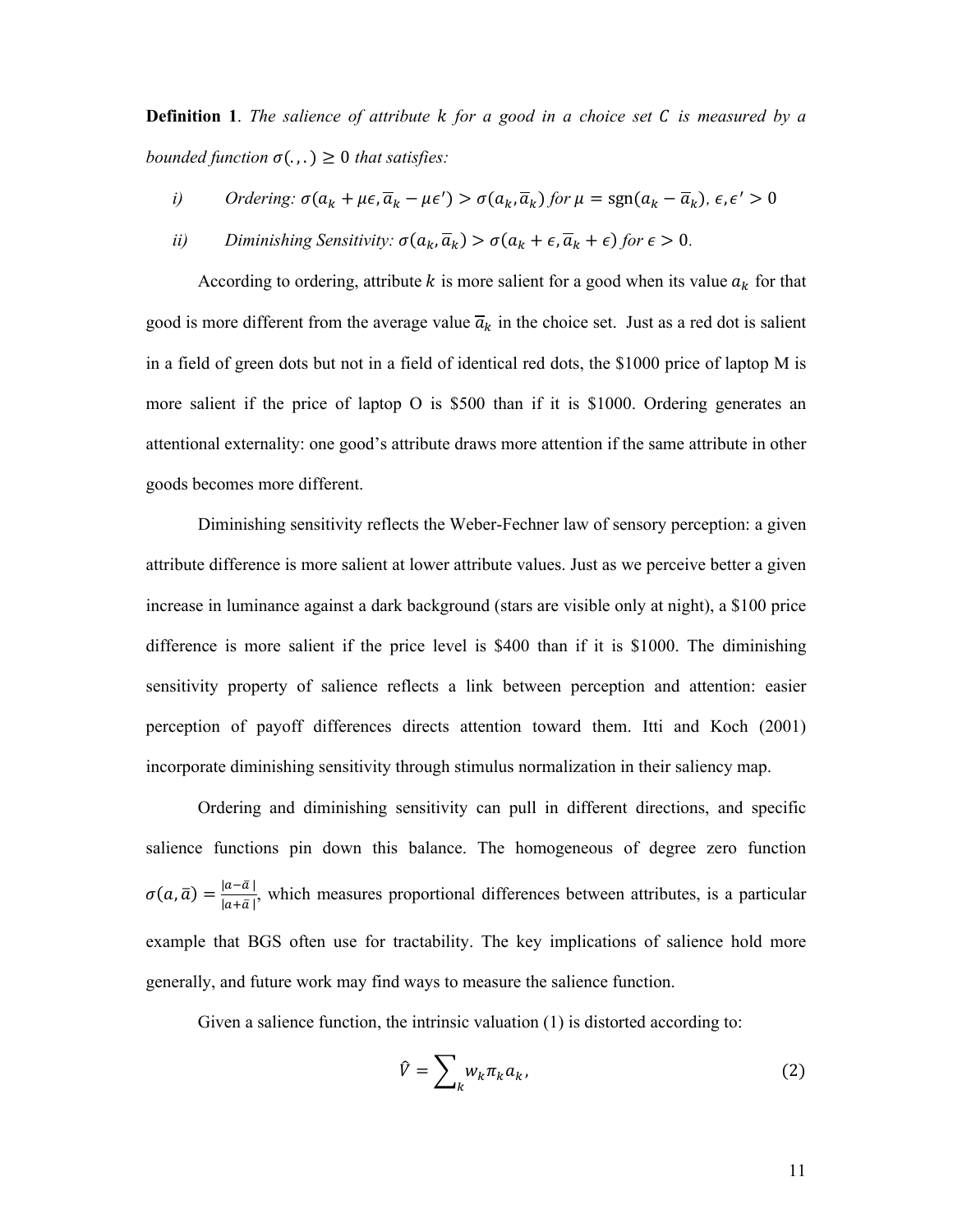where  $w_k \equiv w(\sigma_k; \sigma_{-k}) \ge 0$  is a weighting function capturing bottom up attention to (good specific) salient attributes. The distorted attention weight is then  $\hat{\pi}_k = w_k \pi_k$ . Here  $\sigma_k$ denotes the salience of attribute k for the good, and the vector  $\sigma_{-k} = {\{\sigma_i\}}_{i \neq k}$  denotes the salience of the good's other attributes. Weighting is formalized as follows.

**Definition 2.** *The weight*  $w_k$  attached to the good's attribute  $k$  in  $C$  increases in the salience  $\sigma_k$  *of attribute k and weakly decreases in the salience of other attributes*  $\sigma_{-k}$ *.* 

A choice set rendering a good's attribute more salient causes the DM to attach a higher weight to that good's attribute, in that choice set. It also causes the DM to attach a lower weight to attributes that, in the same choice set, are not salient. BGS offer different formalizations of weights, which however all capture this general idea. BGS (2012, 2013) assume weight normalization,  $\sum_k \hat{\pi}_k = \sum_k \pi_k$ . They further specify  $w_k = \frac{\delta^{r_k - 1}}{\sum_k \delta^{r_k - 1} \pi_k}$ , where  $r_k \in \{1, ..., K\}$  is the salience ranking of attribute k.<sup>5</sup> BGS (2020) abstract from normalization and rank, and assume  $w_k = \sigma_k$ , which is continuous in salience. Normalization tends to amplify the effect of salience on valuation for it implies not only that a salient attribute attracts attention to itself, but also that it reduces attention to less salient attributes.

Context dependent bottom up attention to contrasting attributes offers a foundation for a form of choice instability typically explained with probability weighting, decoy effects and other choice set effects. We describe this in detail in sections 4 and 5.

The valuation formula of Equation (1) can be obtained from choice axioms. Ellis and Masatlioglu (2021) show that the rank-based specification of the salience model for riskless choice is a special case of a model of categorical valuation in which preferences follow standard choice axioms within categories of goods but display reference dependence across categories. Lanzani (2021) shows that the salience model for univariate lotteries obtains from

<sup>&</sup>lt;sup>5</sup> Lower ranking  $r_k$  means higher salience and larger weight  $w_k$ . Kontek (2016) shows that one pitfall of this rank dependent specification is that it creates discontinuities in valuation such that the certainty equivalent of a lottery is not always defined. BGS (2013) also offer a continuous formulation for decision weights.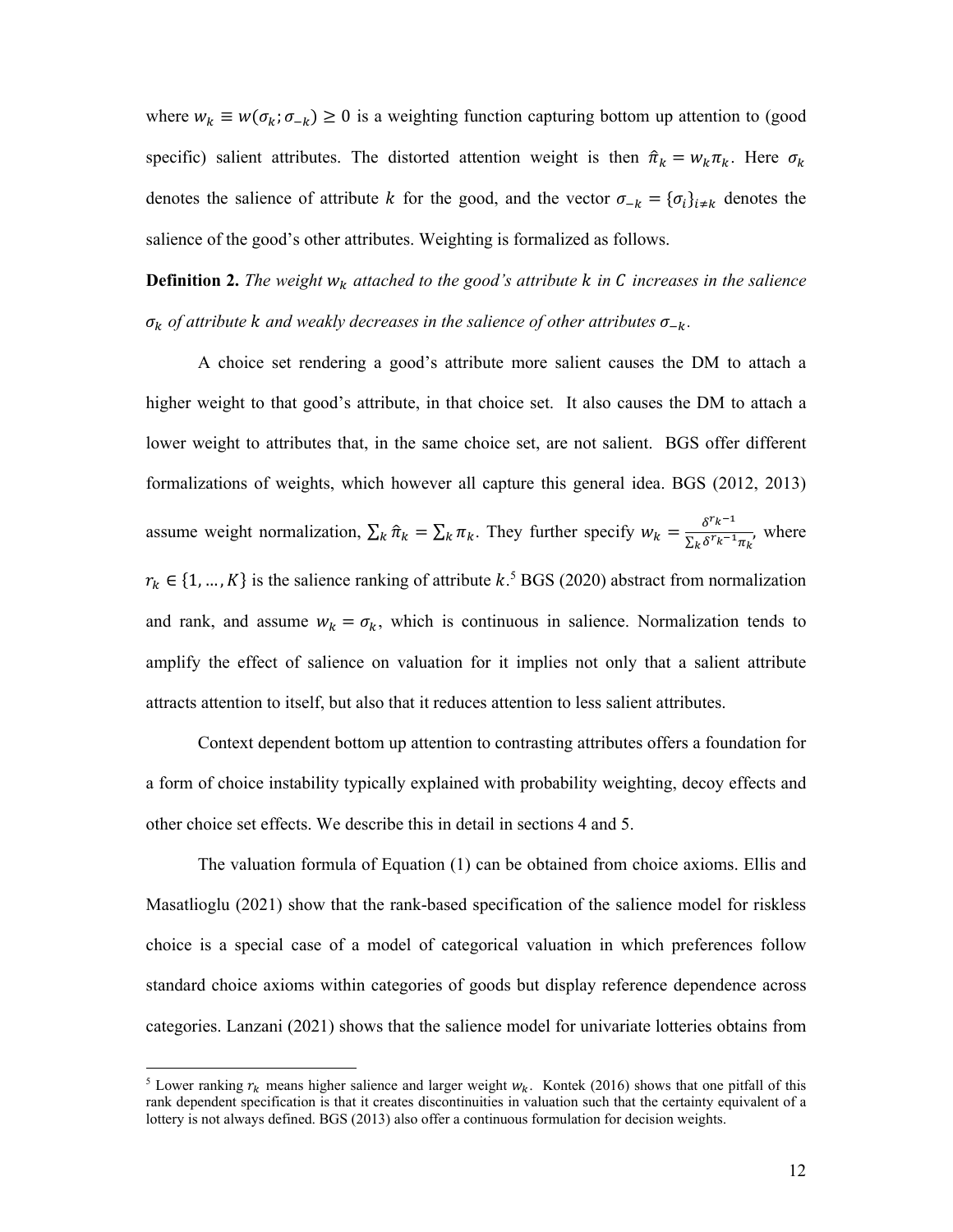a relaxation of transitivity, which captures the centrality of the ordering property. Köster (2021) generalizes the techniques of Lanzani (2021) to the choice between multivariate random variables. These papers build on the formalism of conjoint measurement of preferences (Fishburn 1989).

Other proposals also incorporate contrast-based distortions in choice. Koszegi and Szeidl (2013) present a model of focusing in which people overweight the attribute with the largest range in the choice set. Dertwinkel-Kalt et al. (2021) offer supporting evidence for that model's predictions in intertemporal choice. Bushong et al. (2020) capture the opposite idea that differences along the attribute with the largest range are underweighted due to perceptual normalization and offer supporting evidence for this effect. The model we just presented captures both contrast and diminishing sensitivity to attribute values, and allows for different attributes to be salient for different goods. Crucially, other factors also shape bottom up attention, and expand the reach of the model.

#### **3.2 Surprise**

Temporal variation in the values of some attributes, such as price, opens room for surprise. When the consumer sees the price of laptop M, he retrieves from memory past prices he has seen for the same or similar laptops. A current price of M that is much higher than its normal value draws attention bottom up. Again, price is relevant for the DM's goals, but excessive attention to it causes an over-reaction, distracting the consumer from other relevant attributes, and biasing choice away from M. This occurs even if recalled experiences convey no information, as in the "background contrast" effects reviewed in Sections 4 and 5.

To capture surprise, BGS (2020) introduce memory into the model. A good's attributes  $(a_1, ..., a_K)$  act as cues that trigger retrieval of the attribute values of the same good that the DM has experienced in the past. Such retrieval gives rise to a "normal" (average)

13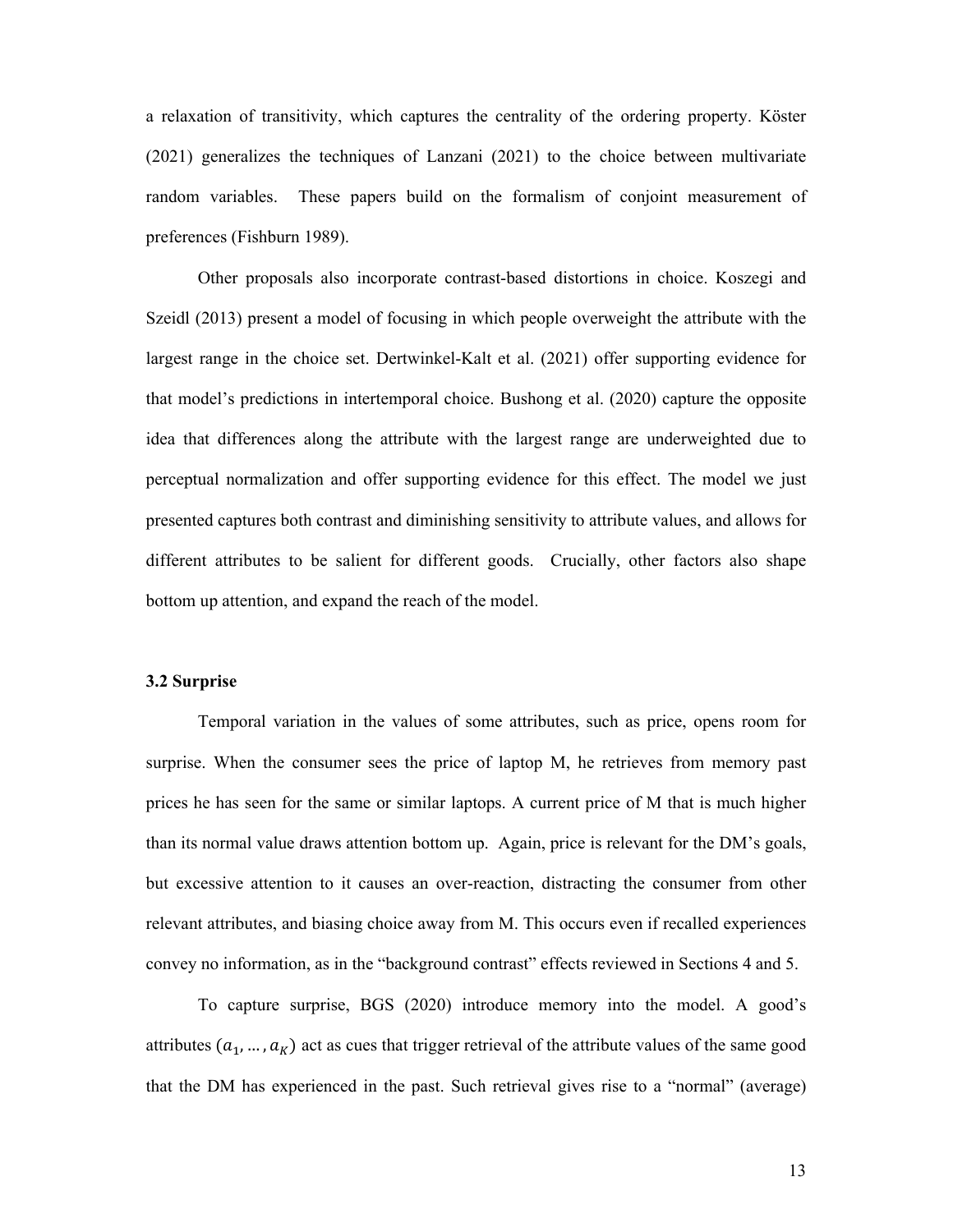version of the good, denoted by  $(a_1^n, ..., a_K^n)$ , which is individual specific. Averaging the retrieved norms for all goods in the choice set  $C$ , the DM forms a memory-based reference  $(\overline{a}_1^n, ..., \overline{a}_K^n)$ . The salience of attribute k is then given by  $\sigma(a_k, \overline{a}_k^n)$ : the DM overweighs the attribute that is most surprising in having the highest contrast from its normal value.

To formalize the consumer's recall process, BGS (2020) build on three wellestablished regularities in human recall: frequency, similarity and interference. When cued with a piece of data, we tend to recall experiences that are frequent and similar to it, which interferes with recall of less frequent and less similar ones. For instance, when thinking about "white things from the kitchen," we are likely to recall milk, given that it is experienced every day. In turn, this makes us more likely to recall "yogurt" or "cheese," and less likely to recall "plates," because the more similar dairy products interfere. In this vein, a choice option reminds a DM of past experiences with similar goods, which are used to compute normal attribute values. As we discuss in Section 5, regularities of human memory help account for the different reference points used in behavioral economics, and make new predictions for when the reference point is not the rational prior.

BGS (2013, 2020) show how memory based surprise distorts choice. Suppose that when choosing between laptops M and O the consumer retrieves normal prices of \$1000 and \$800 for the laptops, leading to a memory-based reference price  $\overline{p}^n = $900$ . If the current prices are  $p_M = $1200$  and  $p_O = $800$ , then M's price is surprisingly high and draws attention. Thus, the consumer overweighs  $p_M$  and displays a relative neglect for the quality of M, reducing his valuation for this laptop. The valuation of O is instead unaffected because the price of this laptop is normal. When seeing the high current price, even a rational consumer would reduce his valuation of M compared to the normal case  $p_M = $1000$ . However,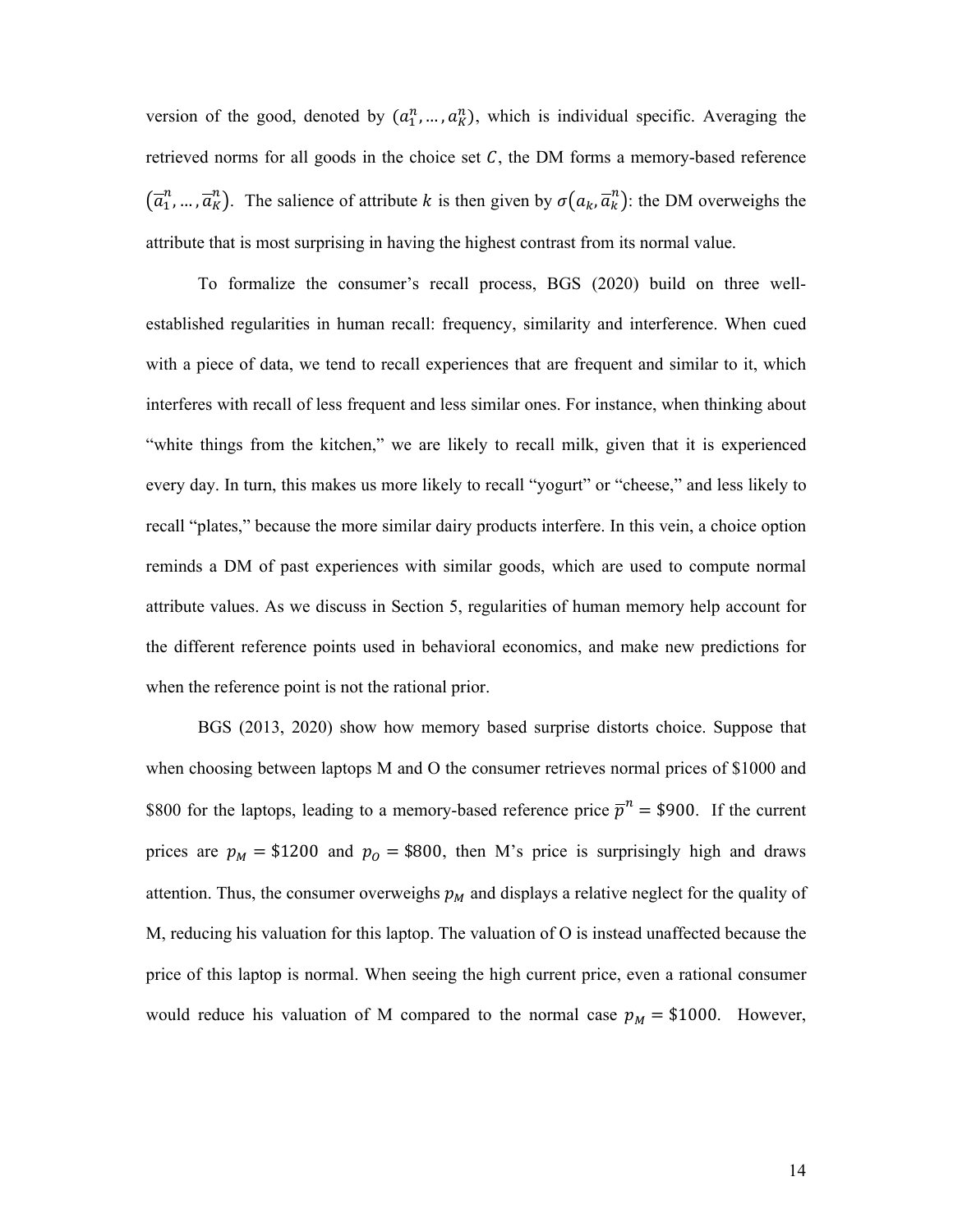salience *also* boosts the consumer's weight on the price of M, rendering him more price elastic. This mechanism can account for several puzzles in consumer behavior.<sup>6</sup>

Surprise relative to a memory based norm offers a foundation for a second source of choice instability: reference point effects, as we show in Sections 4 and 5.

## **3.3 Prominence**

Product attributes relevant to choice are sometimes not observed or not displayed prominently, as with fine print. In a rational world, the consumer would think of all sufficiently relevant attributes, and possibly assume the worst for those he is uncertain about that are not mentioned or advertised. In reality, the psychology of selective memory suggests that visible attributes draw attention to themselves, which may interfere with retrieval of goal relevant yet hidden attributes, as in Kahneman's (2011) WYSIATI principle.

BGS (2020) use their model of memory to formalize this notion.<sup>7</sup> Suppose that the consumer is cued with information  $\kappa = (a_k)_{k \in P}$  that captures the good's attributes that are naturally available to perception or advertised. The remaining attributes  $(a_k)_{k\in I}$  are not shown. The consumer retrieves from his database norms  $(a_k^n)_{k \in P}$  for the visible attributes, but may also spontaneously recall experiences with hidden attributes. Suppose that invisible attribute  $k \in I$  is recalled with probability  $r_k$ . Valuation is then on average given by:

$$
\hat{V}_P = \sum_{k \in P} w_k \pi_k a_k + \sum_{k \in I} r_k \widetilde{w}_k \pi_k a_k^n.
$$
 (3)

The first term captures the valuation of visible attributes  $k \in P$ , whose weight  $w_k$  is distorted by contrast and by surprise relative to their retrieved norm  $a_k^n$  as in Section 3.2. The

$$
V = \sum_{k} \pi_k [a_k^n + \sigma_k(a_k, a_k^n) * (a_k - a_k^n)],
$$

 $6\,$  In this model, surprisingly low prices render prices salient, tilting choice toward cheaper goods. At the extreme, when the good is not very valuable, this may cause the consumer not to buy. BGS (2020) propose a formalization of surprise avoiding this prediction. When considering a single good, the valuation of each attribute is anchored to the norm and adjusted based on the surprise  $(a_k - a_k^n)$  times its salience  $\sigma_k(a_k, a_k^n)$ :

so that surprising low prices increase valuation, favoring buying over not buying.

 $7$  A first draft of that paper (2015) applied the formalism presented below to shrouded attributes and reminders.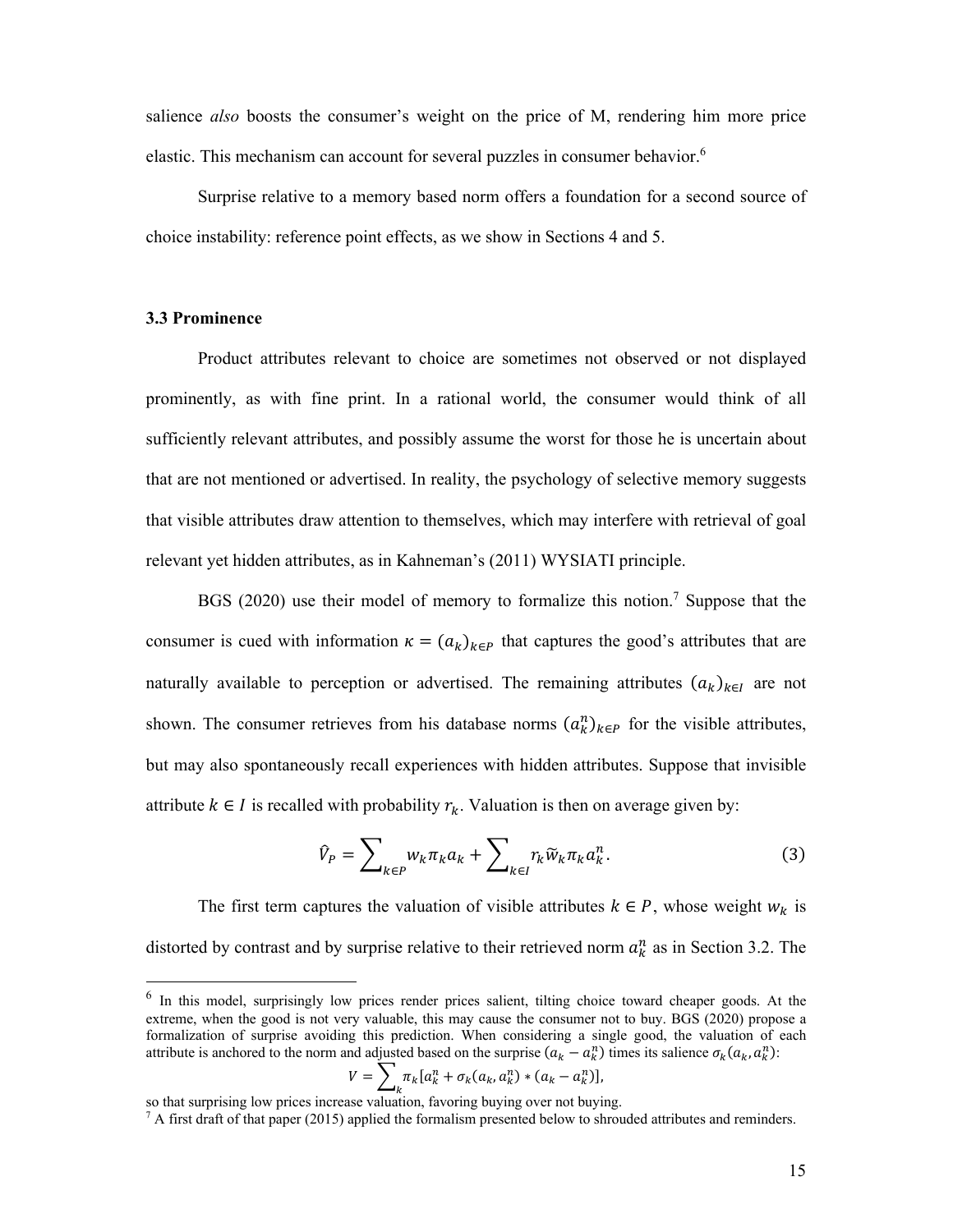second term captures the valuation of invisible attributes: these tend to be underweighted on average because they may fail to be recalled,  $r_k < 1$ , and their weights  $\widetilde{w}_k$  only depend on contrast, not surprise (because the actual values of these attributes are not observed).

Equation (3) implies that prominent features attract attention bottom up, especially if they are contrasting or surprising, while non-prominent features – albeit goal relevant – are non-salient, and can thus be neglected. This is relevant to advertising: making some features of laptop M prominent, such as its design, may interfere with recalling its high maintenance costs, causing the DM to underweight them and biasing choice in favor of M.

Prominence is a foundation for a third source of choice instability, framing effects, whereby decisions depend on normatively irrelevant changes in the description of a problem.

In sum, bottom up attention to salient stimuli offers a natural foundation for three major sources of preference instability: choice set effects (contrast), reference point effects (surprise), and framing (prominence). We next discuss some relevant evidence, as well as new predictions that follow from the psychology of bottom up attention and memory.

#### **4. Choice under Risk**

Over the past decades, social scientists have documented significant instability in risk attitudes in both the lab and the field. This instability is inconsistent with Expected Utility Theory (EUT) and has motivated alternative frameworks, most notably Prospect Theory (PT, Kahneman and Tversky 1979, Tversky and Kahneman 1992). Bottom up shifts of attention across lottery payoffs offer an explanation: Subjects are risk seeking when a lottery's upside is salient, and risk averse when its downside is salient. Changes in the salience of lottery payoffs caused by the payoffs of other available lotteries (contrast), past experiences (surprise), and contextual cues (prominence), explain different forms of instability documented in the lab and the field and entail novel predictions for behavior towards risk.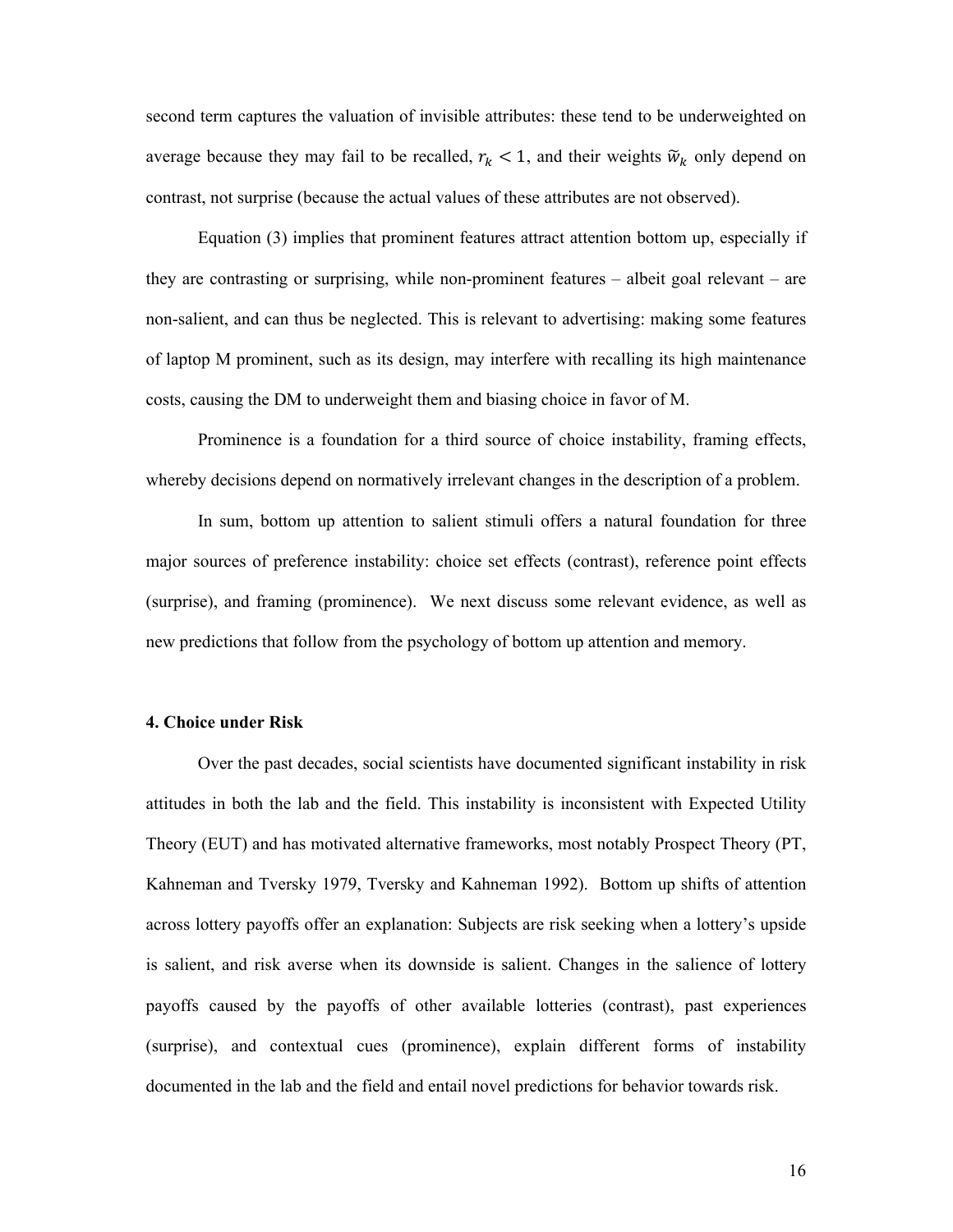## **4.1 Contrast and Risky Choice**

A key manifestation of unstable risk preferences is the tendency to take right skewed risks while avoiding left skewed ones (Kahneman and Tversky 1979). Consumers pay too much to reduce deductibles in home and auto insurance (Sydnor 2010, Barseghyan et al. 2013), or to buy extended warranties (Abito and Salant 2019). Overweighting of unlikely but large losses, and not just loss aversion, is necessary to account for this evidence. Consumers also pay too much to buy state lotteries and right skewed stocks, suggesting overweighting of unlikely large gains (Barberis and Huang, 2008; Chiappori et al, 2019, Lockwood et al 2021).

Such instability naturally arises from bottom up attention driven by contrast. When a DM is offered a choice between a lottery  $(L, p; 0, 1-p)$  and its expected value  $(pL, 1)$ , the contrast between payoffs  $L$  and  $pL$  increases as the probability  $p$  falls. Payoff  $L$  becomes more salient as the lottery gets more skewed, while the zero payoff becomes less salient. As a result, payoff  $L$  draws the DM's attention and gets overweighted while the 0 payoff gets underweighted. This mechanism causes the same investor to be risk seeking with an unlikely large upside  $L > 0$  and risk averse with an unlikely large downside  $L < 0$ .

In salience theory payoff contrast and hence choice can be shaped by changes that are wholly irrelevant for EUT, such as varying lotteries' common consequences, and even for Cumulative Prospect Theory, such as varying their correlation structure, or the choice set.

The Allais paradoxes represent a glaring example of such instability (Allais 1953). The choices in Panel A in Figure 1 differ from those in Panel B only by replacing, in both lotteries, a \$0 payoff with a \$2400 payoff in a 0.66 probability event. According to the "independence axiom" of EUT, such common payoff change should not affect choice. Yet, in Panel A subjects are risk averse, preferring the sure thing  $O_s$  to  $O_r$ , while in Panel B they are risk seeking, preferring the riskier lottery  $P_r$  to  $P_s$  (Kahneman and Tversky 1979).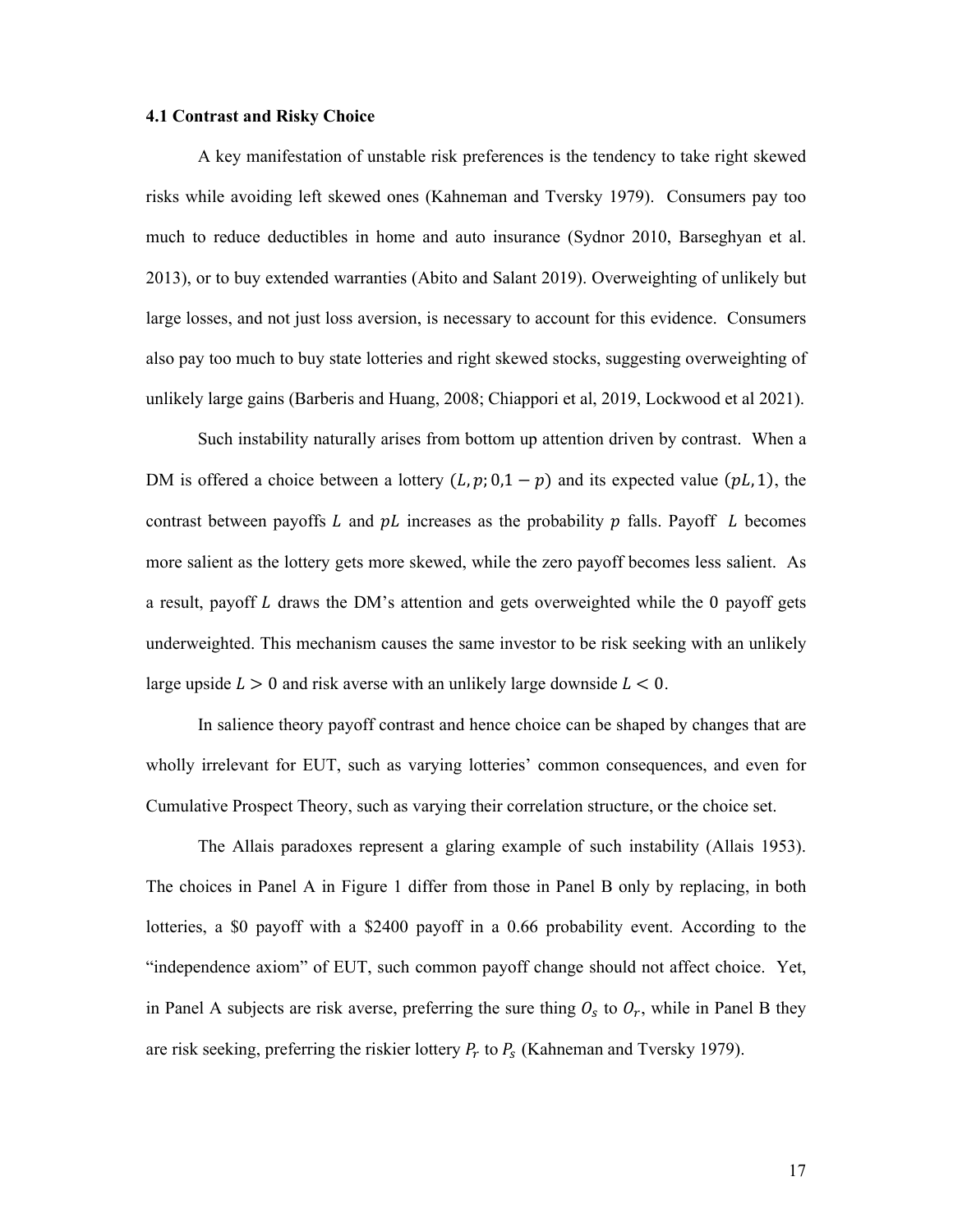| Panel A                                                                                            | Panel B                                                                     |  |  |
|----------------------------------------------------------------------------------------------------|-----------------------------------------------------------------------------|--|--|
| $O_r = \begin{cases} $2500 & prob. & 0.33 \\ $2400 & prob. & 0.66 \\ $0 & prob. & .01 \end{cases}$ | $P_r = \begin{cases} $2500 & prob. & 0.33 \\ $0 & prob. & 0.67 \end{cases}$ |  |  |
| $Q_s = \{\$2400 \; prob. \; 1$                                                                     | $P_s = \begin{cases} $2400 & prob. & 0.34 \\ $0 & prob. & 0.66 \end{cases}$ |  |  |

#### **Figure 1**

Contrast-driven bottom up attention explains this behavior. In Panel A, the state in which lottery  $O_r$  pays 0 and lottery  $O_s$  pays 2400 is highly salient, which follows directly from ordering in Definition 1. Here bottom up attention focuses the DM on the risky lottery's downside of 0 and distracts him from the upside of 2500, causing risk aversion.

In Panel B, both lotteries face the same downside of zero, and the highest contrast state is the one in which lottery  $P_r$  pays 2500 and lottery  $P_s$  pays zero. Bottom up attention now focuses the DM on the risky lottery's upside of 2500 and distracts him from the slightly more likely downside of 0, inducing risk seeking behavior. This mechanism also accounts for the common ratio Allais paradoxes (BGS 2012).

To deal with the Allais paradoxes, Prospect Theory proposes that subjects mechanically overweight low probabilities and underweight high ones. Subjects in Panel A are thus risk averse because they are very sensitive to the 1% probability that  $O_r$  yields 0, but in Panel B they are insensitive to the same extra 1% probability of 0 with  $P_r$  compared to  $P_s$ .

Salience theory endogenously produces a weighting function, but one in which distortions do not depend only on probability values. Due to bottom up attention shifts, payoffs matter: small probabilities are overweighed if and only if they are associated with extreme and hence salient payoffs.<sup>8</sup> But the choice context matters too, in particular the

<sup>&</sup>lt;sup>8</sup> In this way, salience naturally captures the rank-dependent properties of successive refinements of Prospect Theory (Tversky and Kahneman 1992). Rubinstein (1988) offers a related account in which subjects underweight the similar probabilities of lotteries  $P_r$  and  $P_s$ , thus overweighting their payoff differences.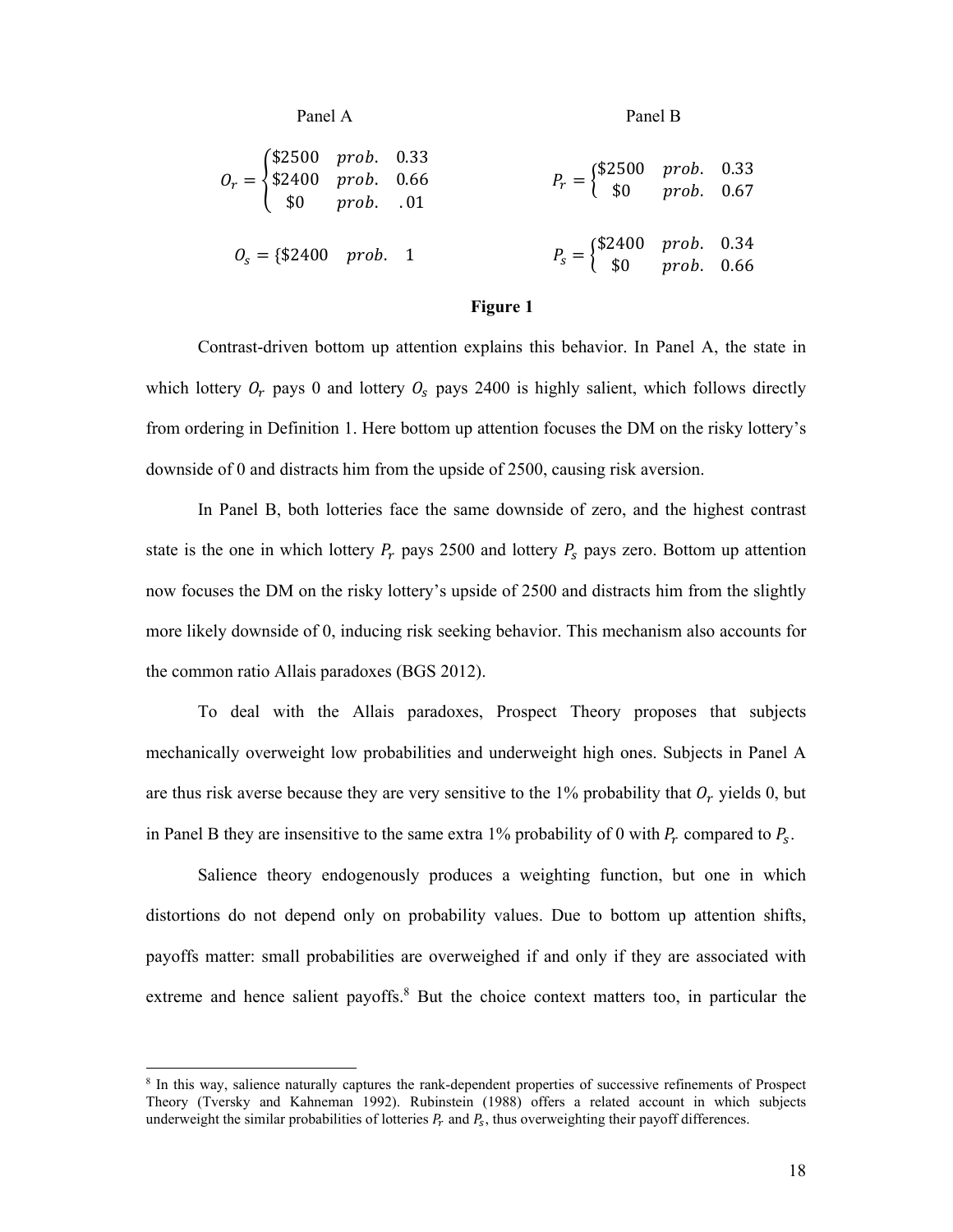correlation between lotteries. To see this, consider again the lotteries in Figure 1, Panel B, but suppose that they are correlated. There are then only three states of the world as below.

| $P_r = \begin{cases} $2500 & prob. & 0.33 \\ $0 & prob. & 0.66 \end{cases}$ |  | $P_s = \begin{cases} $2400 & prob. & 0.33 \\ $0 & prob. & 0.66 \end{cases}$ |  |
|-----------------------------------------------------------------------------|--|-----------------------------------------------------------------------------|--|
| $\begin{pmatrix} $0 \\ 0 \\ 0 \end{pmatrix}$ $prob. 01$                     |  | $$2400$ prob. .01                                                           |  |

Relative to Panel B, this correlation structure drastically affects salience: now it is the state in which  $P_r$  obtains 0 and  $P_s$  obtains 2400 that is most salient, as in Panel A. The DM focuses on this state and neglects the risky lottery's upside of 2500, yielding risk averse choice. Expressing *the very same* lottery of Panel B in this way leads preferences to change by changing bottom up attention.<sup>9</sup> The Allais paradox should then disappear, because the same state is salient regardless of the common consequence. This is exactly what the evidence shows; see BGS (2012), Bruhin et al. (2020), and Frydman and Mormann (2020).

The probability weighting function of PT cannot account for this evidence: the correlation structure does not change the probability of each payoff. Using theory and experiments, Dertwinkel-Kalt and Koster (2020) show that correlation also affects skewness preferences: if two right skewed lotteries are perfectly correlated – so that they receive their upsides together – the salient state might be the downside of both. This causes a preference for the lottery with lower skewness. Bottom up attention shifts explain this instability.

Further evidence of the role of attention in risky choice is provided by Pachur et al (2018). In one experiment, subjects chose between several pairs of binary lotteries while their attention to outcomes and probabilities is measured.<sup>10</sup> More attention to losses is associated with more loss-averse behavior. In another experiment, the experimenters exogenously varied the length of time that lottery gains or losses were shown to subjects.

<sup>&</sup>lt;sup>9</sup> The "common consequence" state where both lotteries yield \$0 is the least salient one, and cancels out in the DM's valuation. We thus recover the sure thing principle, while probabilistic sophistication fails.

<sup>&</sup>lt;sup>10</sup> Measures of real time attention allocation such as eye tracking or mouse tracking can also be used in lab or field experiments (Krajbich, Armel, and Rangel 2010, Mormann and Russo 2021). For a review of methods of process tracing, see Schulte-Mecklenbeck et al (2017).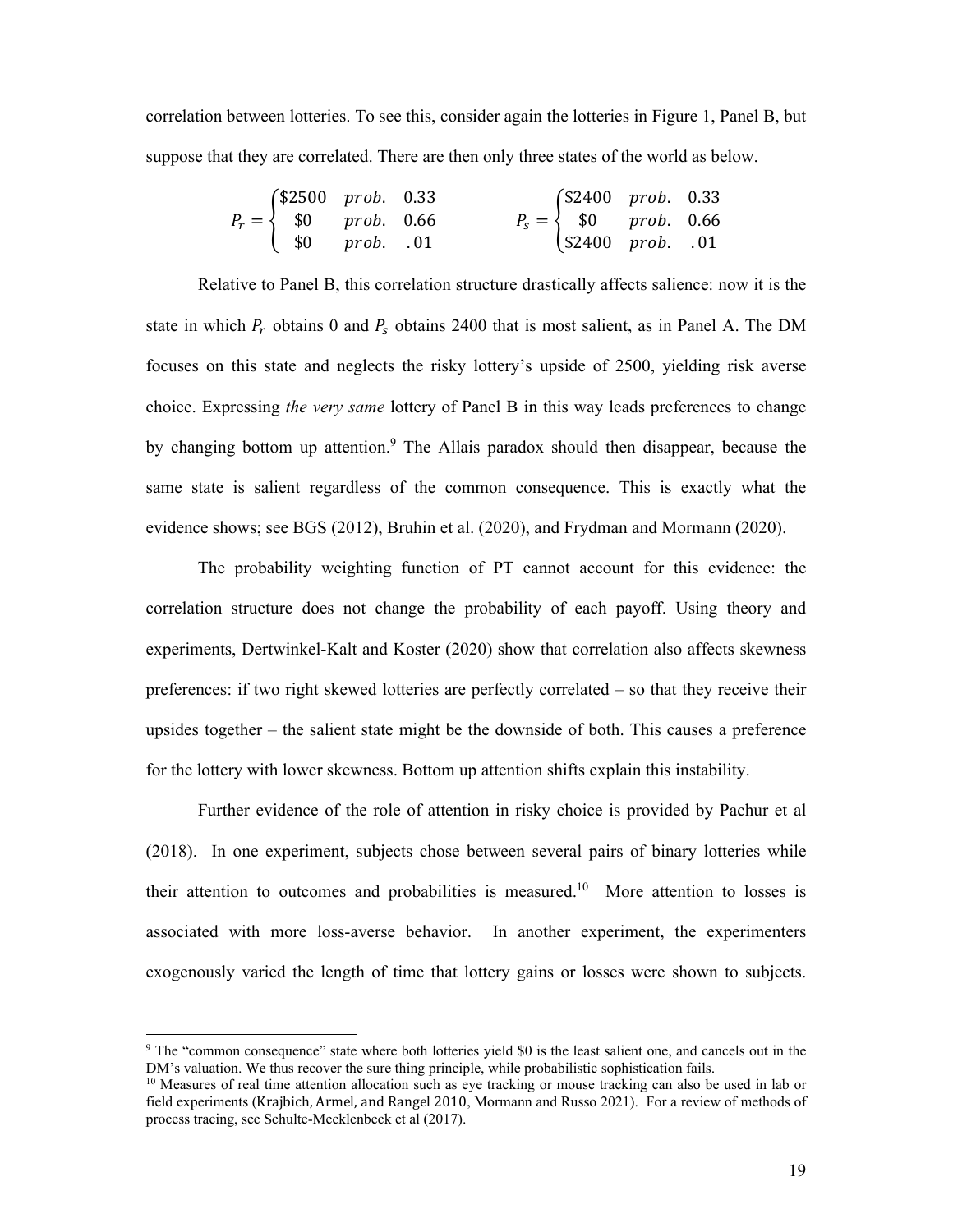Here again, attention to losses is associated with loss-averse behavior, but this time the evidence supports a causal link.

Payoff contrast shaping risk attitudes has profound implications for many settings. BGS (2013b) show theoretically that salience may shed light on several asset pricing puzzles: overpricing of right-skewed assets, such as growth stocks, a large equity premium, due to aversion to the aggregate market's left skewness, and countercyclical risk aversion.<sup>11</sup>

#### **4.2 Surprise and Choice Under Risk**

An unusually large state lottery jackpot may entice someone to buy a ticket, despite the very low odds, because the prize is surprisingly high. An investment yielding 2% seems much less attractive after a period of 10% returns than when a 1% return is normal. Bottom up attention to surprises can account for these intuitions, unifying a host of evidence on choice under risk from both the lab and the field.

In an experiment by Soltani et al. (2012), subjects are shown three lotteries: a risky target  $L_r$ , a safe target  $L_s$ , and a decoy  $L_d$ . In a subsequent choice,  $L_d$  is removed and subjects choose between  $L_r$  and  $L_s$ . Behavior is consistent with a "phantom decoy" effect: if  $L_d$ dominates  $L<sub>r</sub>$  by having the same win probability but a higher upside, subjects are more likely to choose the safe lottery  $L_s$ . Soltani et al. (2012) explain the findings with range normalization, similarly to Bushong et al. (2020). Salience offers an alternative account: in the choice stage, subjects retrieve a norm for the lottery upside that includes the upside of  $L_d$ . This renders the upside of  $L_r$  less surprising and hence less salient than in the absence of  $L_d$ . The DM focuses on the lower win probability of  $L<sub>r</sub>$  and neglects its larger upside, becoming risk averse. Because these effects are due to memory and not choice alternatives, they cannot be explained by motivational theories such as regret-avoidance (Loomes and Sudgen 1982).

<sup>&</sup>lt;sup>11</sup> Countercyclical risk aversion arises because at low payoff levels, lottery downsides are relatively more salient so people are more risk averse. BGS (2012) offers experimental evidence consistent with this prediction.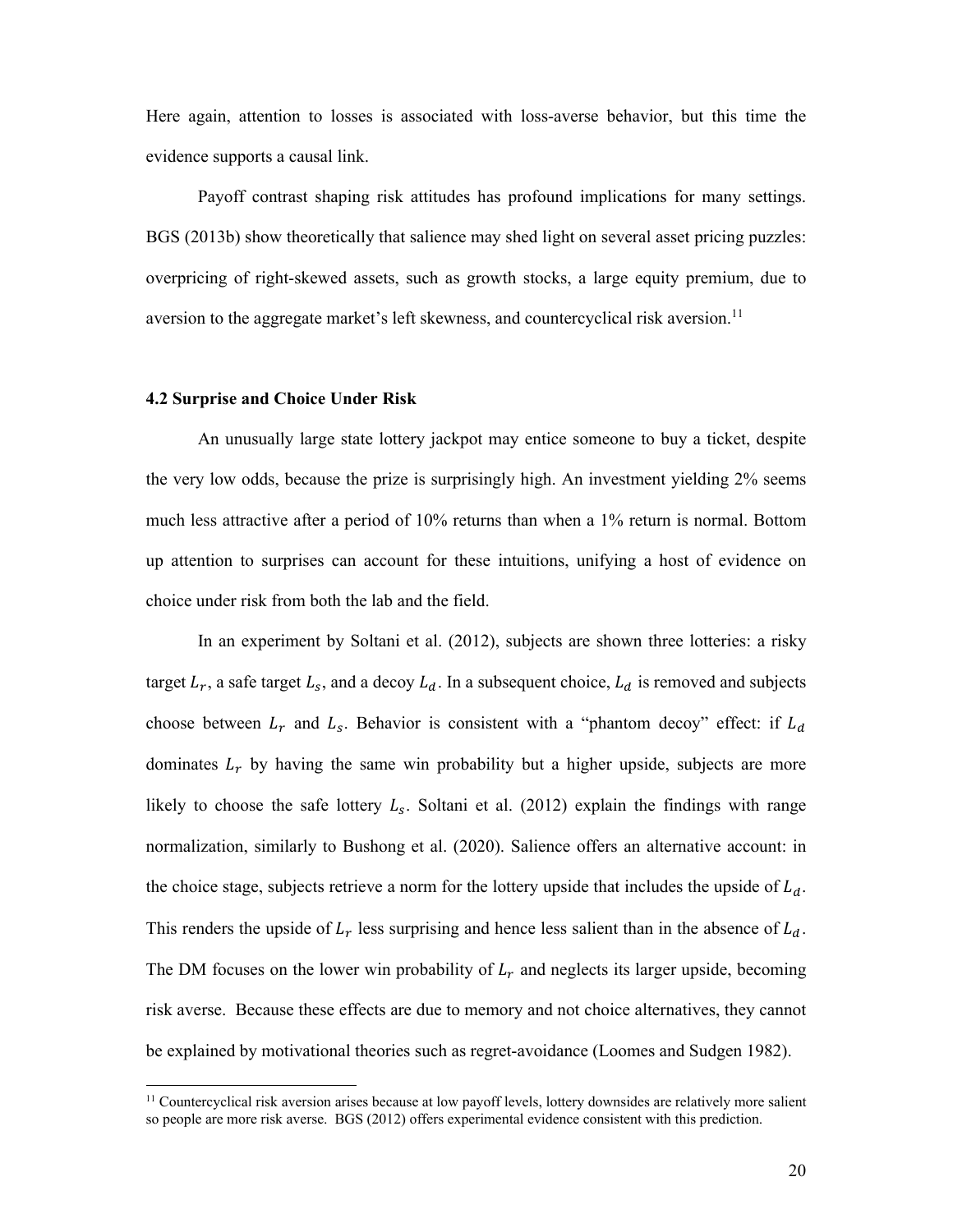Lian et al. (2019) use experimental and field data to study investors' reach for yield. Investors are much more likely to choose a riskier asset delivering, say, a 6% expected return over a safe one yielding 1% after experiencing high rates of return for all assets in the recent past. This finding is consistent with the idea that retrieval of past high rates causes current rates to appear surprisingly low for all assets. This shifts the investor's attention to returns and causes him to neglect risk, favoring the high return-high risk option.

Memory-based surprise can also account for preference reversals from willingness to pay to choice. Lichtenstein and Slovic (1971), Grether and Plott (1979) and Tversky, Slovic, and Kahneman (1990) show in the gain domain that subjects may prefer a lottery  $L<sub>s</sub>$  to a riskier one  $L_r$  and yet report a lower minimum selling price for  $L_s$  than for  $L_r$ . Such reversals can even violate "procedural invariance" (Tversky et al. 1990): subjects may report a price for  $L_r$  higher than its expected value, and yet prefer the expected value to  $L_r$  in binary choice.

BGS (2012) show that salience theory delivers preference reversals. When choosing between  $L_r$  and its expected value, subjects may focus on the lottery loss. Matters change when valuing  $L_r$  in isolation: the DM retrieves a norm of not having the lottery at all, which renders its upside surprising and its zero downside normal. This causes risk seeking.<sup>12</sup>

## **4.3 Prominence and Choice Under Risk**

Prominence driven bottom up attention can account for instability in risk attitudes when: i) the description of payoffs changes, and ii) rare events are made more prominent.

In Kahneman and Tversky's (1979) Asian disease problem, DMs choose between two emergency plans to save 600 people at risk. In plan A, 200 people are saved for sure. In plan B there is a one third chance 600 people are saved and a two thirds chance 0 people are saved. The same choice can be described differently: under plan A, 400 people die for sure,

<sup>&</sup>lt;sup>12</sup> This effect is strong provided the DMs' norm is a zero or low payoff. This mechanism can then be tested by priming DMs to recall norms at different payoff levels, e.g. by manipulating payoffs of lotteries seen earlier.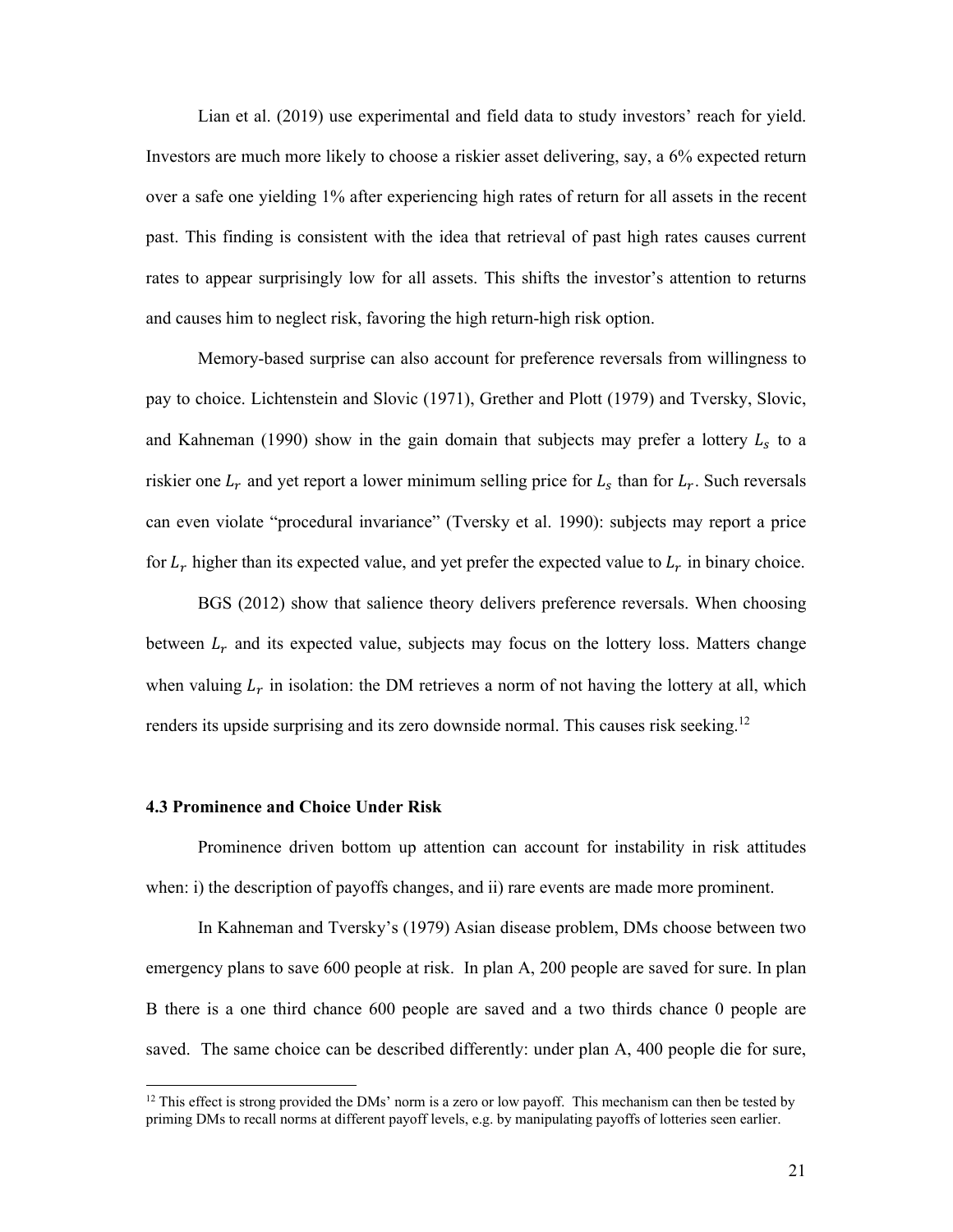whereas under plan B there is a one third chance that 0 people die and a two thirds chance that 600 people die. Subjects tend to choose plan A when the choice is described in terms of lives saved, and plan B when it is described in terms of lives lost.

KT account for this evidence via a shift in the reference point, but they do not explain why such a shift would occur when only the description of payoffs changes. Bottom up attention helps explains this puzzle using the idea in Section 3.3 that prominent attributes interfere with the retrieval of hidden ones: when thinking about lives saved, subjects fail to consider the implications for lives lost and vice-versa, with drastic implications for valuation (Equation 3). In the "lives saved" version, the salient payoff of the risky option is "0 lives saved", due to diminishing sensitivity. Attention to it causes risk aversion. By the same token, in the "lives lost" version the salient payoff of the risky option is "0 lives lost". Attention to it prompts the subjects to gamble for resurrection.

The role of prominence is amply documented in the field, where payoff states are often hidden from decision makers, or fail to come to mind. Dessaint and Matray (2016) study how corporate managers respond to hurricane risk. When a hurricane strikes nearby, managers sharply raise cash holdings and express more concerns about hurricane risk, even though the actual risk remains unchanged. Bottom up attention offers an intuitive explanation: a prominent event cues salient risks, even when it does not provide new information. This mechanism causes an over-reaction inconsistent with rational learning, explaining why in the data cash holdings revert back to normal as the prominence of the risk subsides. Kunreuther et al (1978) similarly show that households rush to buy flood insurance after a flood, but again the effect is temporary. Shifting prominence of risks remedies a key difficulty with Prospect Theory's mechanical overweighting of unlikely events: there are many possible disasters, but mostly we are blissfully unaware of them.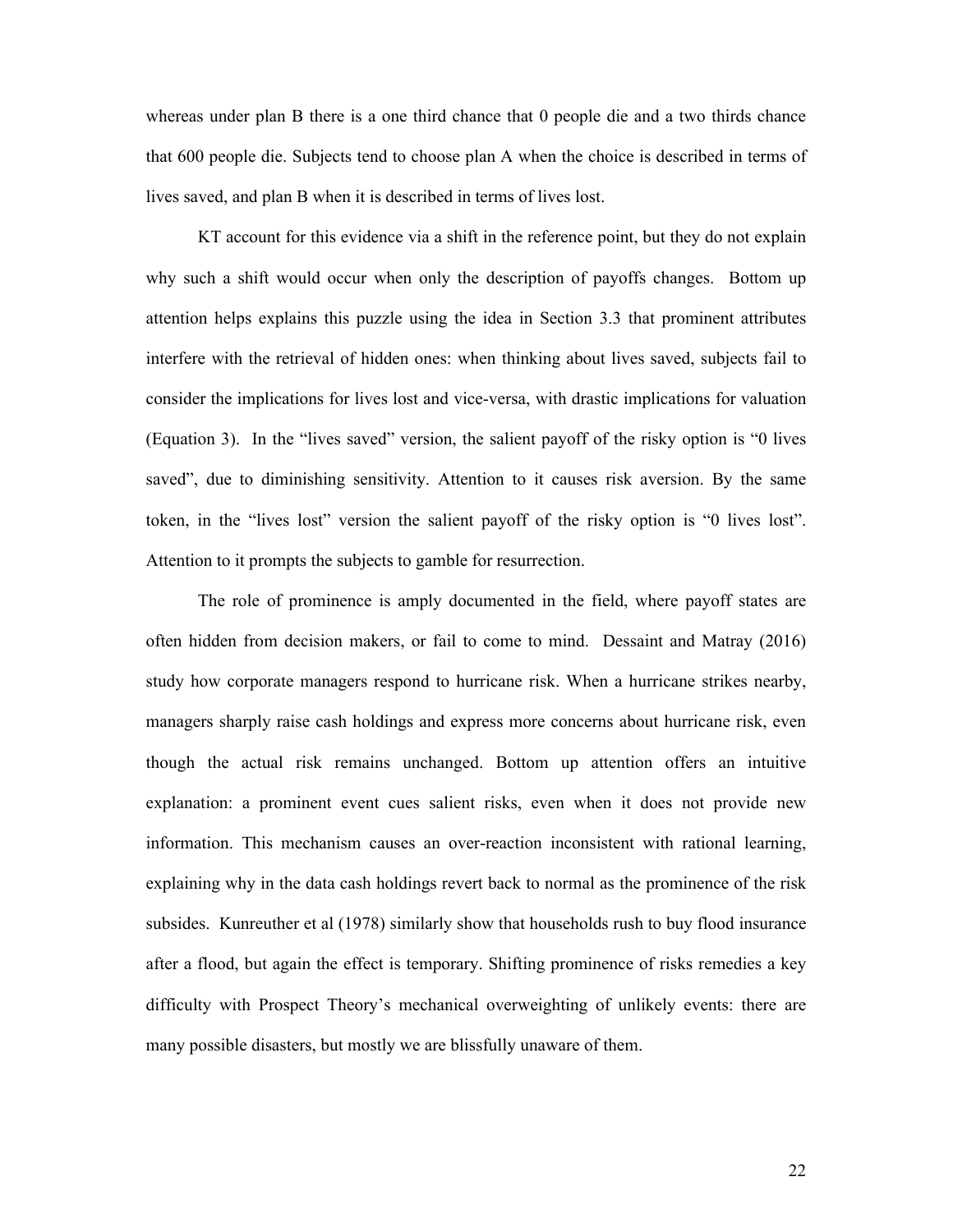Shifts in prominence can also play a role in asset markets, where they could be driven by recent returns (as in models of time varying disaster risk) or by advertising. Célérier and Vallée (2017) study the European market for retail structured financial products. These products typically offer a high return under their best-case scenario – the headline rate – that is nested in a complex payoff formula, but is prominently advertised to investors. The authors find that when interest rates fall, the advertised headline rates rise, complexity increases, and risky products proliferate. These products are more profitable to banks distributing them. Salience accounts for these findings: the advertised headline rate attracts attention and looks surprising to investors compared to the low safe rate. It also interferes with attention to downside risk or fees, increasing investor demand.

# **5. Consumer Choice**

Substantial evidence from both the lab and the field shows systematic instability in consumer preferences resulting from goal-irrelevant changes in the choice environment. Bottom up shifts of attention to salient product attributes (BGS 2013, 2020) account for this behavior and yield new predictions, including for pricing strategies and market equilibria.

#### **5.1 Contrast and Consumer Choice**

According to the weak axiom of revealed preferences, adding a dominated option to a choice set should not affect which good is chosen. The "decoy effect" (Huber, Payne, and Puto 1982; Tversky and Simonson 1993) is a striking rejection of this axiom: when choosing between a good toaster for \$20 and a somewhat better one for \$30, most experimental subjects choose the cheaper toaster. But when a marginally superior toaster is added to the choice set for \$50, subjects switch to the middle toaster. There is evidence that such decoys are exploited by marketing strategies (Heath and Chatterjee 1995; Wu and Cosguner 2020).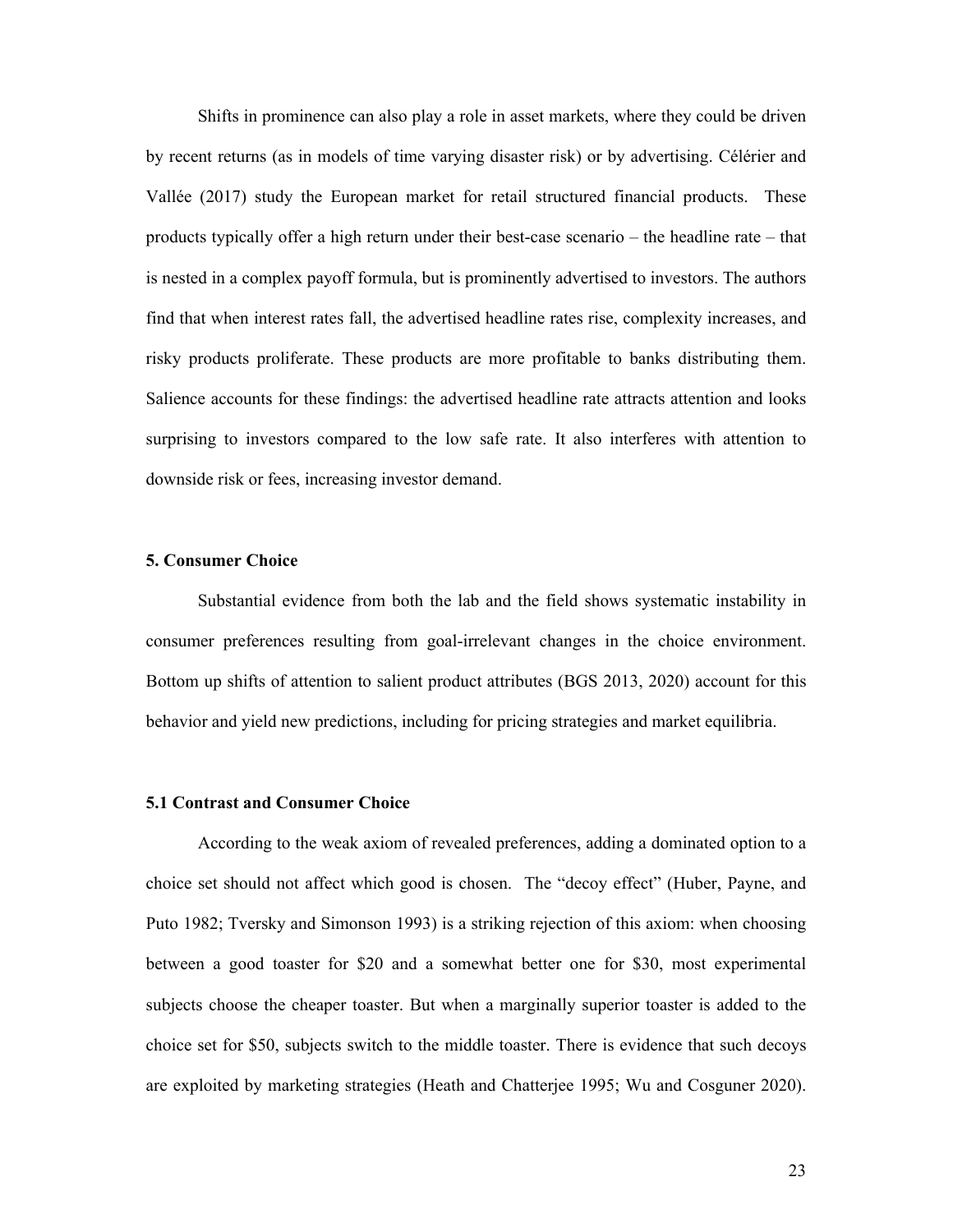Traditional explanations are based on loss aversion relative to a reference good (Tversky and Kahneman 1991; Tversky and Simonson 1993; Bodner and Prelec 1994).

In salience theory, choice instability created by decoys is a manifestation of contrastdriven bottom up attention. When choosing between two toasters, the \$30 price stands in high contrast to \$20. Attention is driven bottom up to price and away from quality, causing the consumer to refuse to pay \$10 extra for the better toaster. When the expensive \$50 toaster is added, the \$30 price is not as contrasting anymore. When assessing the middle toaster, attention now switches from price to quality, and the consumer is willing to pay the extra \$10 for it. Bottom up attention yields a novel prediction: the decoy cannot benefit the lower quality good. Indeed, adding a very low quality toaster makes the quality of the good toaster even more salient. Experimental tests confirm this prediction (Heath and Chatterjee 1995).<sup>13</sup>

This mechanism can also account for instabilities due to framing. In Savage (1954), a consumer prefers to pay \$17,500 for a car equipped with a radio to paying \$17,000 for a car without a radio, but would not buy a radio separately for \$500 after agreeing to buy a car for  $$17,000$ <sup>14</sup> In salience theory, the radio's price is much more contrasting and hence salient when assessed in isolation than when it is added on top of the large cost of the car, due to diminishing sensitivity (BGS 2013). This effect can help explain why add-on pricing boosts demand (Soman and Gourville 2001), why the "latitude of acceptance" of a certain price grows with the price level (Koschate-Fischer and Wullner 2017), and also why price dispersion rises with a good's average price (Pratt, Wise, and Zeckhauser 1979).

In this example, a higher average market price reduces price contrast, which in turn reduces price elasticity of demand. BGS (2016) show how, via this effect, innovations reconfigure market competition. A major cost-cutting innovation leads to an equilibrium with

<sup>&</sup>lt;sup>13</sup> Bushong et al. (2020) offer a range normalization account of the decoy effect and compare it to BGS (2013). BGS (2013) show that salience can also help explain the compromise effect (Simonson 1989).

<sup>&</sup>lt;sup>14</sup> Also, subjects thinking of buying a calculator for \$15 and a jacket for \$125 are more likely to agree to travel for 10 minutes to save \$5 on the calculator than on the jacket (Kahneman and Tversky 1984; Kahneman 2011).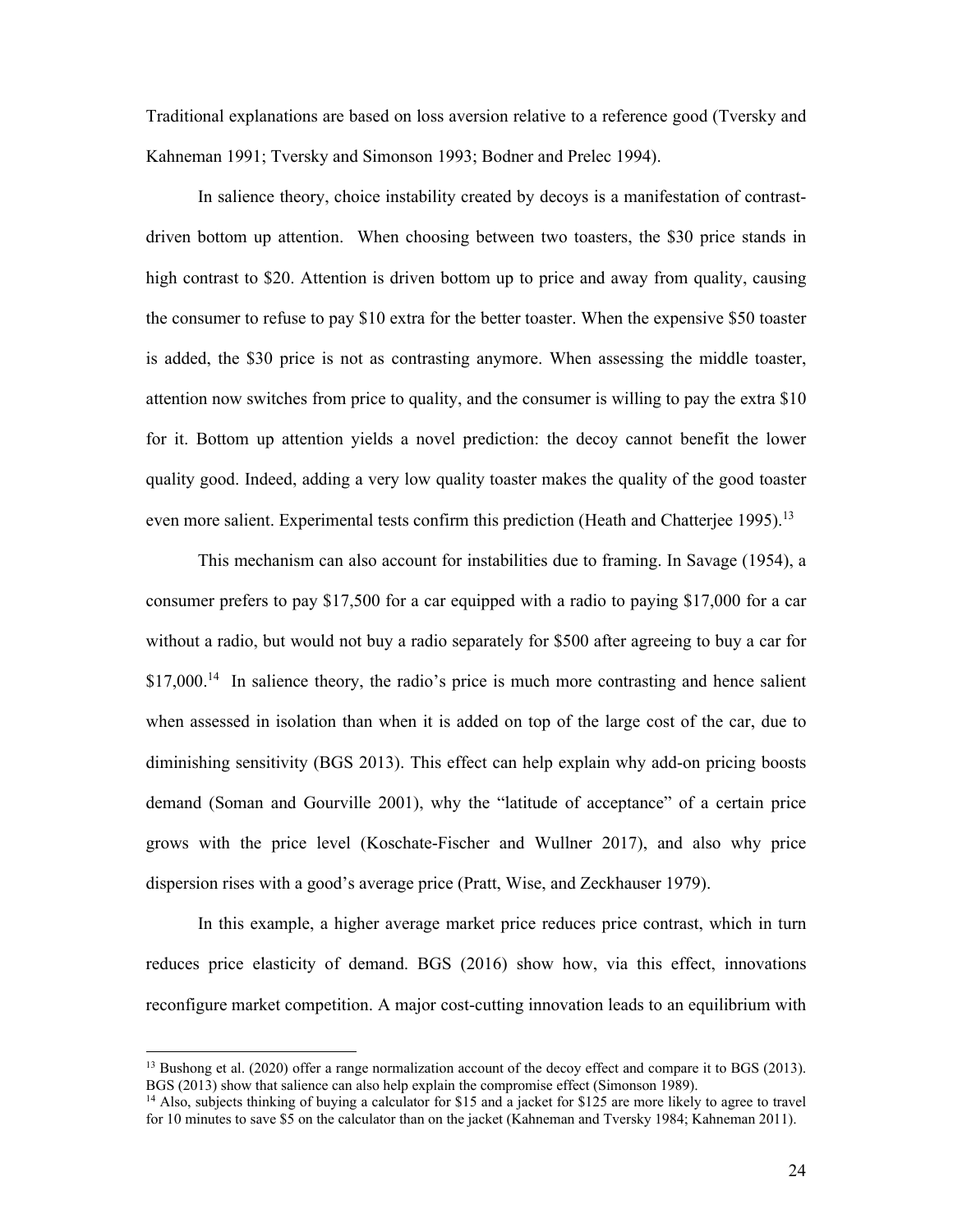salient price, price sensitive consumers, and underprovided quality. A quality improving innovation leads to an equilibrium with salient quality, price insensitive consumers, and overprovided. Innovations affect choices of all consumers, not just the marginal ones, by switching salience from price to quality. BGS illustrate these predictions with commoditization of the airline market and decommoditization of the coffee market.

Framing and decoy effects can thus be unified: normatively irrelevant changes in the choice set or in its description affect attribute contrast, in turn affecting whether quality or price is salient, and thus changing valuation. The same mechanism accounts for the "background contrast effect", which we discuss next.

#### **5.2 Surprise and Consumer Choice**

Surprise relative to past experiences creates salience effects in markets. A first-time traveler at an airport may refuse to buy bottled water for \$4, even if very thirsty, due to the sticker shock caused by the comparison with the \$1 price he usually pays at the supermarket. "Background contrast" experiments (Simonson and Tversky 1992) emulate the role of past experience by having subjects choose among similar goods in two stages. Subjects are more likely to choose a cheap good in the second stage if they saw lower prices first.

Surprise driven bottom-up attention accounts for such choice instability. Prices experienced in the first stage are recalled in the very similar second stage. If the current price is unusually high, the consumer is surprised. His attention focuses on price, away from quality, so he refuses to buy. This is similar to over-reacting to the sticker shock when first seeing the price of water at the airport. BGS (2013) show that the effect of price reductions may be asymmetric if the consumer is making a vertically differentiated choice between a high and a low quality good. In this case, an increase in the price of the high quality good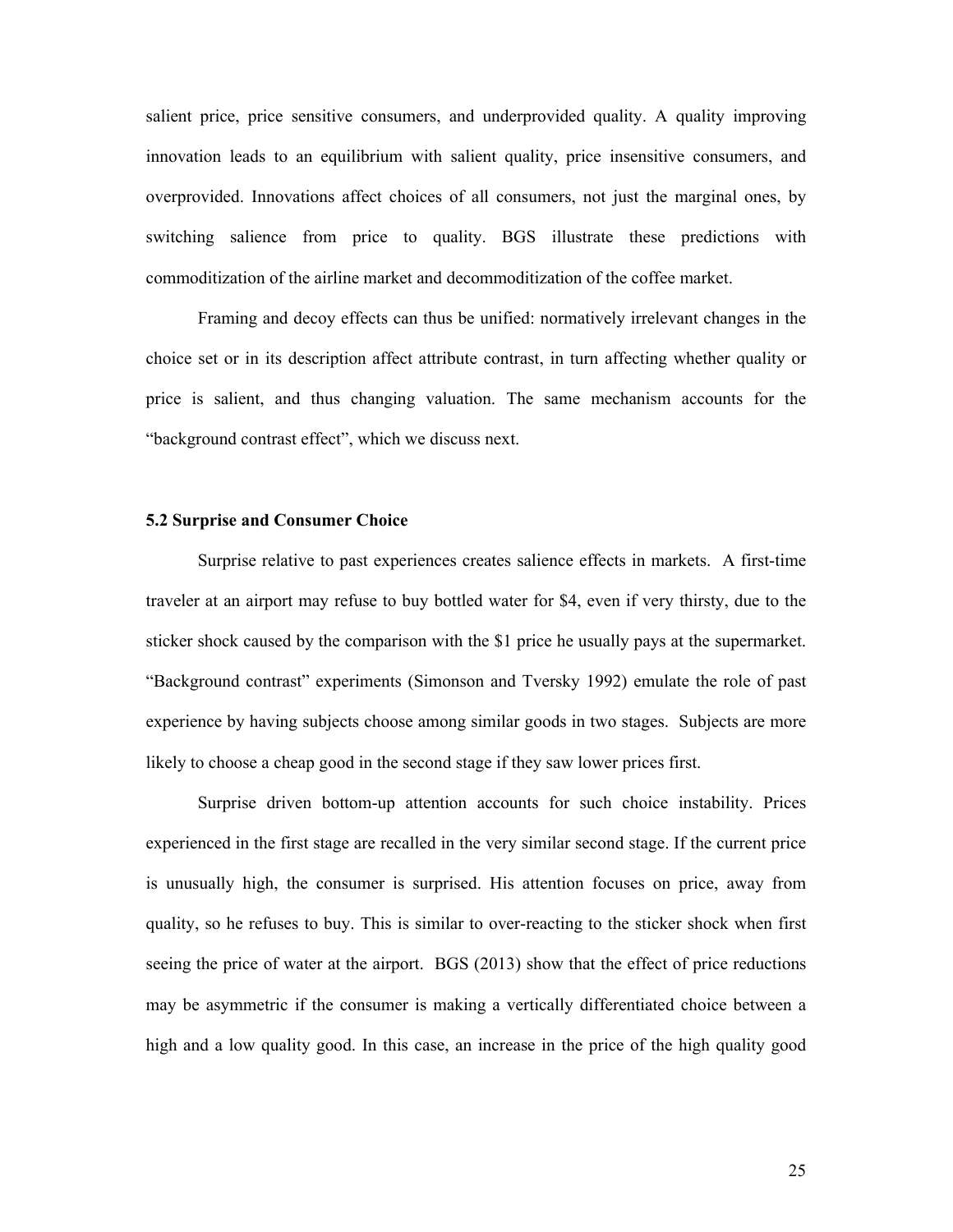causes a sticker shock, but a price reduction may render the price closer to the price norm for the category. This shifts attention to the good's quality, raising demand.<sup>15</sup>

Similar effects are documented in the field. Simonsohn and Loewenstein (2006) find that movers from cities with expensive real estate such as San Francisco rent more expensive and larger apartments in cheaper destination cities such as Pittsburgh than do movers from low-rent locations. BGS (2019) revisit this evidence and show that the interplay of memory and bottom up attention yields new implications that find support in the data. Hastings and Shapiro (2013) show that parallel drops in the prices of different gas grades cause consumers to switch to premium gas, to an extent that cannot be accounted for by income effects.<sup>16</sup>

Bottom up attention shaped by surprised relative to a memory-based norm offers a foundation for reference point effects. Crucially, because norms are based on associative recall, they may be influenced by goal-irrelevant contextual cues, and change behavior by creating artificial surprises (BGS 2020). This yields a theory in which rational expectations (Koszegi and Rabin 2006), status quo, and adaptive reference points arise as special cases, and can be predicted on the basis of consumers' experiences and contextual cues. It also predicts that reference effects can be created by priming: a consumer considering whether to buy a bottle of wine costing \$60 at a restaurant may be persuaded not to buy by a reminder that the same bottle costs only \$30 at the store, even though he may well have bought the bottle in the absence of the reminder. Due to associative memory, reference points can depart from the rational prior, so that surprise may be artificially triggered by irrelevant contextual cues. This mechanism accounts for Thaler's (1985) famous beer experiment: a consumer

<sup>&</sup>lt;sup>15</sup> BGS (2020) account for the background contrast experiment for valuing individual goods. BGS (2013) consider the case of a vertically differentiated choice set. With vertical differentiation, a reduction in the price of the high quality good exerts non-monotonic effects on salience: a moderate price reduction reduces price salience, a large reduction increases it. A full reconciliation of BGS (2013) and (2020) is left for future work.

<sup>&</sup>lt;sup>16</sup> Many other papers find evidence of background contrast effects. Simonsohn (2006) shows that movers to a new city choose longer commutes the longer their commute in the origin city. Bhargava and Fisman (2014) show, in a speed dating website, that prior partner attractiveness reduces the likelihood of an affirmative mating decision. Hartzmark and Shue (2018) show, in financial markets, that large and positive earnings surprises reduces the announcement returns of other firms in subsequent days. Bottom up attention driven by surprise can account for these findings (see BGS 2020).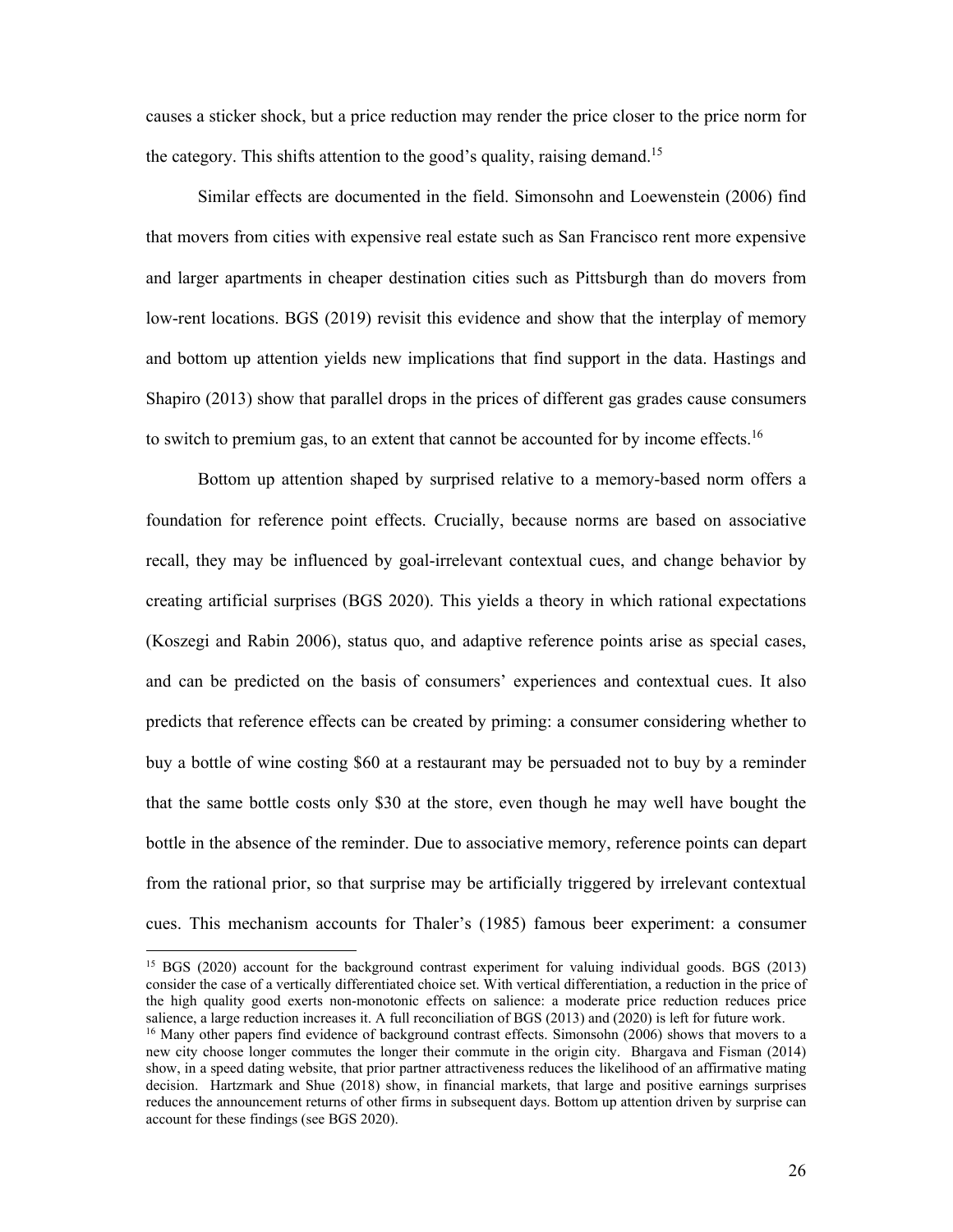considering drinking a beer on the beach has a higher price norm, and thus a higher willingness to pay, if the beer is described as being purchased at a nearby resort (which triggers recall of high prices) than at a nearby shack (which triggers recall of low prices).

Firms can strategically manipulate bottom up attention by creating an artificial surprise. Ortmeyer, Quelch and Salmon (1991) show that the majority of revenues of large department stores comes from fairly frequent deep discounts, which is hard to reconcile with standard price discrimination. One explanation is that retailers inflate the regular price to lure consumers into buying during sales. Consistent with this explanation, several US states as well as the EU restrict fake sales. Salience theory accounts for this practice: the high regular price is retrieved during the sale and acts as an expensive decoy, boosting consumers' willingness to pay. BGS (2013) also show the limits of this effect: it can only occur infrequently enough and with limited competition (which reduces price comparability).

The interaction of price contrast and price surprise in driving bottom up attention is a source of new predictions. Prices that are high relative to norms, such as a \$4 water bottle, attract attention, due to the ordering property of salience, and render the consumer price sensitive. But prices that are normally high, such as wine in a restaurant, render given price differences less salient, due to diminishing sensitivity. The same consumer may then be price elastic for wine at a store, price inelastic for wine at a high-end restaurant, but become price elastic if at the high-end restaurant wine is unusually expensive. Dertwinkel-Kalt et al. (2017) find experimental support for this prediction, while carefully controlling for intrinsic quality.

# **5.3 Prominence and Consumer Choice**

In many markets, only some of the attributes of goods are visible at the time of choice. Other important attributes may not be top of mind because they materialize in the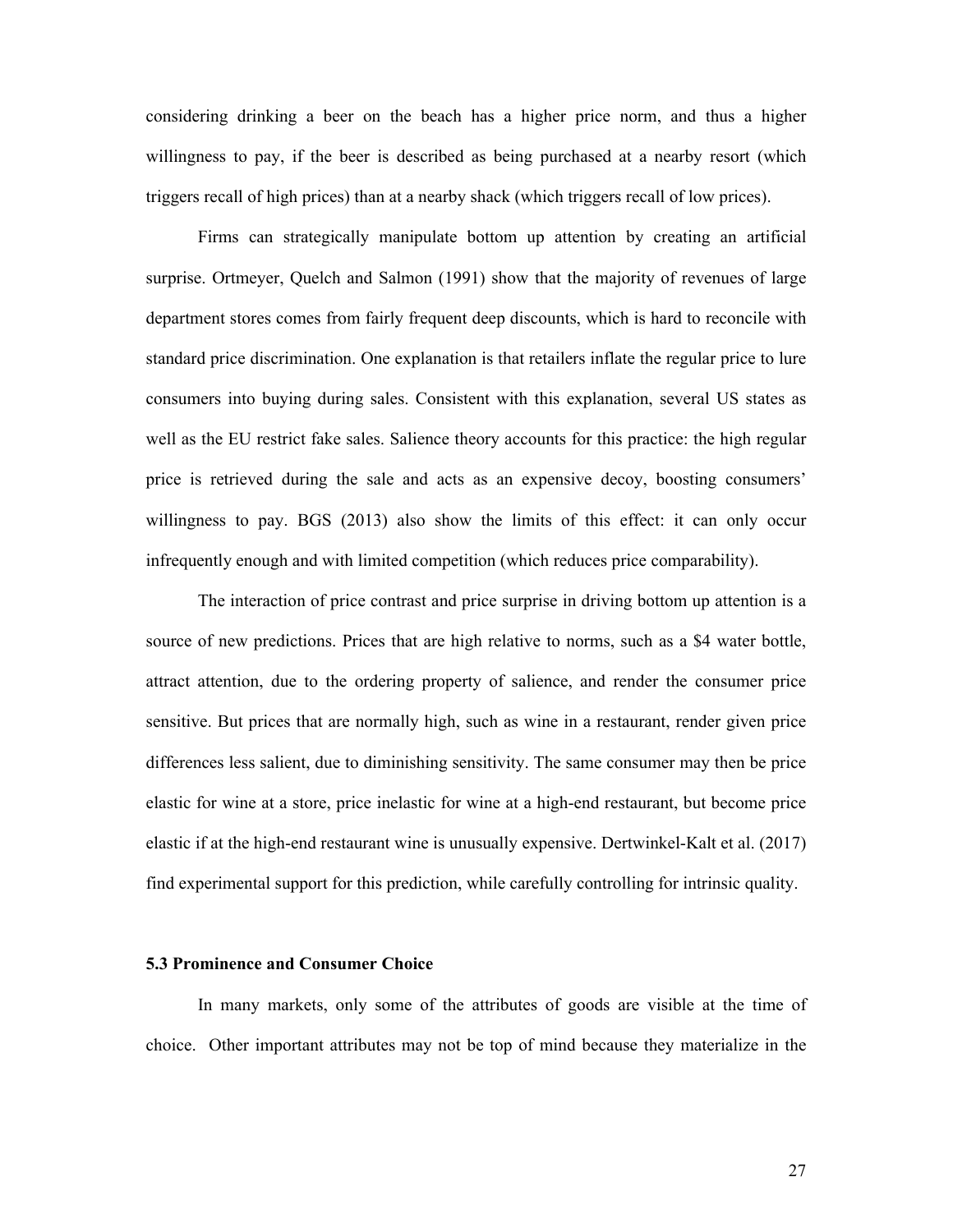future, are not advertised, or are strategically obfuscated. Prominence-driven bottom up attention then creates choice instability that accounts for a range of evidence from the field.

The famous projection bias (Loewenstein, O'Donoghue, and Rabin 2003) illustrates these ideas. Conlin, O'Donoghue, and Vogelsang (2007) show that catalog orders of coldweather items spike on very cold days, and items ordered on such days are more likely to be returned. Busse et al. (2015) find that consumers are more likely to buy convertible cars on sunny days, even if they have already owned a convertible in the past. Chang, Huang, and Wang (2018) find that on days when air pollution is high, there is a spike in the purchase of health insurance. Many contracts are canceled when air quality subsequently improves.

In these examples, current context causes one attribute of a good to be prominent: the warmth of a sweater, the joy of driving a convertible on a sunny day, or the risk of respiratory disease on a high pollution day. Such context acts as a cue for a good's value, and interferes with the recall of other attributes: limited storage space for sweaters at home, the pain of driving a convertible in the snow, or the cost of health insurance. As the prominence of the initial cues subsides, the consumer recalls the shortcomings of the goods he purchased. Initial choices are undone because attention to the upside was bottom up, not goal driven.

By the same mechanism, bottom up attention sheds light on Chetty et al.'s (2009) idea of "tax salience." They show that U.S. consumers tend to neglect sales taxes, but report them accurately when prompted to do so, which is symptomatic of selective recall. Taxes are characterized as "non-salient" because they are paid at the checkout. This effect reflects prominence: the salient cue at the moment of choice, when the consumer is in the aisle, is the pre-tax price. Attention is directed to the listed price, and away from taxes. Finkelstein (2009) relatedly shows that drivers underweight changes in highway tolls paid not at the tollbooth but electronically. The use of the same term "salience" for both shrouded taxes or fees and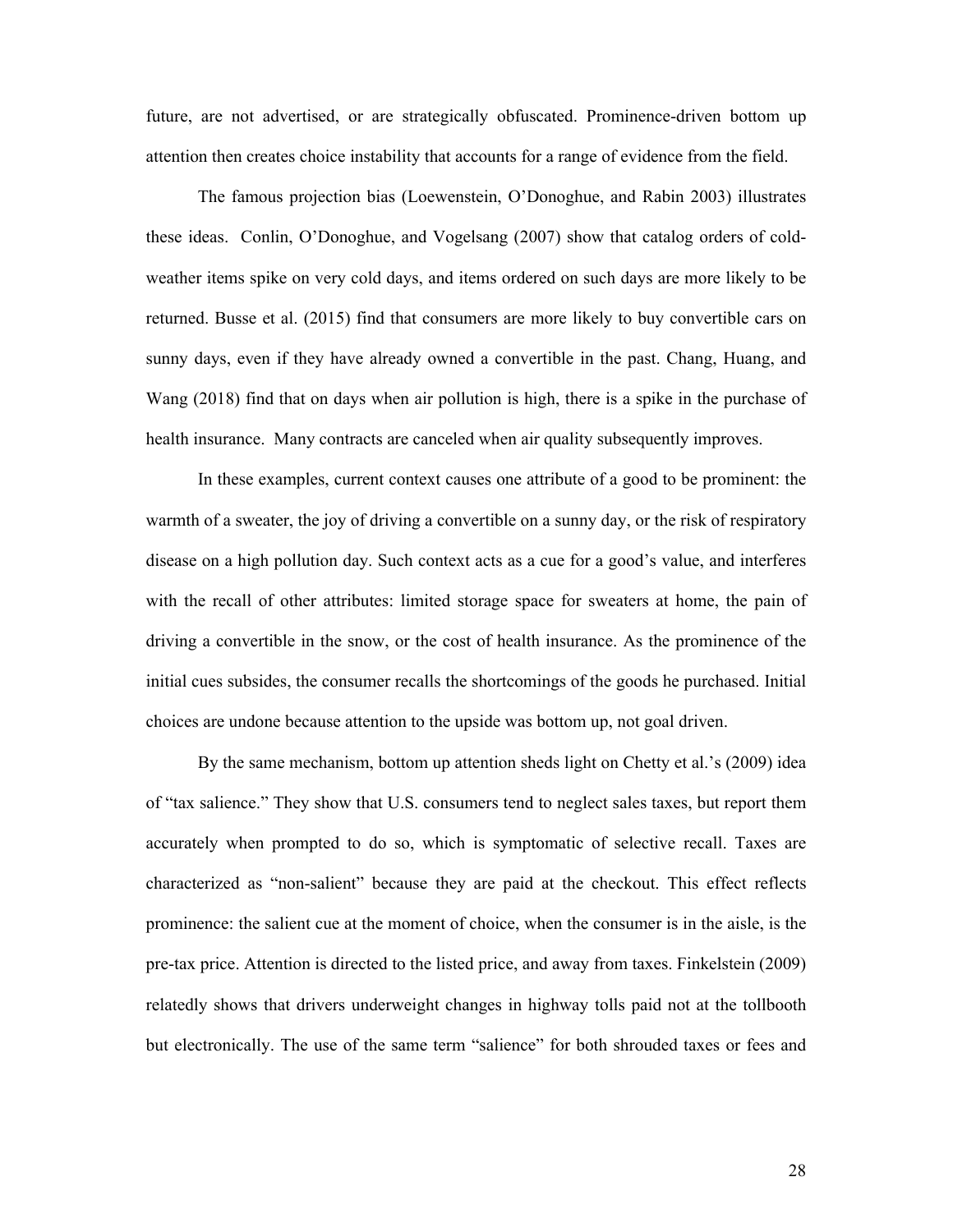for large lottery payoffs may seem confusing, but it is in fact fully consistent with bottom up attention, which does not just depend on contrast and surprise, but also on prominence.

A large literature documents significant distortions due to consumers' inattention to hidden attributes, such as the need for replacement cartridges when buying a printer (Gabaix and Laibson 2005). Bottom up attention may help understand why firms can successfully obfuscate product features. This can occur when the cue, here the printer, does not remind the consumer of the expensive cartridge, as is likely to happen for a first time buyer, but less so for a repeat buyer who had previously paid a memorable price for a replacement cartridge.

# **6. Salience and Welfare**

Consumer neglect of options' attributes has spurred policy efforts aimed at manipulating the choice architecture through nudges and reminders (Thaler and Sunstein 2008, Mullainathan et al. 2012). The idea is that reminders help consumers optimally incorporate previously neglected information into their decisions (Bernheim and Rangel 2009). We call consumers who abide by this description Forgetful But Otherwise Rational, or FBOR. However, in the world of bottom up attention described in Section 3, reminders do not merely provide information. They may also: i) cause surprise, and ii) interfere with the recall of other attributes. We call consumers vulnerable to such bottom up attention shifts Forgetful And Salient Thinkers, or FAST. The distinction between FBORs and FASTs is useful for thinking about: i) the evidence on which reminders work and which ones do not, ii) the welfare effect of reminders and iii) strategic use of reminders by firms.

Consider first which reminders work. When given a generic reminder to save, people save a bit more, but reminding them of specific future goals such as "saving to pay for sickness" leads to a larger rise in savings rates (Karlan et al 2014). The salience of reminders can account for this. The generic reminder may cue a FAST to recall frequently experienced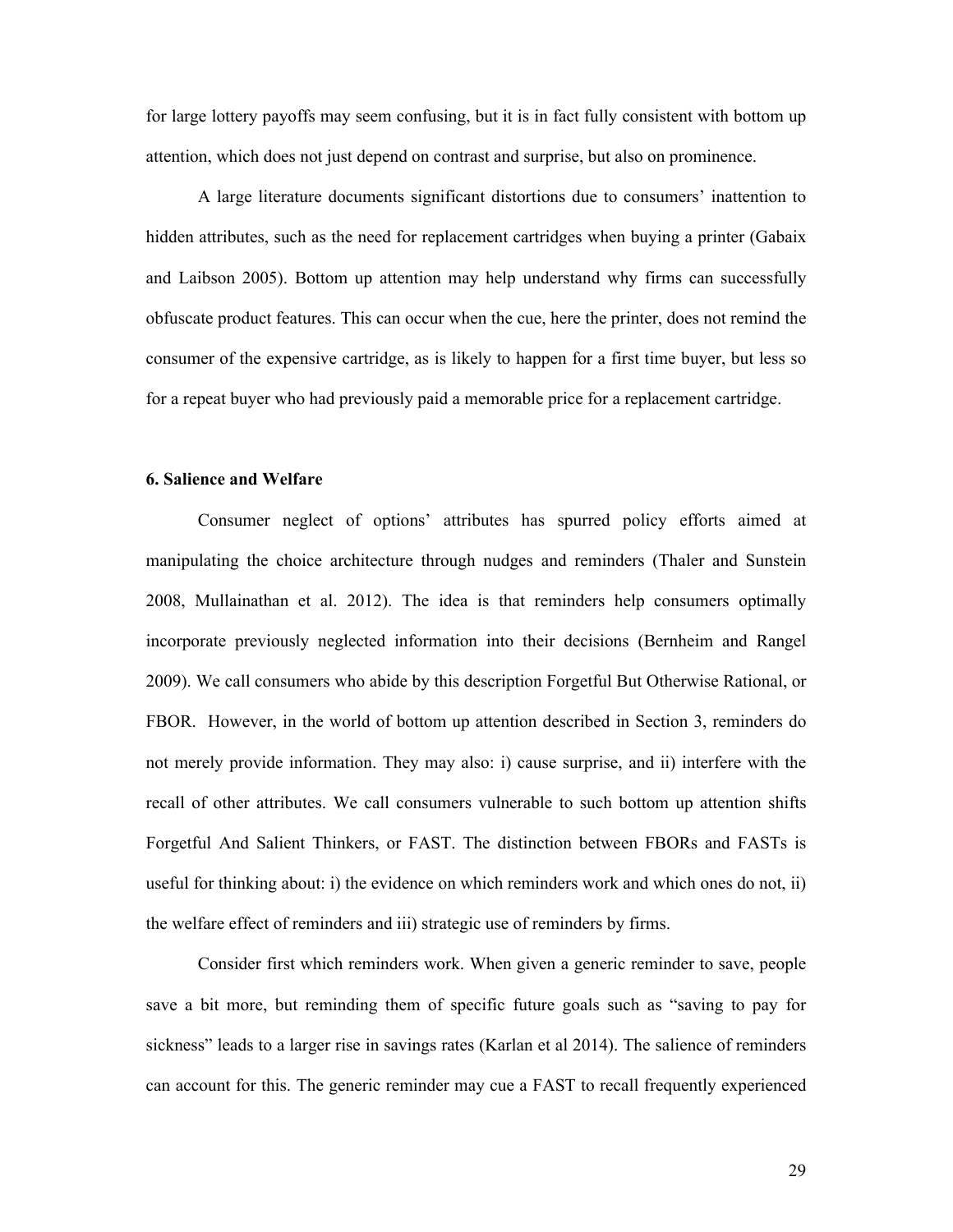benefits of savings, such as a larger bank account, but these recalled benefits may be less salient than the costs, such as foregoing a vacation. In this case, and perhaps pervasively with generic reminders, a FAST would underreact. Reminding a FAST to save for future emergencies is more effective because these are infrequent or never experienced, so they do not easily come to mind (Sussman and Alter 2012), and because – once top of mind – they contrast strongly with other experiences. A reminder about extreme but unlikely outcomes would have a small effect on FBORs but a large effect on FASTs. Akerlof (1991) and Handel and Schwartzstein (2018) offer a related take on these issues.

The distinction between FBOR and FASTs is even starker for welfare. Following Bernheim and Rangel (2009), a large body of work measures the welfare effect of reminders by the extent to which they change consumer behavior (Chetty et al 2009, Goldin and Homonoff 2013, Calzolari and Nardotto 2017, Karlan et al. 2014, Patrick et al. 2009, Stango and Zinman 2014). This approach is correct for FBORs. When reminded of a \$4 sales tax, an FBOR increases the perceived price of the good by \$4 and makes a better decision. Matters are different if the consumer is FAST. When informed about the \$4 sales tax, a FAST may find the good surprisingly expensive, causing him to overweight price and to cut demand more than an FBOR would. Cueing taxes may also interfere with recall of shrouded qualities of the good, causing an even larger overreaction. The change in the consumer's behavior may suggest a large improvement even though welfare may have decreased due to overreaction, similarly to buying a convertible on a sunny day.

Salience offers a way to assess when reminders may hurt consumers. This can be done in a setting where the reminder is displayed for more than one period and consumer behavior is observed throughout. Overreaction to surprise would then imply that the elasticity of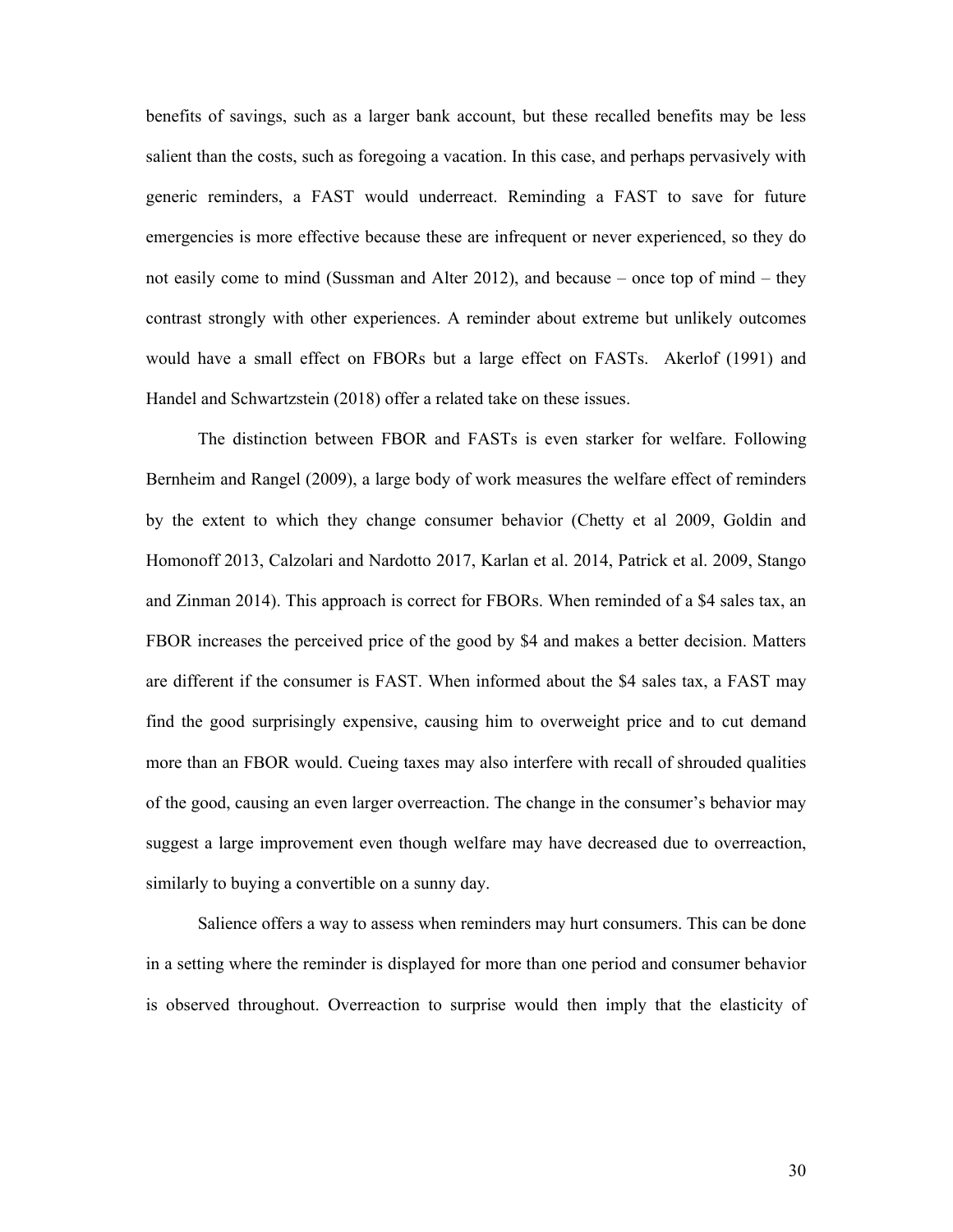consumer behavior to the reminder is high in the short and lower in the long run, when the reminder becomes normal. $17$ 

The ambiguous welfare effect of reminders is evident in the strategic disclosure of information by firms, a form of persuasion that benefits firms rather than consumers.<sup>18</sup> Suppose that a consumer is buying a new phone and the salesman offers him insurance against the phone breaking. In a world of FBORs, this information improves welfare. In a FAST world, the information may remind the consumer of the salient risk of phone damage, redirecting his attention toward that risk, and causing him to overpay for insurance, in line with the evidence in Section 4.<sup>19</sup> Common marketing strategies can be viewed as ways to exploit the FASTs' overweighting of salient information. They change consumers' behavior by distracting them from other goals. With endogenous allocation of attention to salient stimuli, the assumption that information makes consumers better off, or that one can infer welfare gains solely from changes in behavior, is difficult to swallow.

#### **7. Concluding Remarks and Open Issues.**

Choice behavior is driven by what decision makers attend to. The standard economic approach assumes utility maximization, which is another way of saying that goal-relevant stimuli are top of mind. But attention is also drawn, in a bottom up fashion, to stimuli that are salient due to their contrast, surprise, and prominence. Because saliences changes across goal-irrelevant conditions, bottom up allocation of attention creates state-dependent distraction from relevant goals and thus choice instability. Contrast-driven bottom up

<sup>&</sup>lt;sup>17</sup> In contrast, noisy attention to individual reminders would imply a stronger long run vs short run adjustment. <sup>18</sup> Studies of such persuasion that are not linked to salience or memory include Mullainathan et al. (2008) and Schwartzstein and Sunderam (2021).

 $19$  Related evidence comes from the studies of non-linear pricing. Grubb (2009, 2015) and Ater and Landsman (2013) show that consumers on average choose cell-phone plans and retail banking services with usage allowances that are too large. They also show that consumers who experience overage fees are more likely to switch to plans with larger allowances and end up paying more on average. A similar logic can explain why quality add-ons, which create positive quality surprises, are so profitable (Ellison & Ellison 2005).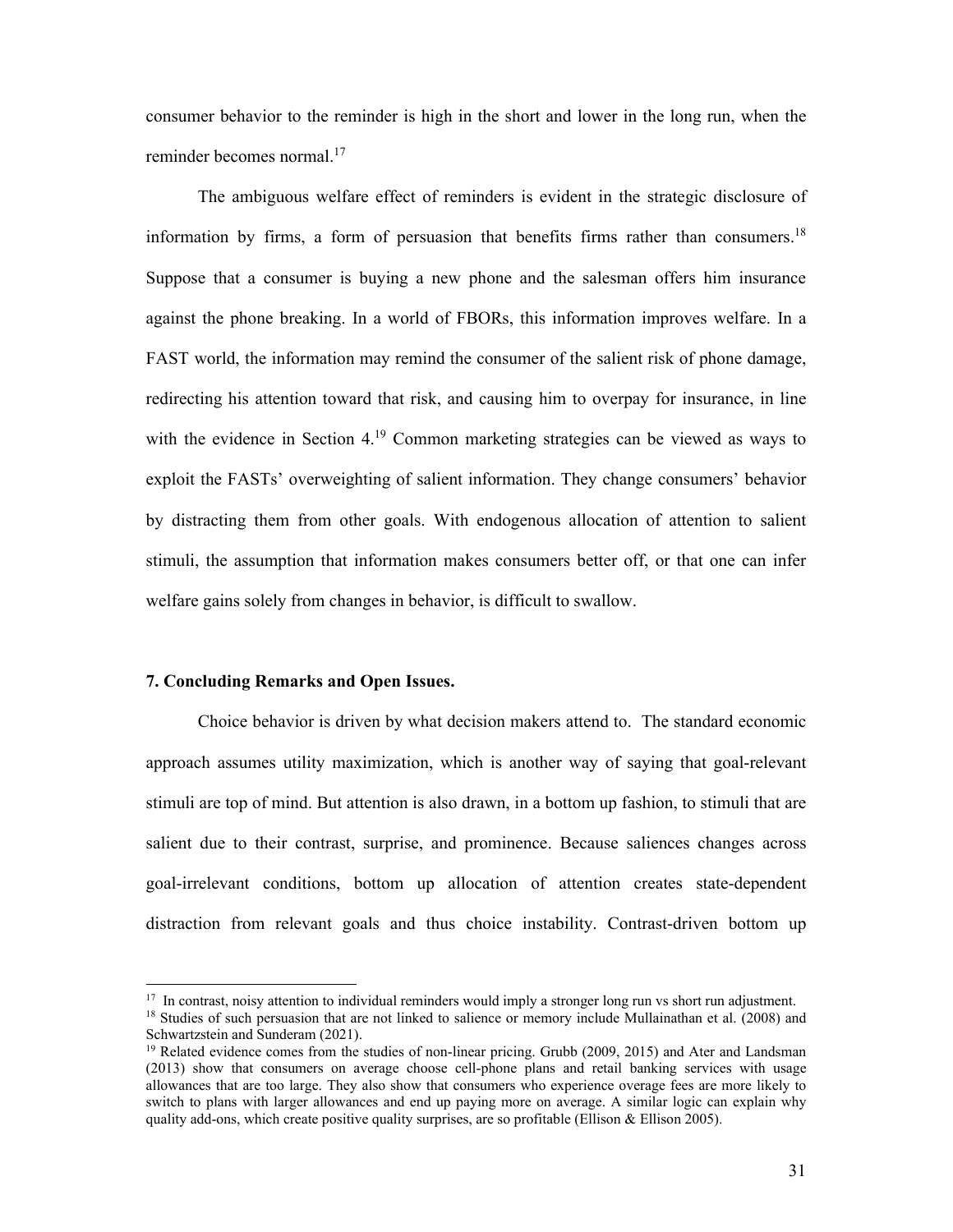attention helps explain consumers' seemingly inconsistent risk attitudes between insurance and investments, which are typically explained via overweighting of unlikely payoffs, and for decoy effects, which are typically explained via menu-dependent preferences. Surprisedriven bottom up attention helps explain time varying risk attitudes in financial markets, and time varying price sensitivity of consumers, which is typically explained though reference point effects. Prominence-driven bottom up attention helps explain framing effects, including many marketing practices, which are typically explained using frame dependent preferences or reference points.

The focus on bottom-up attention does not only offer a psychologically realistic way to unify different forms of choice instability. Relative to the exotic preferences explanations or the optimal attention allocation theories, it yields new predictions grounded in the psychology of bottom up attention and memory. The implications for the welfare effect of reminders is one example, but we discussed many others along the way.

One important avenue for future work is to leverage the explanatory power offered by psychological foundations and explicitly test salience models, in part by employing new measurements. A growing body of applied work uses the term salience to explain the outsized role of some information on decisions. But as we saw, salience is much more than that, because it covers several precise mechanisms operating in different conditions and with different choice implications. To assess these mechanisms, a researcher needs not just data on information and choices, but also measures of contrast, surprise, and prominence, as well as of sensitivity of choices to these measures.

Measuring contrast requires observing at least some attributes of different choice options (e.g. risk, return, and fees for financial assets, price and quality for consumer goods). Measuring surprise additionally requires information on consumers' histories, ideally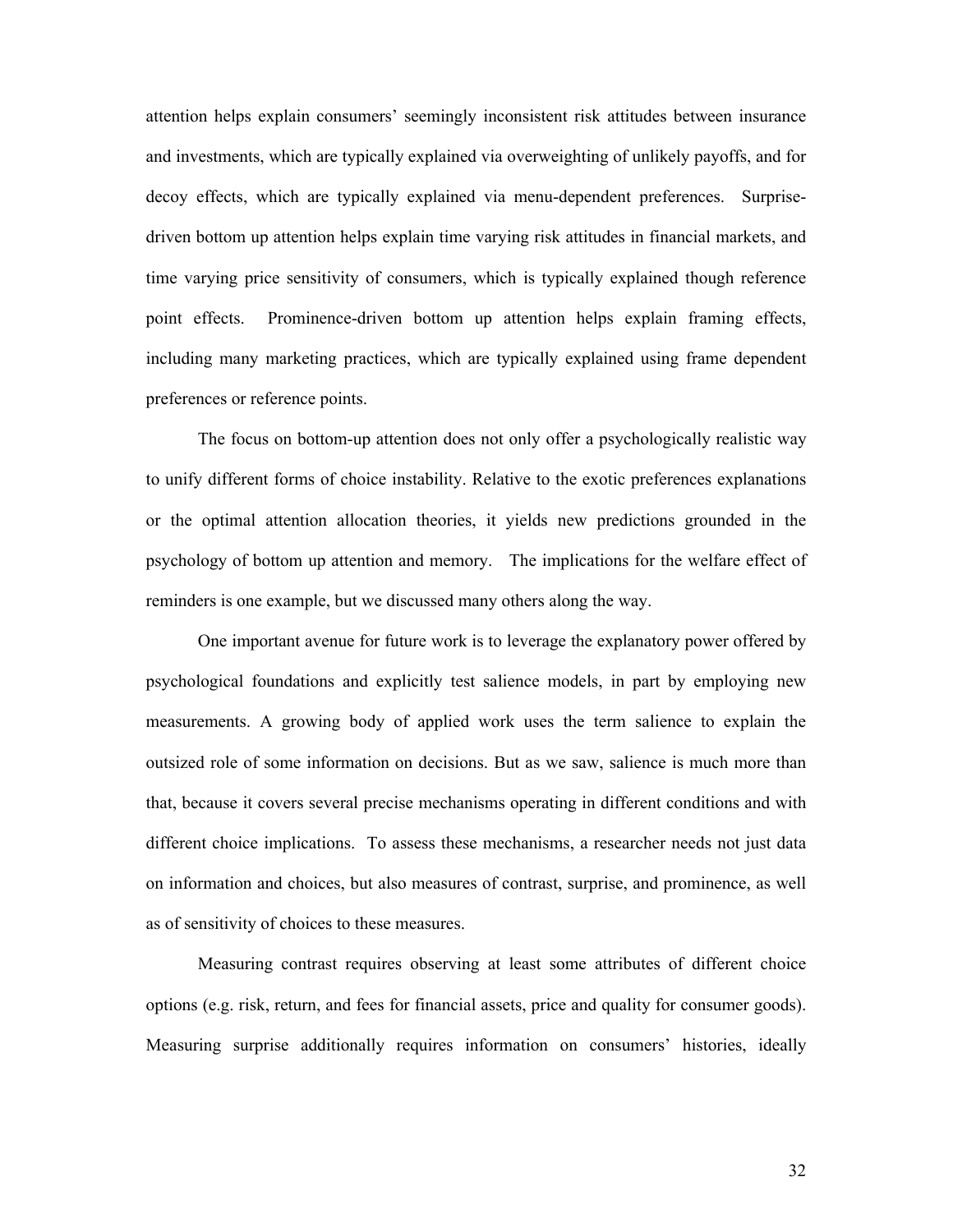longitudinal data on their choices, which also sheds light on memory effects. As we argued in Section 6, such data may help distinguish welfare improving and welfare reducing reminders.

Measuring prominence requires data on what the consumer sees, and ideally what features are most prominent. This is a tough requirement but it is becoming possible in more and more datasets, including in online settings. If a researcher measures what the consumer sees, neuroscientific models of visual attention can be used to determine which locations in the consumer's visual field are most prominent. In a notable example, Li and Camerer (2020) find that goods in locations predicted to attract gaze are more likely to be chosen, even if they are inferior, consistent with the possibility of bottom up attention interfering with goals.

The salience approach to behavior also requires theoretical progress. One obvious open problem is how to think of contrast, surprise and prominence as evolutionary efficient mechanisms. Future theoretical analysis should also seek to assess the role of bottom up attention in phenomena that we did not discuss here but that are particularly relevant in natural choice environments. Here we list a few.

Kahneman (2011) stresses the importance of multiple reference points. When a consumer chooses among many goods at a supermarket, how do the goods in front of him and memories of goods from the past compete in shaping payoff contrast? Answering this question amounts to fully integrating the mechanisms of contrast and surprise.

Relatedly, in our setup all available options are considered, but this is not the case in reality. People frame choices narrowly, by neglecting opportunity costs of a purchase and more generally engaging in mental accounting (Thaler 2008). The evidence from Li and Camerer (2020) as well as research on the attention-DDM (Shimojo et al. 2003, Krajbich & Rangel 2011, Mormann and Russo 2021) shows that driving consumer's attention to one good tends to encourage its selection, perhaps because its prominence interferes with holding alternatives in working memory. To study these issues, one needs a model in which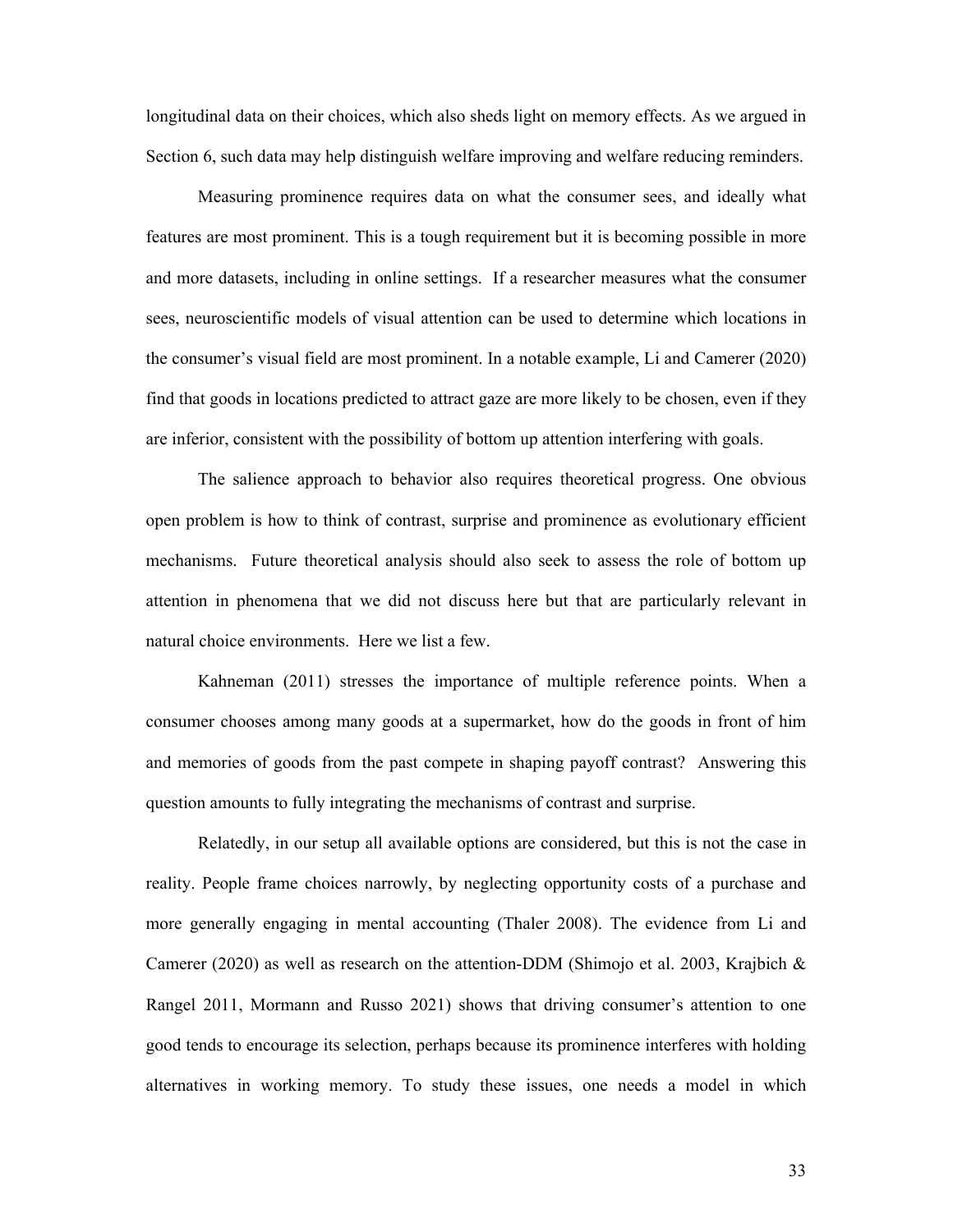prominence and memory effects shape a consumer's consideration set. One obvious application of such a model is to habit formation and persistence.

Bottom-up attention might also shed light on other domains of choice. A growing literature suggests that social preferences, fairness judgments, and strategic interactions are also sensitive to seemingly irrelevant changes in framing (Kahneman, Knetsch and Thaler 1985, Krupka Weber 2013, Dufwenberg et al 2011). Such instability might be traced to frames drawing attention to some consequences over others. Or consider attitudes toward ambiguity (Ellsberg 1961). In the absence of objective probabilities, what guides our attention to particular payoffs and their likelihood? How does payoff contrast interact with the construction of scenarios from memory? We would love to know.

Once memory and bottom up attention are taken into account, many choice anomalies begin to make sense. With this progress, we feel that a general understanding of mechanisms behind choice instability is within reach. Reaching this understanding is critical for economic analysis as well as for policy, as our discussion on reminders illustrates.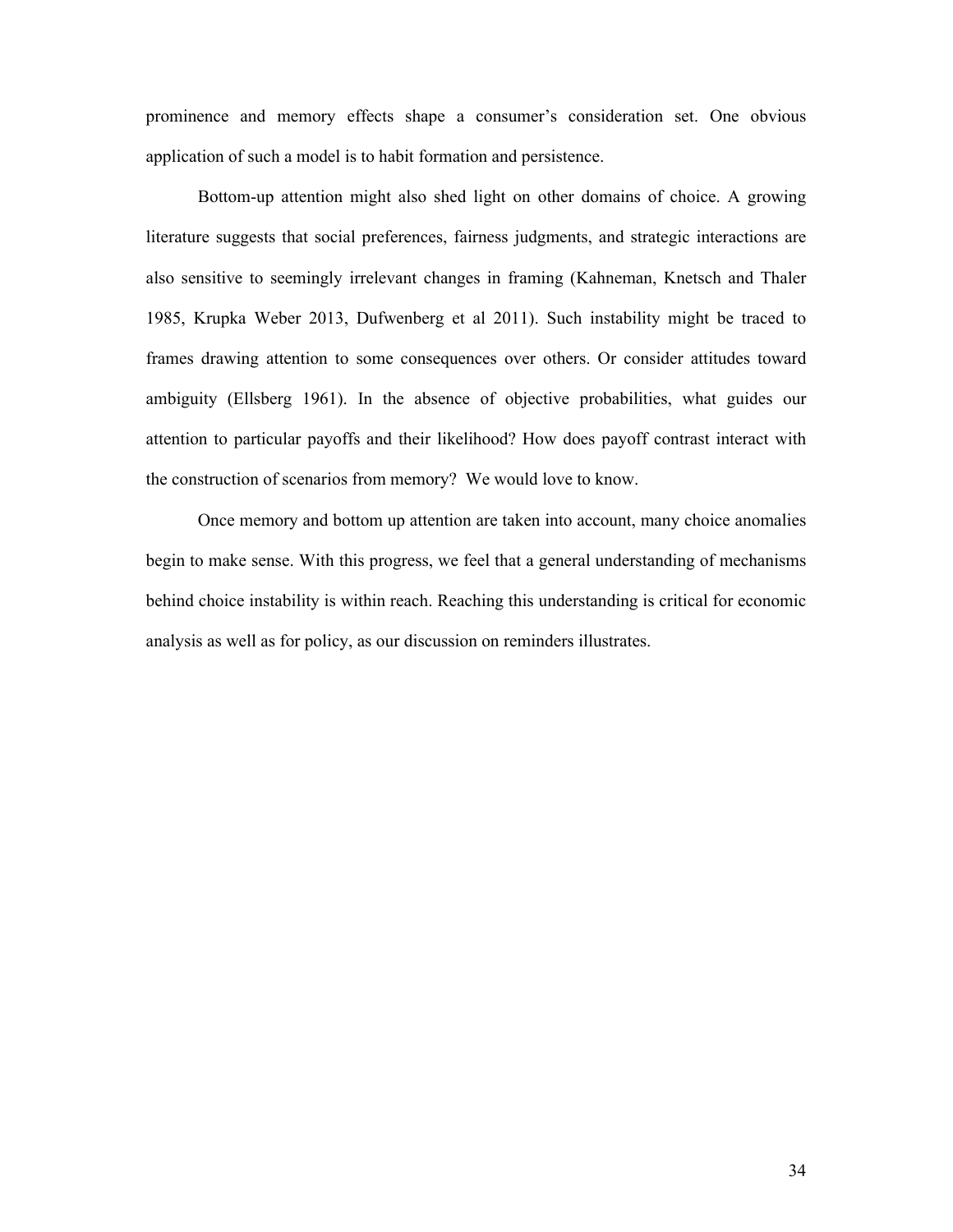## **References**

Abito JM, Salant Y. 2019. The effect of product misperception on economic outcomes: evidence from the extended warranty market. *Rev. Econ. Stud.* 86(6): 2285–2318

Akerlof G. 1991. Procrastination and obedience. *Am. Econ. Rev.* 81(2): 1-19

Allais M. 1953. Le comportement de l'homme rationnel devant le risque: critique des postulats et axiomes de l'école Américaine. *Econometrica* 21(4): 503–546

Ariely D, Wallsten TS. 1995. Seeking subjective dominance in multidimensional space: an explanation of the asymmetric dominance effect. *Organ. Behav. Hum. Decis. Process 63*(3): 223-232

Ater I, Landsman V. 2013. Do customers learn from experience? Evidence from retail banking. *Manag. Sci.* 59(9): 2019-2035

Barberis N, Huang M. 2008. Stocks as lotteries: the implications of probability weighting for security prices. *Am. Econ. Rev.* 98 (5): 2066-2100

Barseghyan L, Molinari F, O'Donoghue T, Teitelbaum J. 2013. The nature of risk preferences: evidence from insurance choices. *Am. Econ. Rev*. 103(6): 2499-2529

Bernheim D, Rangel A. 2009. Beyond revealed preference: choice-theoretic foundations for behavioral welfare economics. *Q. J. Econ*. 124(1): 51-104

Bhargava S, Fisman R. 2014. Contrast effects in sequential decisions: evidence from speed dating. *Rev. Econ. Stat.* 96(3): 444-457

Bodner R, Prelec D. 1994. *The centroid model of context dependent choice*. Manuscript, MIT.

Bordalo P, Gennaioli N, Shleifer A. 2012. Salience theory of choice under risk. *Q. J. Econ.* 127(3): 1243-1285

Bordalo P, Gennaioli N, Shleifer A. 2013a. Salience and consumer choice. *J. Political Econ.* 121(5): 803-843

Bordalo P, Gennaioli N, Shleifer A. 2013b. Salience and asset prices. *Am. Econ. Rev P&P* 103(3): 623-628.

Bordalo P, Gennaioli N, Shleifer A. 2016. Competition for attention. *Rev. Econ. Stud.* 83(2): 481–513

Bordalo P, Gennaioli N, Shleifer A. 2019. Memory and reference prices: an application to rental choice. *Am. Econ. Rev P&P* 109 (5): 572–576

Bordalo P, Gennaioli N, Shleifer A. 2020. Memory, attention and choice. *Q. J. Econ.* 135(3): 1399–1442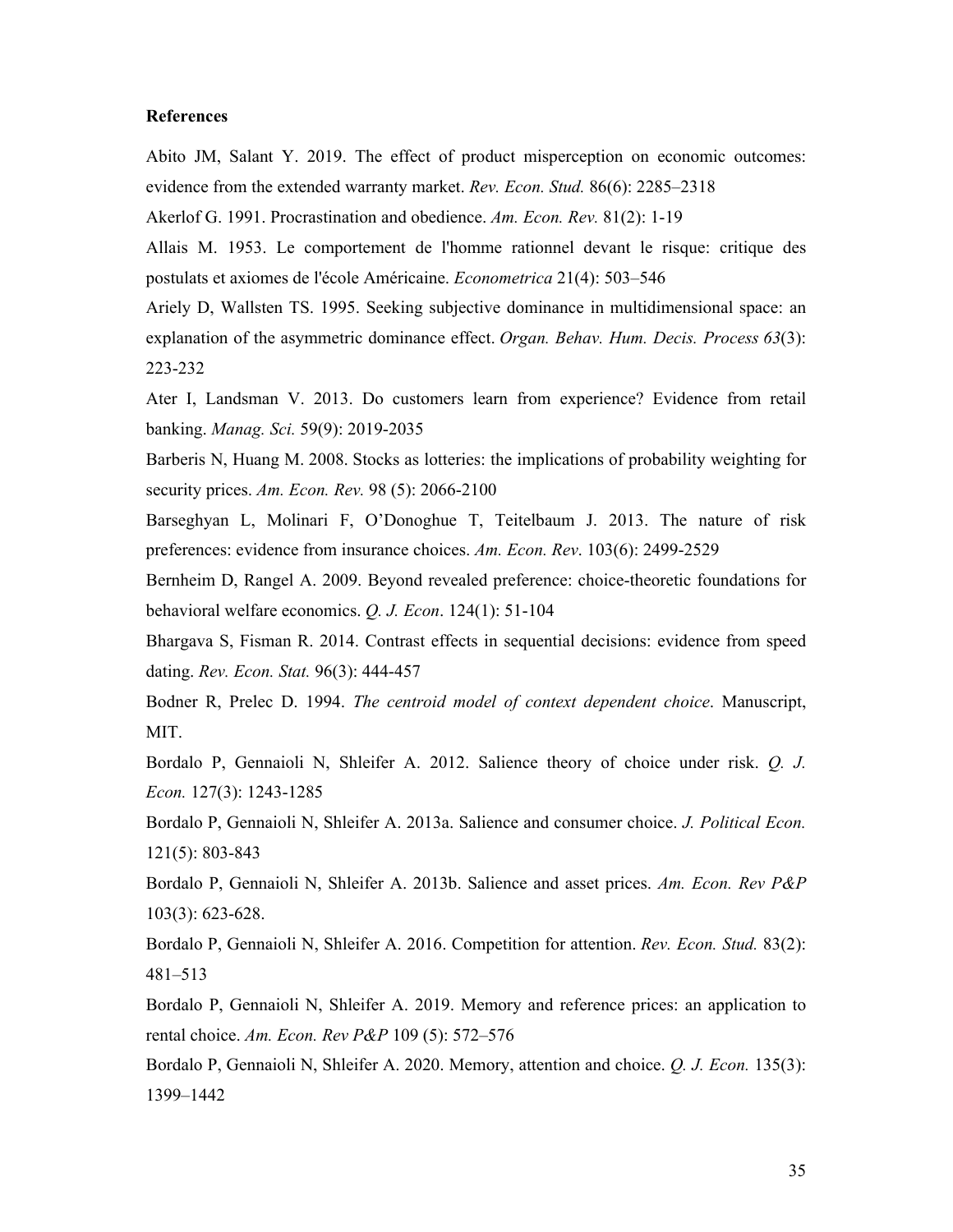Bose D, Cordes H, Nolte S, Schneider J, Camerer C. 2020. *Decision weights for experimental asset prices based on visual salience*. Working paper

Broadbent DE. 1958. *Perception and Communication*. New York: Pergamon Press.

Bruhin A, Manai M, Pinto L. 2020. *Risk and rationality: the relative importance of probability weighting and choice set dependence*. Working paper

Bushong B, Rabin M, Schwartzstein J. 2021. A model of relative thinking. *Rev. Econ. Stud.* 88(1): 162–191

Busse M, Pope D, Pope J, Silva-Risso J. 2015. The psychological effect of weather on car purchases. *Q. J. Econ*. 130(1): 371–414

Calzolari G, Nardotto M. 2017. Effective reminders. *Manag. Sci*. 63(9): 2915-2932

Célérier C, Vallée B. 2017. Catering to investors through security design: headline rate and complexity. *Q. J. Econ*. 132(3): 1469–1508

Chang T, Huang W, Wang Y. 2018. Something in the air: pollution and the demand for health insurance. *Rev. Econ. Stud.* 85(3): 1609-1634

Chetty R, Looney A, Kroft K. 2009. Salience and taxation: theory and evidence. *Am. Econ. Rev*. 99(4): 1145-77

Chiappori PA, Salanié B, Salanié F, Gandhi A. 2019. From aggregate betting data to individual risk preferences. *Econometrica* 87(1): 1-36

Clark A. 2013. Whatever next? Predictive brains, situated agents and the future of cognitive science. *Behav. Brain Sci.* 36(3): 181-204

Conlin M, O'Donoghue T, Vogelsang T. 2007. Projection bias in catalog orders. *Am. Econ. Rev*. 97(4): 1217-1249

Dertwinkel-Kalt M, Köhler K, Lange MRJ, Wenzel T. 2017. Demand shifts due to salience effects: experimental evidence. *J. Eur. Econ. Assoc.* 15 (3): 626–653

Dertwinkel-Kalt M, Gerhardt H, Riener G, Schwerter F, Strang L. 2021. Concentration bias in intertemporal choice. *Rev. Econ. Stud.* forthcoming.

Dertwinkel-Kalt M, Köster M. 2020. Salience and skewness preferences. *J. Eur. Econ. Assoc.* 18(5)*:* 2057-2107

Desimone R, Duncan J. 1995. Neural mechanisms and selective visual attention. *Annu. Rev. Neurosci.* 18:193-222

Dessaint O, Matray A. 2017. Do managers overreact to salient risks? Evidence from hurricane strikes. *J. Financ. Econ.* 126(1): 97-121

Deutsch JA, Deutsch D. 1963. Attention: some theoretical considerations. *Psychol. Rev.* 87: 272– 300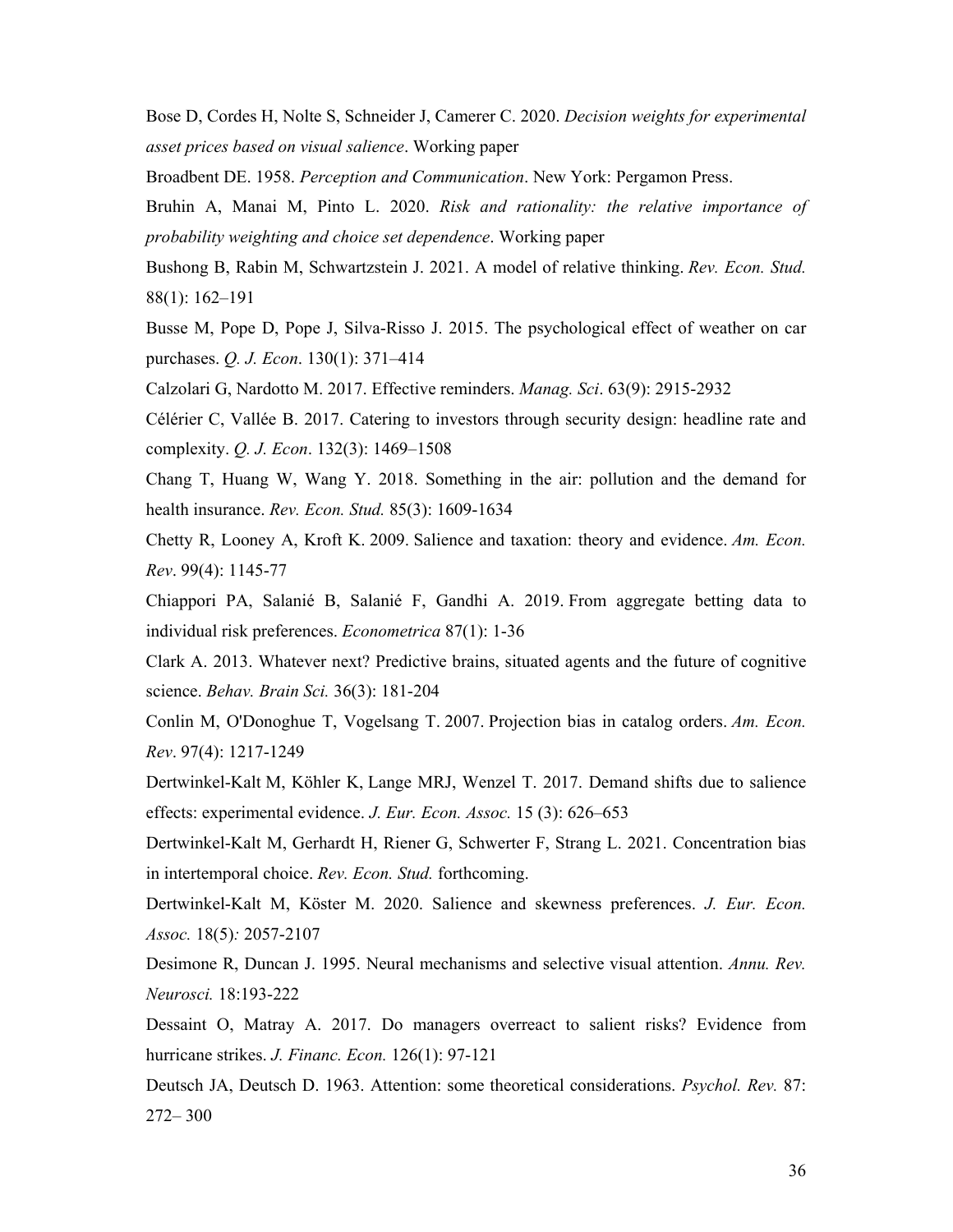Dufwenberg M, Gächter S, Hennig-Schmidt H. 2011. The framing of games and the psychology of play. *Games Econ Behav*. 73(2), 459–478

Dunn K, Bremner JG. 2016. Investigating looking and social looking measures as an index of infant violation of expectation. *Dev. Sci.* 20(6): e12452

Ellis A, Masatlioglu Y. 2021. Choice with endogenous categorization. *Rev. Econ. Stud.*, forthcoming

Ellison G, Fischer Ellison S. 2005. Lessons about markets from the internet. *J. Econ. Perspect.* 19(2): 139-158

Ellsberg D. 1961. Risk, ambiguity, and the Savage axioms. *Q. J. Econ. 75*(4): 643-669

Enke B. 2020. What you see is all there is, *Q. J. Econ*. 135(3): 1363–1398

Finkelstein A. 2009. *E-z tax*: tax salience and tax rates. *Q. J. Econ*. 124(3): 969–1010

Fishburn P. 1989. Non-transitive measurable utility for decision under uncertainty. *J. Math. Econ.* 18: 187-207

Frederick S, Novemsky N, Wang J, Dhar R, Nowlis S. 2009. Opportunity cost neglect. *J. Consum. Res.* 36(4): 553-561

Friedman M, Savage LJ. 1948. The utility analysis of choices involving risk. *J. Political Econ.* 56: 279–304

Frydman C, Mormann M. 2020. *The role of salience in choice under risk: an experimental investigation.* Working paper

Gabaix X. 2014. A sparsity-based model of bounded rationality. *Q. J. Econ*. 129(4): 1661– 1710

Gabaix X, Laibson D. 2005. *Bounded rationality and directed cognition*. Working Paper.

Gagnon-Bartsch T, Rabin M, Schwartzstein J. 2018. *Channeled attention and stable errors*. Working Paper

Goldin J, Homonoff T. 2013. Smoke gets in your eyes: cigarette tax salience and regressivity. *Am. Econ. J.: Econ Policy* 5(1): 302-336

Grether DM, Plott CR. 1979. Economic theory of choice and the preference reversal phenomenon. *Am. Econ. Rev*. 69(4): 623-638

Grubb MD. 2009. Selling to overconfident consumers. *Am. Econ. Rev*. 99(5): 1770-1807

Grubb MD. 2015. Failing to choose the best price: theory, evidence, and policy. *Rev. Ind. Organ.* 47: 303–340

Handel B, Schwartzstein J. 2018. Frictions or mental gaps: what's behind the information we (don't) use and when do we care? *J. Econ. Perspect.* 32 (1): 155-78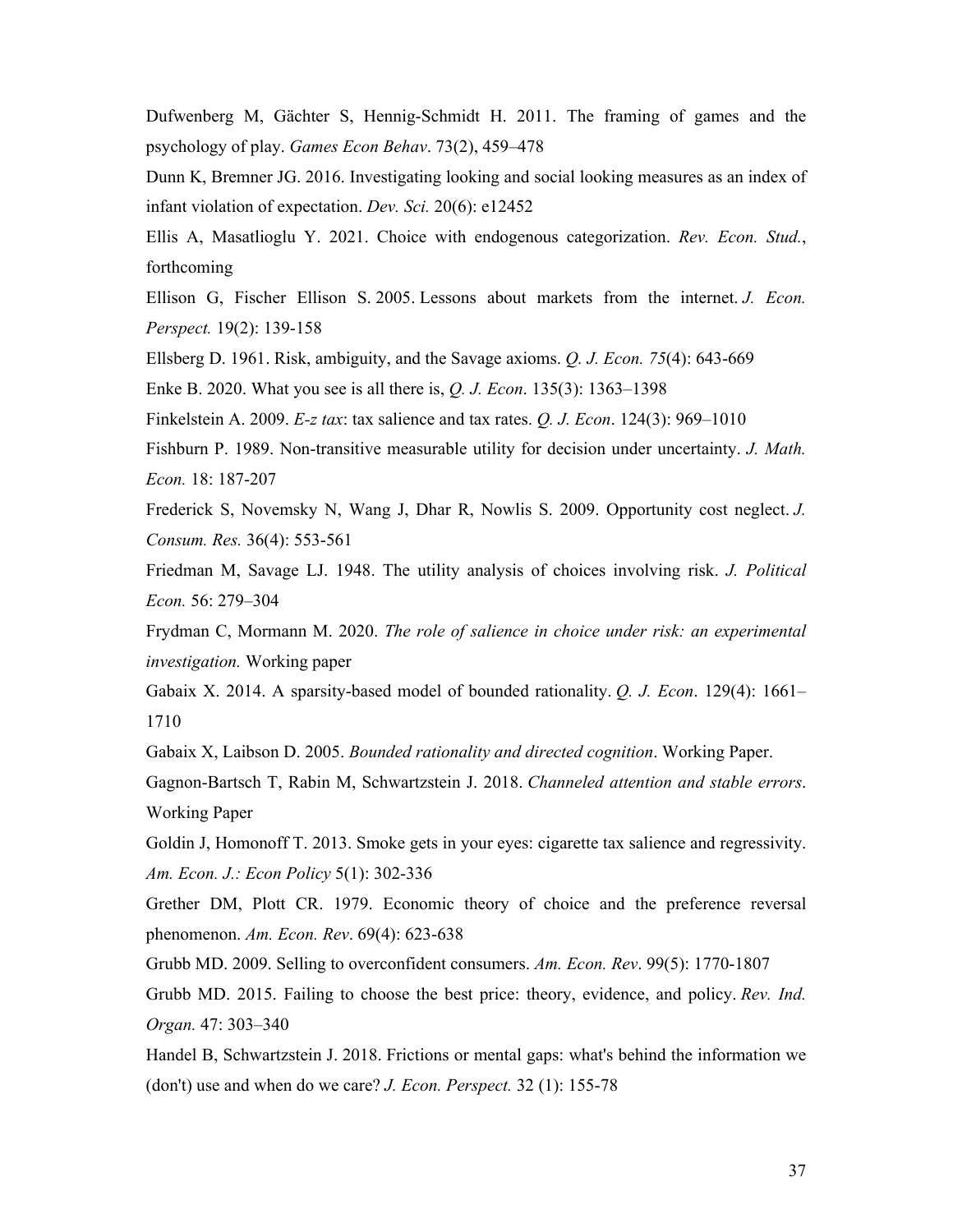Hanna R, Mullainathan S, Schwartzstein J. 2014. Learning through noticing: theory and evidence from a field experiment. *Q. J. Econ*. 129(3): 1311–1353

Hartzmark SM, Shue K. 2018. A tough act to follow: contrast effects in financial markets. *J. Finance* 73: 1567-1613

Hastings J, Shapiro J. 2013. Fungibility and consumer choice: evidence from commodity price shocks. *Q. J. Econ*. 128: 1449–1498

Hawkins J, Blakeslee S. 2004. *On intelligence*. Macmillan.

Heath TB, Chatterjee S. 1995. Asymmetric decoy effects on lower-quality versus higherquality brands: meta-analytic and experimental evidence. *J. Consum. Res. 22*(3): 268-284

Huber J, Payne JW, Puto C. 1982. Adding asymmetrically dominated alternatives: violations of regularity and the similarity hypothesis. *J. Consum. Res. 9*(1): 90–98

Itti L, Baldi P. 2009. Bayesian surprise attracts human attention. *Vis. Res.* 49(10): 1295-1306

Itti L, Koch C. 2001. Computational modelling of visual attention. *Nat. Rev. Neurosci.* 2: 1- 11.

Itti L, Koch C, Niebur E. 1998. A model of saliency-based visual attention for rapid scene analysis. *IEEE Trans. Pattern Anal. Mach. Intell.* 20(11): 1254-1259

James W. 1890. *The Principles of Psychology*. New York: Henry Holt.

Kahneman D. 2011. *Thinking, fast and slow*. Macmillan.

Kahneman D, Chajczyk D. 1983. Tests of the automaticity of reading: dilution of stroop effects by color-irrelevant stimuli. *J. Exp. Psychol.* 9(4): 497-509

Kahneman D, Knetsch J, Thaler R. 1986. Fairness as a constraint on profit seeking: entitlements in the market. *Am Econ Rev*. 76 (4), 728-741

Kahneman D, Miller DT. 1986. Norm theory: comparing reality to its alternatives. *Psychol. Rev. 93*(2): 136–153

Kahneman D, Tversky A. 1979. Prospect theory: an analysis of decision under risk. *Econometrica* 47(2): 263–292

Kahneman D, Tversky A. 1984. Choices, values, and frames. *Am. Psychol. 39*(4): 341–350

Khaw MW, Li Z, Woodford M. 2021. Cognitive imprecision and small-stakes risk aversion. *Rev. Econ. Stud.* 88(4): 1979–2013

Karlan D, Ratan AL, Zinman J. 2014. Savings by and for the poor: a research review and agenda. *Rev. Income Wealth* 60: 36-78

Kontek K. 2016. A critical note on salience theory under risk. *Econ. Lett.* 149: 168-171.

Koschate-Fischer N, Wüllner K. 2017. New developments in behavioral pricing research. *Rev. Income Wealth* 87(6): 809-875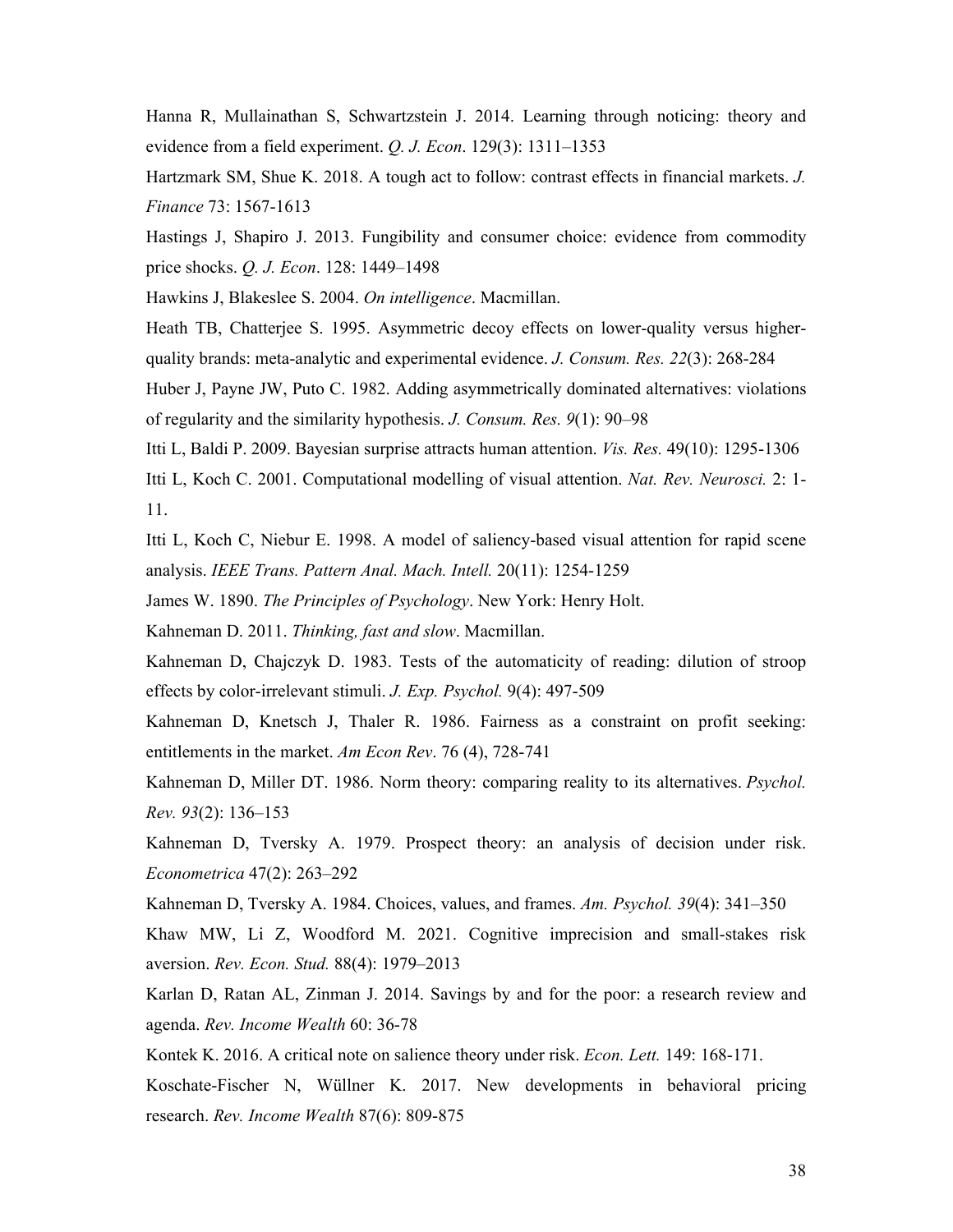Köster M. 2021. *A Multivariate Salience theory of Choice Under Risk*. Working paper

Kőszegi B, Rabin M. 2006. A model of reference-dependent preferences. *Q. J. Econ. 121*(4): 1133-1165

Kőszegi B, Szeidl A. 2013. A model of focusing in economic choice, *Q. J. Econ*. 128(1): 53– 104

Krajbich I, Armel C, Rangel A. 2010. Visual fixations and the computation and comparison of value in simple choice. *Nat. Neurosci.* 13(10): 1292-1298

Krajbich I, Rangel A. 2011. Multialternative drift-diffusion model predicts the relationship between visual fixations and choice in value-based decisions. *Proc. Natl. Acad. Sci.* 108(33): 13852-13857

Krupka E, Weber R. 2013. Identifying social norms using coordination games: why does dictator game sharing vary? *J. Eur. Econ. Assoc.* 11(3): 495-524

Kunreuther H, Ginsberg R, Miller L, Sagi P, Slovic P, Borkan B, Katz N. 1978. *Disaster insurance protection: Public policy lessons*. New York: Wiley

Lanzani G. 2021. Correlation made simple: applications to salience and regret theory*.* Q. J. Econ*.* Forthcoming.

Lehmann D, Pan Y. 1994. Context effects, new brand entry, and consideration sets. *J. Mark. Res.* 31: 364–374

Lewandowsky S, Jetter M, Ecker UKH. 2020. Using the president's tweets to understand political diversion in the age of social media. *Nat. Commun.* 11(5764)

Li X, Camerer C. 2021. Predictable effects of bottom-up visual salience in experimental decisions and games. *Q.J. Econ.* Forthcoming.

Lian C, Ma Y, Wang C. 2019. Low interest rates and risk-taking: evidence from individual investment decisions. *Rev. Financ. Stud.* 32(6): 2107–2148

Lieder F, Hsu M, Griffiths T. 2014. The high availability of extreme events serves resourcerational decision-making. *Proc. 36th Annu. Conf. Cogn. Sci. Soc*.

Lieder F, Griffiths T. 2020. Resource-rational analysis: understanding human cognition as the optimal use of limited computational resources. *Behav. Brain Sci.* 43, 1-60.

Lichtenstein S, Slovic P. 1971. Reversals of preference between bids and choices in gambling decisions. *J. Exp. Psychol. 89*(1): 46–55

Liesefeld HR, Liesefeld AM, Müller HJ, Rangelov D. 2017. Saliency maps for finding changes in visual scenes. *Atten. Percept. Psychophys.* 79: 2190–2201

Lockwood B, Allcott H, Taubinsky D, Sial A. 2021. *The optimal design of state-run lotteries*. working paper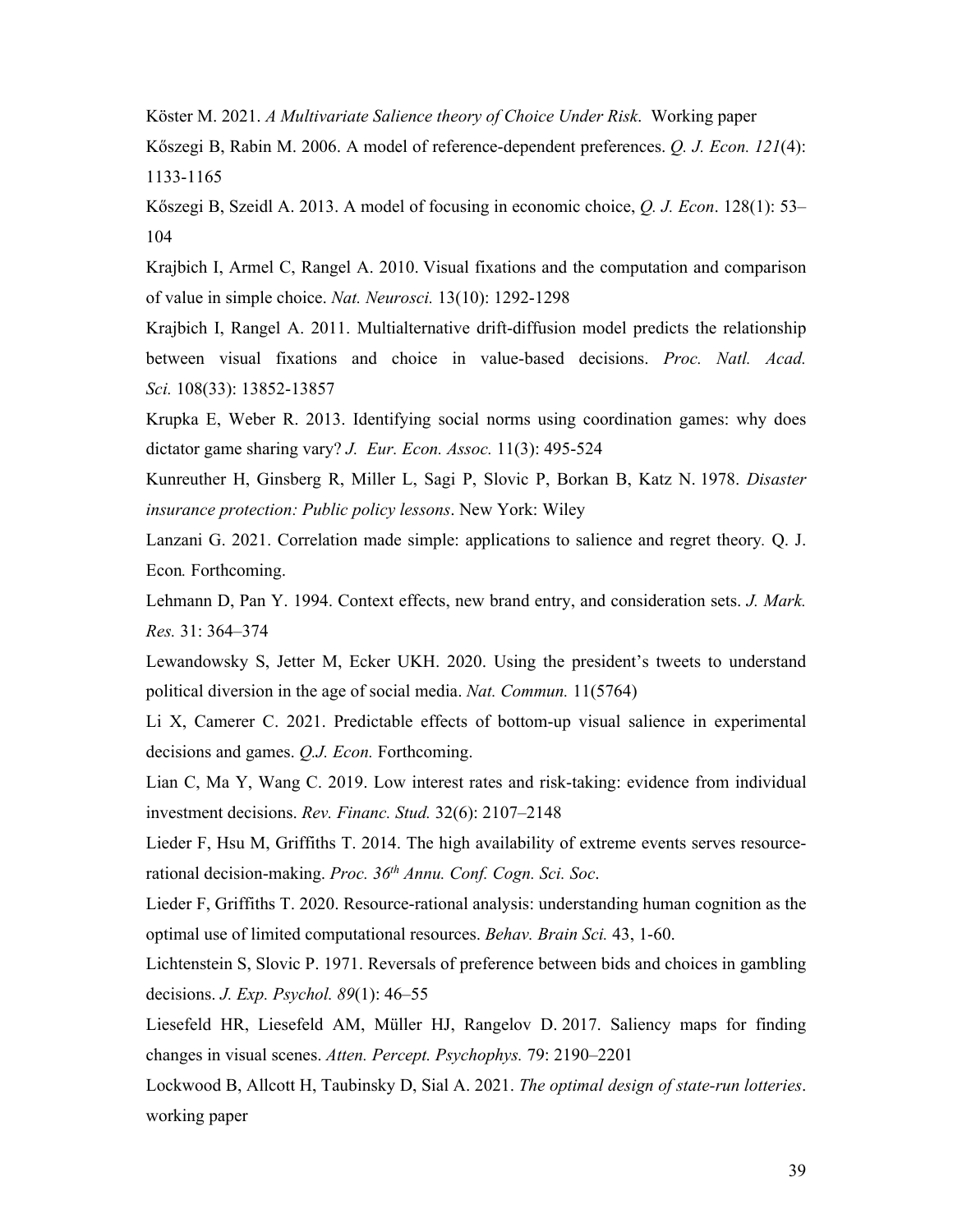Loewenstein G, O'Donoghue T, Rabin M. 2003. Projection bias in predicting future utility. *Q. J. Econ.* 118 (4): 1209-1248.

Loomes G, Sugden R. 1982. Regret theory: an alternative theory of rational choice under uncertainty. *Econ. J.* 92(368): 805–824.

Malmendier U, Nagel S. 2011. Depression babies: do macroeconomic experiences affect risk taking? *Q. J. Econ*. 126(1): 373–416

Mormann M, Russo E. 2021. Does attention increase the value of choice alternatives? *Trends Cogn. Sci.* 25(4): 305 – 315

Mullainathan S, Schwartzstein J, Congdon WJ. 2012. A reduced-form approach to behavioral public finance, *Annu. Rev. Econ.* 4(1): 511-540

Mullainathan S, Schwartzstein J, Shleifer A. 2008. Coarse thinking and persuasion. *Q. J. Econ*. 123(2): 577–619

Nobre A, Mesulam M. 2014. Large scale networks for attentional biases. *The Oxford Hanbook of Attention*, A. Nobre and S. Kastner eds.

Ortmeyer GK, Quelch JA, Salmon WJ. 1991. Restoring credibility to retail pricing. *MIT Sloan Manag. Rev.* 33(1): 55–66

Paschur T, Schulte-Mecklenbeck M, Murphy R, Hertwig R. 2018. Prospect theory reflects selective allocation of attention, *J. Exp. Psychol. Gen.*147 (2): 147 – 169.

Pashler H. 1988. Familiarity and visual change detection. *Percept. Psychophys*. 44, 369-378 Pashler, H. 1998. *The Psychology of Attention*, MIT Press

Patrick K, Raab F, Adams M, Dillon L, Zabinski M, Rock C, Griswold W, Norman G. 2009. A text message-based intervention for weight loss: randomized controlled trial. *J. Med. Internet. Res*. 11(1):e1

Peters RJ, Itti, L. 2007. Beyond bottom-up: incorporating task-dependent influences into a computational model of spatial attention. In: *2007 IEEE Conf. computer vision and pattern recognition*: 1-8

Pratt JW, Wise DA, Zeckhauser R. 1979. Price differences in almost competitive markets, *Q. J. Econ*. 93(2): 189–211

Radbruch J, Schiprowski A. 2021. *Interview sequences and the formation of subjective assessments.* Working paper

Rao R, Ballard D. 1999. Predictive coding in the visual cortex: a functional interpretation of some extra-classical receptive-field effects. *Nat. Neurosci.* 2: 79–87

Remington RW, Johnston JC, Yanis S. 1992. Involuntary attentional capture by abrupt onsets. *Percept. Psychophys*. 51: 726-744.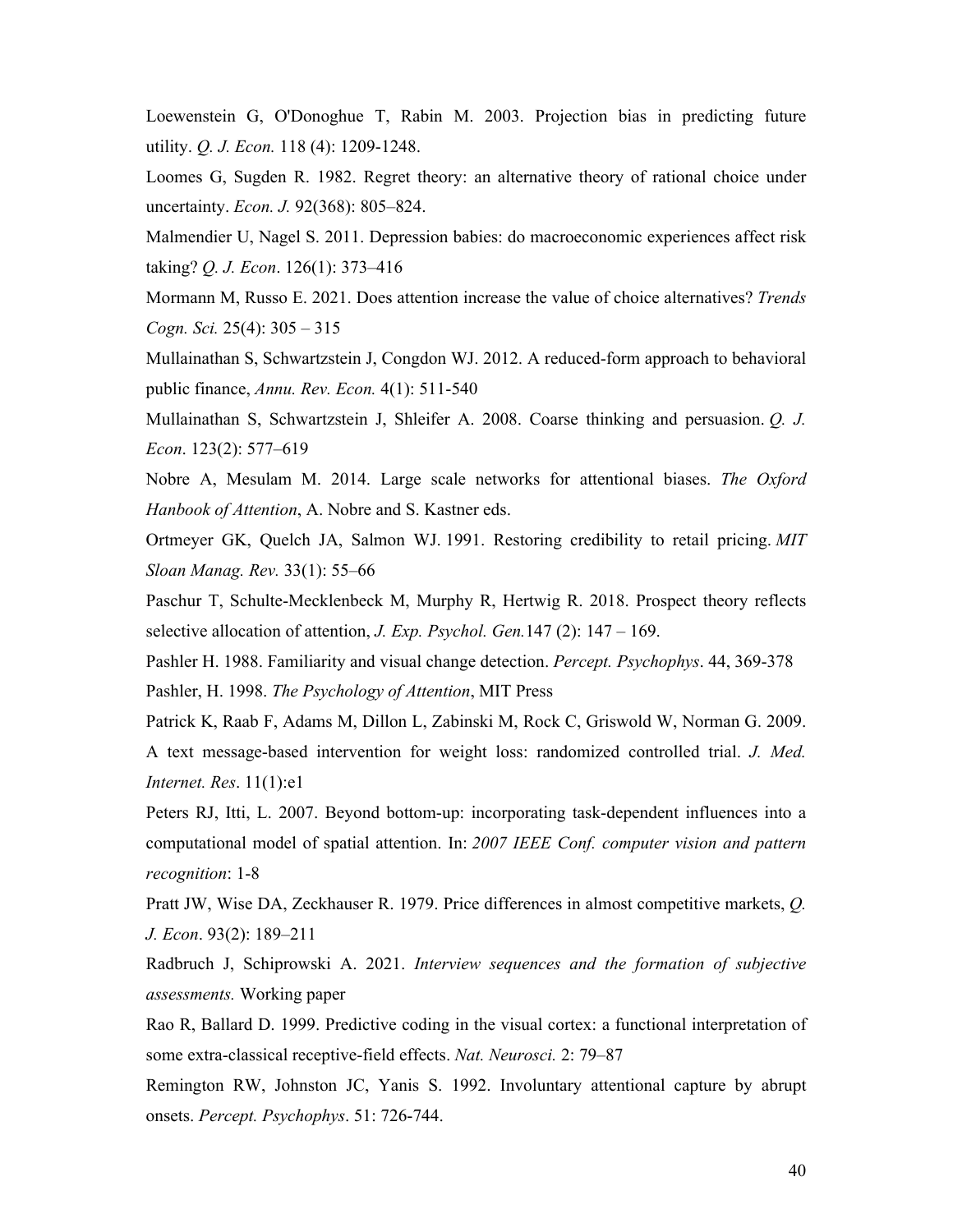Rubinstein A. 1988. Similarity and decision-making under risk. *J. Econ. Theory* 46: 145–153 Savage LJ. 1954. *The Foundations of Statistics.* John Wiley & Sons

Schwartzstein J. 2014. Selective attention and learning. *J. Eur. Econ. Assoc.* 6(1): 1423–1452 Schwartzstein J, Sunderam A. 2021. Using models to persuade. *Am. Econ. Rev*. 111(1): 276- 323

Shiffrin RM, Gardner GT. 1972. Visual processing capacity and attentional control. *J. Exp. Psychol.* 93(1):72-82

Shimojo S, Simion C, Shimojo E, Scheier C. 2003. Gaze bias both reflects and influences preference. *Nat. Neurosci.* 6(12): 1317-22

Schulte-Mecklenbeck M, Johnson J, Böckenholt U, Goldstein D, Russo J, Sullivan N, Willemsen M. 2017. Process-tracing methods in decision making: on growing up in the 70s. *Curr Dir Psychol Sci*. 26(5): 442-450.

Simons DJ, Chabris CF. 1999. Gorillas in our midst: sustained inattentional blindness for dynamic events. *Perception* 28(9): 1059-1074

Simonsohn U. 2006. New Yorkers commute more everywhere: contrast effect in the field. *Rev. Econ. Stat.* 88(1): 1-9

Simonsohn U, Loewenstein G. 2006. Mistake #37: the effect of previously encountered prices on current housing demand, *Econ. J.* 116(508): 175-199

Simonson I. 1989. Choice based on reasons: the case of attraction and compromise effects. *J. Consum. Res.* 16(2): 158–174

Simonson I, Tversky A. 1992. Choice in context: tradeoff contrast and extremeness aversion. *J. Mark. Res. 29*(3): 281–295

Sims CA. 2003. Implications of rational inattention. *J. Monet. Econ.* 50(3): 665-690

Soltani A, De Martino B, Camerer C. 2012. A range normalization model of context dependent choice: a new model and evidence. *PLOS Comput. Biol.* 8(7): e1002607

Sydnor J. 2010. (Over)insuring modest risks. *Am. Econ. J.: Appl. Econ.* 2(4): 177-199

Stango V, Zinman J. 2014. Limited and varying consumer attention: evidence from shocks to the salience of bank overdraft fees. *Rev. Financ. Stud.* 27(4): 990–1030

Sussman AB, Alter AL. 2012. The exception is the rule: underestimating and overspending on exceptional expenses. *J. Consum. Res. 39*(4): 800–814

Taylor S, Thompson S. 1982. Stalking the elusive vividness effect. *Psychol. Rev.* 89(2): 155– 181

Thaler R. 1985. Mental accounting and consumer choice. *Mark. Sci.* 4(3): 199-214